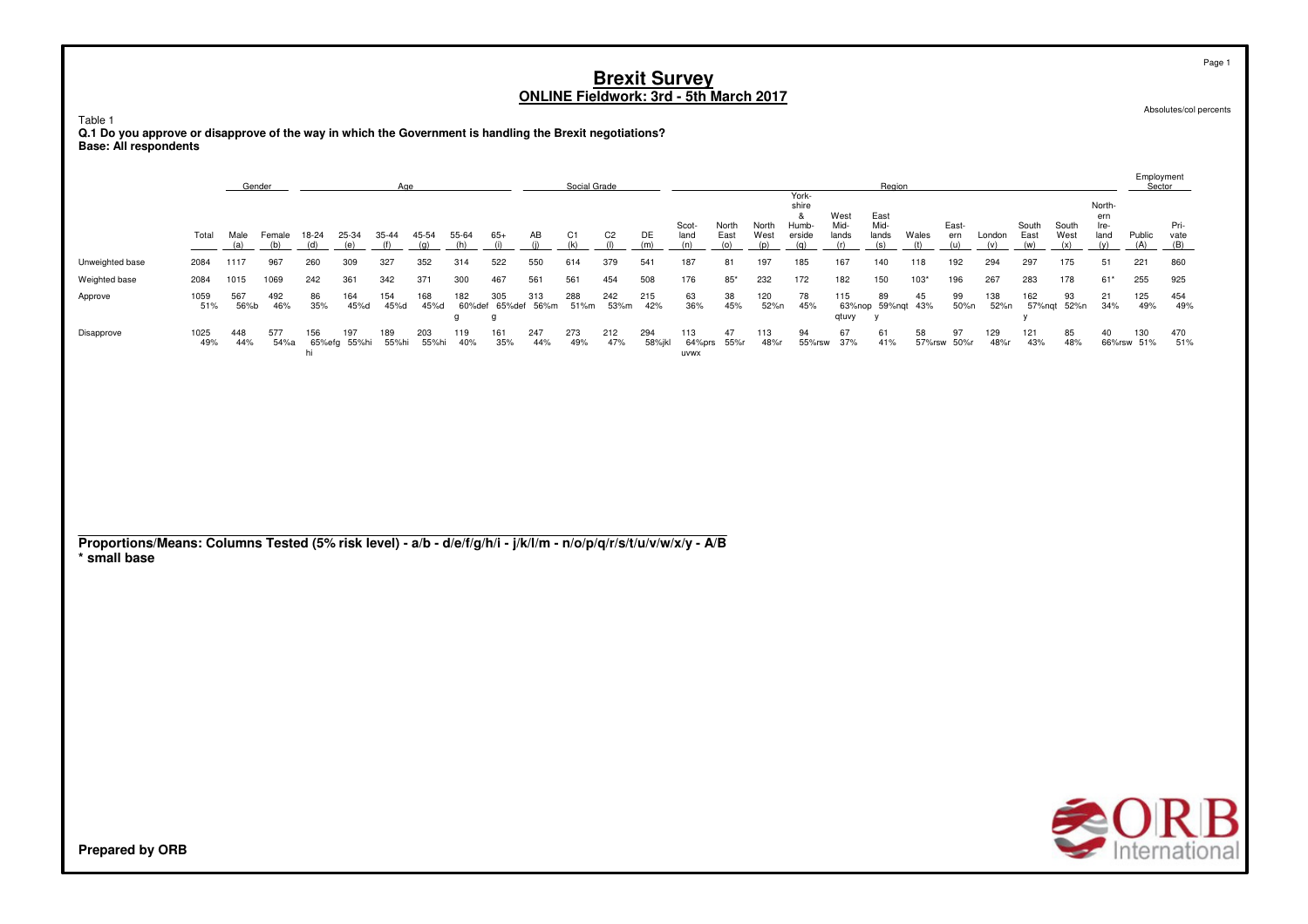Table 2

 **Q.2 The British Government is beginning their Brexit negotiations with the EU. How strongly do you agree or disagree with the following statements?Summary**

**Base: All respondents/ split sample respondents**

|                                      |     |                                                                                                             | Statements                                                   |                                                                                |                                                                                                                             |
|--------------------------------------|-----|-------------------------------------------------------------------------------------------------------------|--------------------------------------------------------------|--------------------------------------------------------------------------------|-----------------------------------------------------------------------------------------------------------------------------|
|                                      |     | I think the<br>Prime Minister<br>will get the<br>right deal for<br>Britain in the<br>Brexit<br>negotiations | Britain will be<br>economically<br>better off post<br>Brexit | <b>Britain will</b><br>have more<br>control over<br>immigration<br>post Brexit | Having greater<br>control over<br>immigration is<br>more important<br>than having<br>access to free<br>trade with the<br>EU |
| Unweighted base                      |     | 2084                                                                                                        | 2084                                                         | 2084                                                                           | 2084                                                                                                                        |
| Weighted base                        |     | 2084                                                                                                        | 2084                                                         | 2084                                                                           | 2084                                                                                                                        |
| NET: Agree                           |     | 931<br>45%                                                                                                  | 964<br>46%                                                   | 1413<br>68%                                                                    | 992<br>48%                                                                                                                  |
| Strongly agree                       | (4) | 264<br>13%                                                                                                  | 416<br>20%                                                   | 541<br>26%                                                                     | 462<br>22%                                                                                                                  |
| Agree                                | (3) | 667<br>32%                                                                                                  | 548<br>26%                                                   | 872<br>42%                                                                     | 530<br>25%                                                                                                                  |
| <b>Disagree</b>                      | (2) | 385<br>18%                                                                                                  | 352<br>17%                                                   | 283<br>14%                                                                     | 472<br>23%                                                                                                                  |
| Strongly disagree                    | (1) | 330<br>16%                                                                                                  | 357<br>17%                                                   | 127<br>6%                                                                      | 372<br>18%                                                                                                                  |
| NET: Disagree                        |     | 714<br>34%                                                                                                  | 709<br>34%                                                   | 410<br>20%                                                                     | 844<br>41%                                                                                                                  |
| Don't know                           |     | 439<br>21%                                                                                                  | 411<br>20%                                                   | 261<br>13%                                                                     | 248<br>12%                                                                                                                  |
| Mean                                 |     | 2.53                                                                                                        | 2.61                                                         | 3.00                                                                           | 2.59                                                                                                                        |
| Standard deviation<br>Standard error |     | 0.99<br>0.02                                                                                                | 1.08<br>0.03                                                 | 0.85<br>0.02                                                                   | 1.07<br>0.03                                                                                                                |



Page 2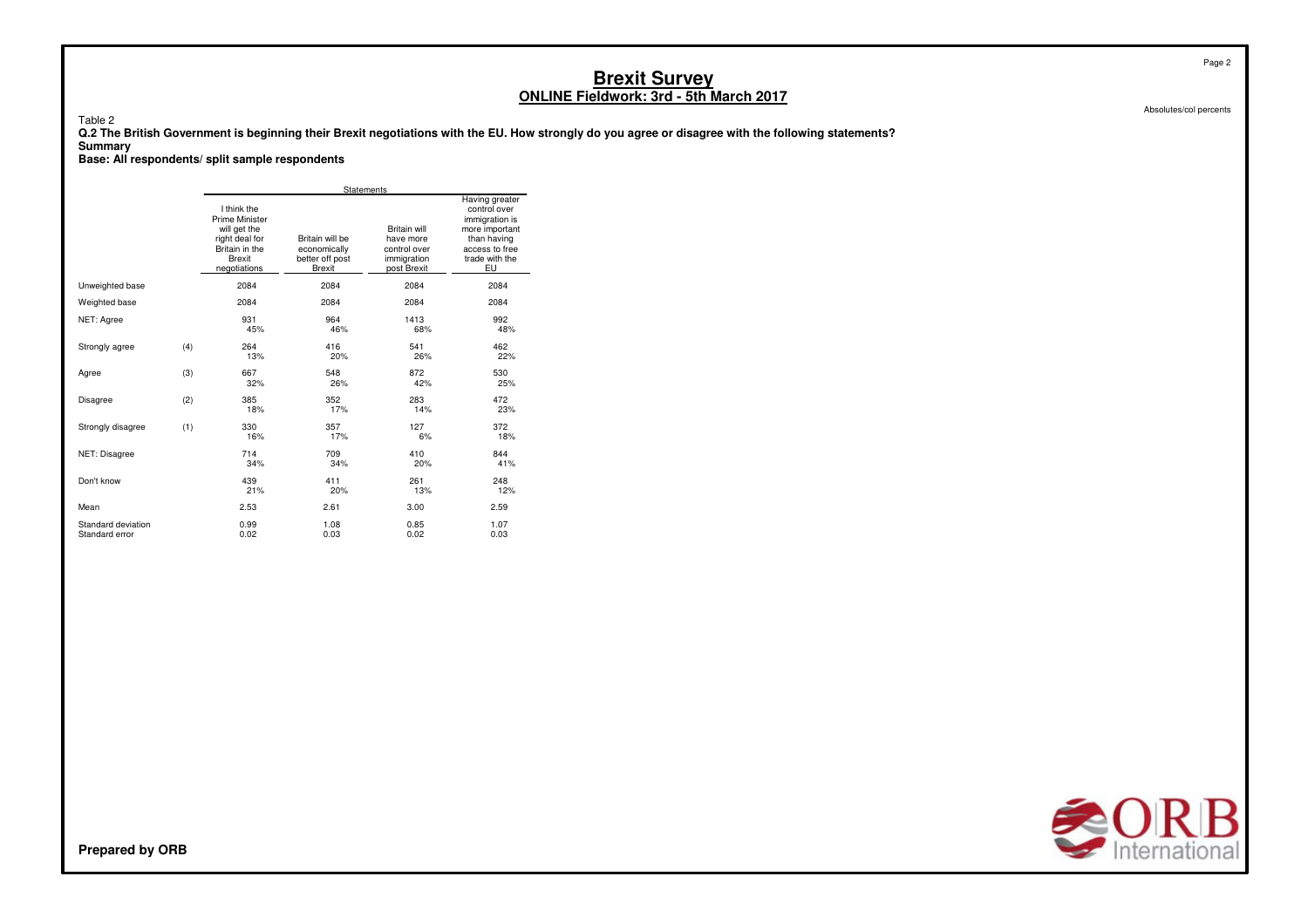Absolutes/col percents

Page 3

Employment

Table 3 **Q.2 The British Government is beginning their Brexit negotiations with the EU. How strongly do you agree or disagree with the following statements?I think the Prime Minister will get the right deal for Britain in the Brexit negotiations**

| <b>Base: All respondents</b> |  |
|------------------------------|--|
|                              |  |

|                                      |     |              | Gender       |               |              |                            |                   | Age          |                    |                    |              | Social Grade |                          |              |                        |                      |                      |                                               |                              | Region                       |              |                     |               |                      |                      |                                      |                  | $-$ p.v.,<br>Sector |
|--------------------------------------|-----|--------------|--------------|---------------|--------------|----------------------------|-------------------|--------------|--------------------|--------------------|--------------|--------------|--------------------------|--------------|------------------------|----------------------|----------------------|-----------------------------------------------|------------------------------|------------------------------|--------------|---------------------|---------------|----------------------|----------------------|--------------------------------------|------------------|---------------------|
|                                      |     | Total        | Male<br>(a)  | Female<br>(b) | 18-24<br>(d) | 25-34<br>(e)               | 35-44<br>(f)      | 45-54<br>(q) | 55-64<br>(h)       | $65+$<br>(i)       | AB<br>(i)    | C1<br>(k)    | C <sub>2</sub><br>$($  ) | DE<br>(m)    | Scot-<br>land<br>(n)   | North<br>East<br>(0) | North<br>West<br>(p) | York-<br>shire<br>&<br>Humb-<br>erside<br>(q) | West<br>Mid-<br>lands<br>(r) | East<br>Mid-<br>lands<br>(s) | Wales<br>(t) | East-<br>ern<br>(u) | London<br>(v) | South<br>East<br>(w) | South<br>West<br>(x) | North-<br>ern<br>Ire-<br>land<br>(y) | Public<br>(A)    | Pri-<br>vate<br>(B) |
| Unweighted base                      |     | 2084         | 1117         | 967           | 260          | 309                        | 327               | 352          | 314                | 522                | 550          | 614          | 379                      | 541          | 187                    | 81                   | 197                  | 185                                           | 167                          | 140                          | 118          | 192                 | 294           | 297                  | 175                  | 51                                   | 221              | 860                 |
| Weighted base                        |     | 2084         | 1015         | 1069          | 242          | 361                        | 342               | 371          | 300                | 467                | 561          | 561          | 454                      | 508          | 176                    | $85*$                | 232                  | 172                                           | 182                          | 150                          | 103'         | 196                 | 267           | 283                  | 178                  | 61*                                  | 255              | 925                 |
| NET: Agree                           |     | 931<br>45%   | 481<br>47%b  | 450<br>42%    | 76<br>31%    | 121<br>33%                 | 136<br>40%        | 150<br>40%d  | 169<br>56%def<br>g | 279<br>60%def<br>g | 274<br>49%m  | 243<br>43%   | 213<br>47%               | 202<br>40%   | 58<br>33%              | 35<br>42%            | 110<br>48%ny         | 69<br>40%                                     | 93<br>51%nv                  | 72<br>48%ny                  | 48<br>46%n   | 85<br>43%           | 119<br>44%n   | 137<br>48%ny         | 88<br>50%ny          | 17<br>29%                            | 107<br>42%       | 382<br>41%          |
| Strongly agree                       | (4) | 264<br>13%   | 141<br>14%   | 123<br>12%    | 16<br>6%     | 26<br>7%                   | 29<br>9%          | 48<br>13%de  | 49<br>16%def       | 96<br>21%def<br>g  | 79<br>14%    | 71<br>13%    | 56<br>12%                | 57<br>11%    | 22<br>13%              | 9<br>11%             | 20<br>9%             | 17<br>10%                                     | 29<br>16%                    | 21<br>14%                    | 11<br>11%    | 26<br>13%           | 36<br>14%     | 39<br>14%            | 23<br>13%            | 8<br>13%                             | 20<br>8%         | 113<br>12%          |
| Agree                                | (3) | 667<br>32%   | 340<br>33%   | 327<br>31%    | 60<br>25%    | 95<br>26%                  | 107<br>31%        | 102<br>27%   | 120<br>40%def<br>a | 182<br>39%def<br>a | 195<br>35%m  | 171<br>31%   | 157<br>34%               | 144<br>28%   | 36<br>20%              | 26<br>30%            | 90<br>39%ny          | 52<br>30%n                                    | 64<br>35%ny                  | 50<br>34%ny                  | 36<br>35%ny  | 59<br>30%           | 82<br>31%n    | 97<br>34%ny          | 65<br>37%ny          | 9<br>16%                             | 87<br>34%        | 270<br>29%          |
| Disagree                             | (2) | 385<br>18%   | 185<br>18%   | 199<br>19%    | 76<br>hi     | 78<br>32%efg 21%hi         | 66<br>19%i        | 68<br>18%i   | 42<br>14%          | 54<br>12%          | 94<br>17%    | 99<br>18%    | 87<br>19%                | 105<br>21%   | 36<br>20%              | 16<br>19%            | 32<br>14%            | 42                                            | 35<br>24%pw 19%              | 29<br>20%                    | 22<br>22%    | 33<br>17%           | 46<br>17%     | 46<br>16%            | 30<br>17%            | 17<br>28%p                           | 45<br>18%        | 178<br>19%          |
| Strongly disagree                    | (1) | 330<br>16%   | 178<br>18%   | 151<br>14%    | 45<br>19%hi  | 91                         | 57<br>25%fhi 17%i | 67<br>18%hi  | 36<br>12%i         | 33<br>7%           | 95<br>17%    | 93<br>17%    | 69<br>15%                | 74<br>15%    | 51<br>29%pgr<br>stuvwx | 17<br>20%            | 41<br>18%w           | 27<br>16%                                     | 22<br>12%                    | 19<br>12%                    | 18<br>17%    | 25<br>13%           | 47<br>18%w    | 30<br>11%            | 22<br>13%            | 11<br>19%                            | 37<br>14%        | 172<br>19%          |
| NET: Disagree                        |     | 714<br>34%   | 364<br>36%   | 351<br>33%    | 122          | 168<br>50%fgh 47%fgh 36%hi | 123               | 135<br>36%hi | 78<br>26%i         | 88<br>19%          | 189<br>34%   | 191<br>34%   | 155<br>34%               | 179<br>35%   | 86<br>49%prs<br>uvwx   | 33<br>39%            | 74<br>32%            | 69<br>40%w                                    | 57<br>31%                    | 48<br>32%                    | 40<br>39%w   | 58<br>30%           | 92<br>35%     | 76<br>27%            | 53<br>30%            | 28                                   | 82<br>47%uwx 32% | 350<br>38%          |
| Don't know                           |     | 439<br>21%   | 170<br>17%   | 268<br>25%a   | 44<br>18%    | 72<br>20%                  | 83<br>24%         | 86<br>23%    | 53<br>18%          | 101<br>22%         | 98<br>17%    | 127<br>23%i  | 86<br>19%                | 128<br>25%il | 32<br>18%              | 17<br>20%            | 48<br>21%            | 34<br>20%                                     | 32<br>18%                    | 30<br>20%                    | 15<br>15%    | 53<br>27%t          | 56<br>21%     | 70<br>25%            | 37<br>21%            | 15<br>24%                            | 66<br>26%        | 192<br>21%          |
| Mean                                 |     | 2.53         | 2.53         | 2.53          | 2.23         | 2.19                       | 2.42e             | 2.46de       | 2.74de<br>fg       | 2.93de<br>fgh      | 2.56         | 2.51         | 2.54                     | 2.49         | 2.20                   | 2.41                 | 2.49n                | 2.43                                          | 2.67n                        | 2.62n                        | 2.47         | 2.60n               | 2.51n         | 2.68 <sub>ng</sub>   | 2.64n                | 2.31                                 | 2.48             | 2.44                |
| Standard deviation<br>Standard error |     | 0.99<br>0.02 | 1.00<br>0.03 | 0.97<br>0.04  | 0.90<br>0.06 | 0.98<br>0.06               | 0.96<br>0.06      | 1.03<br>0.06 | 0.94<br>0.06       | 0.88<br>0.04       | 1.00<br>0.05 | 1.00<br>0.05 | 0.96<br>0.06             | 0.97<br>0.05 | 1.09<br>0.09           | 1.01<br>0.12         | 0.96<br>0.08         | 0.95<br>0.08                                  | 0.96<br>0.08                 | 0.95<br>0.09                 | 0.96<br>0.10 | 0.98<br>0.08        | 1.02<br>0.07  | 0.93<br>0.06         | 0.94<br>0.08         | 1.04<br>0.17                         | 0.92<br>0.07     | 1.01<br>0.04        |
|                                      |     |              |              |               |              |                            |                   |              |                    |                    |              |              |                          |              |                        |                      |                      |                                               |                              |                              |              |                     |               |                      |                      |                                      |                  |                     |
|                                      |     |              |              |               |              |                            |                   |              |                    |                    |              |              |                          |              |                        |                      |                      |                                               |                              |                              |              |                     |               |                      |                      |                                      |                  |                     |
|                                      |     |              |              |               |              |                            |                   |              |                    |                    |              |              |                          |              |                        |                      |                      |                                               |                              |                              |              |                     |               |                      |                      |                                      |                  |                     |
|                                      |     |              |              |               |              |                            |                   |              |                    |                    |              |              |                          |              |                        |                      |                      |                                               |                              |                              |              |                     |               |                      |                      |                                      |                  |                     |

**Proportions/Means: Columns Tested (5% risk level) - a/b - d/e/f/g/h/i - j/k/l/m - n/o/p/q/r/s/t/u/v/w/x/y - A/B\* small base**

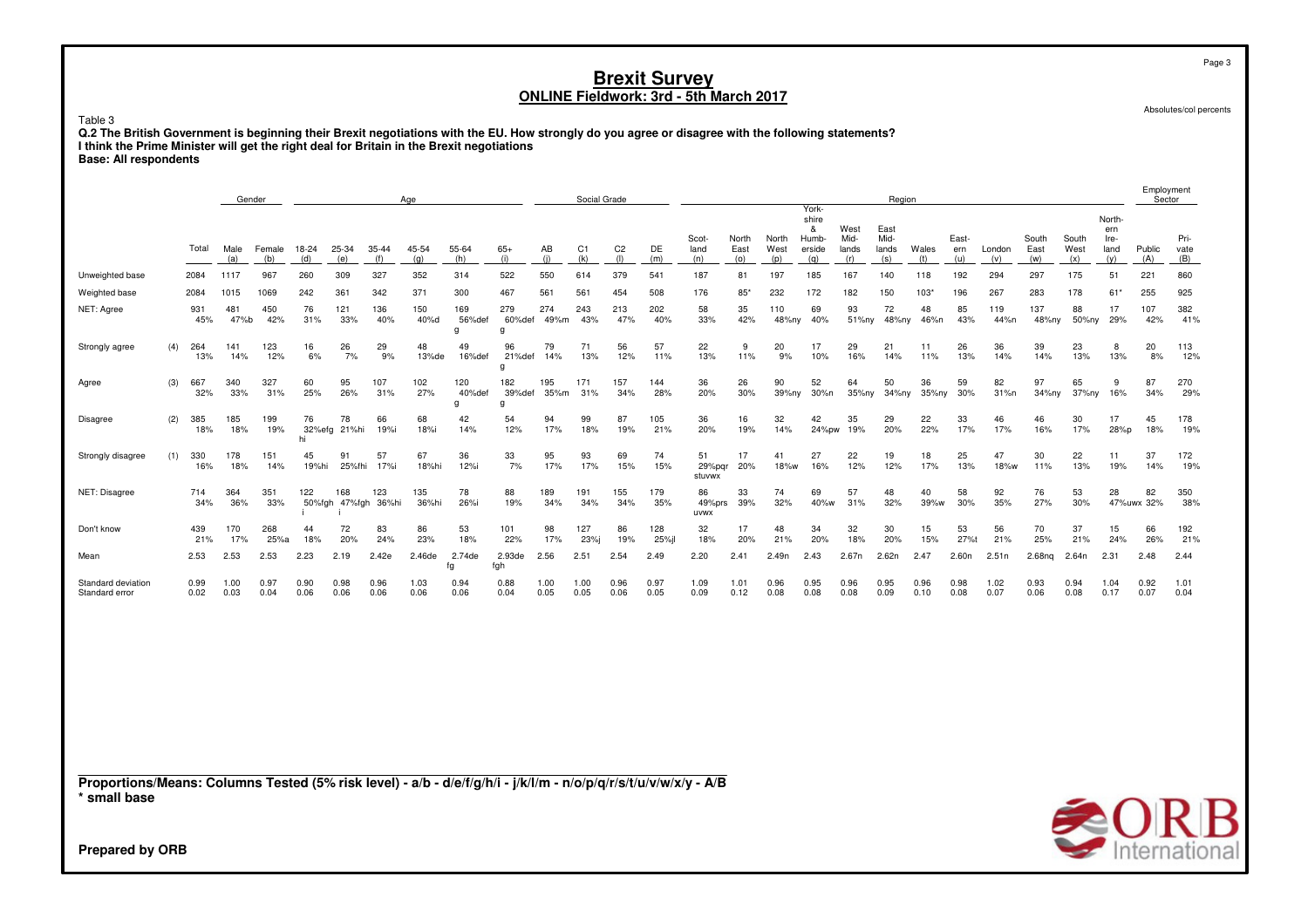Absolutes/col percents

Page 4

Table 4 **Q.2 The British Government is beginning their Brexit negotiations with the EU. How strongly do you agree or disagree with the following statements?Britain will be economically better off post BrexitBase: All respondents**

|                                                                                                                                 |     |              |              | Gender        |              |                      |              | Age          |                    |                    |              | Social Grade          |                       |              |                      |                      |                      |                                               |                              |                              | Region       |                         |                  |                      |                      |                                      | Employment<br>Sector |                     |
|---------------------------------------------------------------------------------------------------------------------------------|-----|--------------|--------------|---------------|--------------|----------------------|--------------|--------------|--------------------|--------------------|--------------|-----------------------|-----------------------|--------------|----------------------|----------------------|----------------------|-----------------------------------------------|------------------------------|------------------------------|--------------|-------------------------|------------------|----------------------|----------------------|--------------------------------------|----------------------|---------------------|
|                                                                                                                                 |     | Total        | Male<br>(a)  | Female<br>(b) | 18-24<br>(d) | 25-34<br>(e)         | 35-44<br>(f) | 45-54<br>(q) | 55-64<br>(h)       | $65+$<br>(i)       | AB<br>(i)    | C <sub>1</sub><br>(k) | C <sub>2</sub><br>(1) | DE<br>(m)    | Scot-<br>land<br>(n) | North<br>East<br>(0) | North<br>West<br>(p) | York-<br>shire<br>&<br>Humb-<br>erside<br>(q) | West<br>Mid-<br>lands<br>(r) | East<br>Mid-<br>lands<br>(s) | Wales<br>(t) | East-<br>ern<br>(u)     | London<br>(v)    | South<br>East<br>(w) | South<br>West<br>(x) | North-<br>ern<br>Ire-<br>land<br>(y) | Public<br>(A)        | Pri-<br>vate<br>(B) |
| Unweighted base                                                                                                                 |     | 2084         | 1117         | 967           | 260          | 309                  | 327          | 352          | 314                | 522                | 550          | 614                   | 379                   | 541          | 187                  | 81                   | 197                  | 185                                           | 167                          | 140                          | 118          | 192                     | 294              | 297                  | 175                  | 51                                   | 221                  | 860                 |
| Weighted base                                                                                                                   |     | 2084         | 1015         | 1069          | 242          | 361                  | 342          | 371          | 300                | 467                | 561          | 561                   | 454                   | 508          | 176                  | $85*$                | 232                  | 172                                           | 182                          | 150                          | 103"         | 196                     | 267              | 283                  | 178                  | $61*$                                | 255                  | 925                 |
| NET: Agree                                                                                                                      |     | 964<br>46%   | 503<br>50%b  | 461<br>43%    | 65<br>27%    | 126<br>35%           | 141<br>41%d  | 169<br>46%de | 175<br>58%def<br>g | 288<br>62%def<br>g | 255<br>45%   | 238<br>42%            | 225<br>49%            | 247<br>48%   | 67<br>38%            | 35<br>41%            | 107<br>46%           | 71<br>41%                                     | 88<br>48%                    | 68<br>46%                    | 53<br>51%n   | 120<br>61%nop<br>grsvwx | 117<br>44%       | 133<br>47%           | 84<br>47%            | 20<br>33%                            | 120<br>47%           | 392<br>42%          |
| Strongly agree                                                                                                                  | (4) | 416<br>20%   | 218<br>22%   | 197<br>18%    | 19<br>8%     | 45<br>12%            | 56<br>16%d   | 85<br>23%de  | 72<br>24%def       | 139<br>30%def<br>q | 106<br>19%   | 98<br>17%             | 105<br>23%            | 107<br>21%   | 27<br>16%            | 14<br>16%            | 42<br>18%            | 26<br>15%                                     | 34<br>19%                    | 34<br>23%                    | 28<br>27%ng  | 54                      | 55<br>28%npg 21% | 55<br>19%            | 33<br>19%            | 13<br>21%                            | 36<br>14%            | 180<br>19%          |
| Agree                                                                                                                           | (3) | 548<br>26%   | 284<br>28%   | 264<br>25%    | 46<br>19%    | 81<br>22%            | 85<br>25%    | 84<br>23%    | 103<br>34%def<br>g | 149<br>32%def<br>g | 149<br>27%   | 140<br>25%            | 119<br>26%            | 140<br>28%   | 39<br>22%            | 21<br>25%            | 65<br>28%y           | 45<br>26%                                     | 54<br>$30\%y$                | 34<br>23%                    | 25<br>25%    | 66<br>34%nvy            | 62<br>23%        | 78<br>28%y           | 51<br>29%y           | $\overline{7}$<br>12%                | 84<br>33%B           | 213<br>23%          |
| Disagree                                                                                                                        | (2) | 352<br>17%   | 171<br>17%   | 181<br>17%    | 63<br>26%ghi | 68<br>19%hi          | 65<br>19%hi  | 58<br>15%    | 37<br>12%          | 61<br>13%          | 103<br>18%   | 103<br>18%            | 72<br>16%             | 74<br>15%    | 32<br>18%            | 14<br>16%            | 39<br>17%            | 26<br>15%                                     | 36<br>20%                    | 25<br>17%                    | 15<br>15%    | 26<br>13%               | 50<br>19%        | 43<br>15%            | 33<br>19%            | 11<br>19%                            | 41<br>16%            | 161<br>17%          |
| Strongly disagree                                                                                                               | (1) | 357<br>17%   | 174<br>17%   | 183<br>17%    | 63           | 92<br>26%ghi 26%ghi  | 66<br>19%hi  | 62<br>17%i   | 38<br>13%i         | 37<br>8%           | 111<br>20%m  | 108<br>19%m           | 72<br>16%             | 67<br>13%    | 40<br>$\mathsf{x}$   | 13<br>23%ruw 16%     | 41<br>18%            | 35<br>20%                                     | 23<br>13%                    | 26<br>17%                    | 23<br>23%ru  | 25<br>13%               | 51<br>19%        | 41<br>15%            | 24<br>14%            | 14<br>24%                            | 49<br>19%            | 179<br>19%          |
| NET: Disagree                                                                                                                   |     | 709<br>34%   | 345<br>34%   | 364<br>34%    | 125          | 161<br>52%fgh 45%ghi | 131<br>38%hi | 119<br>32%i  | 75<br>25%          | 98<br>21%          | 214<br>38%m  | 211<br>38%m           | 143<br>32%            | 141<br>28%   | 72<br>41%uw          | 27<br>32%            | 81<br>35%            | 61<br>36%                                     | 58<br>32%                    | 51<br>34%                    | 39<br>38%    | 51<br>26%               | 101<br>38%u      | 85<br>30%            | 58<br>32%            | 26<br>42%u                           | 91<br>36%            | 340<br>37%          |
| Don't know                                                                                                                      |     | 411<br>20%   | 167<br>16%   | 244<br>23%a   | 52<br>21%    | 74<br>21%            | 71<br>21%    | 83<br>22%    | 51<br>17%          | 81<br>17%          | 92<br>16%    | 112<br>20%            | 87<br>19%             | 121<br>24%i  | 37<br>21%            | 23<br>27%tu          | 45<br>19%            | 40<br>23%tu                                   | 35<br>19%                    | 30<br>20%                    | 11<br>11%    | 25<br>13%               | 49<br>18%        | 65<br>23%tu          | 36<br>21%            | 15<br>25%                            | 44<br>17%            | 192<br>21%          |
| Mean                                                                                                                            |     | 2.61         | 2.64         | 2.58          | 2.11         | 2.27                 | 2.48d        | 2.67de       | 2.84de             | 3.01de<br>fgh      | 2.53         | 2.51                  | 2.70k                 | 2.74jk       | 2.39                 | 2.58                 | 2.58                 | 2.47                                          | 2.68n                        | 2.64                         | 2.63         | 2.87np<br>qv            | 2.56             | 2.67n                | 2.65                 | 2.41                                 | 2.51                 | 2.54                |
| Standard deviation<br>Standard error                                                                                            |     | 1.08<br>0.03 | 1.08<br>0.04 | 1.08<br>0.04  | 0.98<br>0.07 | 1.08<br>0.07         | 1.07<br>0.07 | 1.11<br>0.07 | 1.01<br>0.06       | 0.95<br>0.05       | 1.08<br>0.05 | 1.08<br>0.05          | 1.08<br>0.06          | 1.05<br>0.05 | 1.10<br>0.09         | 1.07<br>0.13         | 1.07<br>0.09         | 1.09<br>0.09                                  | 1.00<br>0.09                 | 1.11<br>0.10                 | 1.17<br>0.11 | 1.02<br>0.08            | 1.11<br>0.07     | 1.05<br>0.07         | 1.02<br>0.09         | 1.21<br>0.20                         | 1.03<br>0.08         | 1.11<br>0.04        |
|                                                                                                                                 |     |              |              |               |              |                      |              |              |                    |                    |              |                       |                       |              |                      |                      |                      |                                               |                              |                              |              |                         |                  |                      |                      |                                      |                      |                     |
|                                                                                                                                 |     |              |              |               |              |                      |              |              |                    |                    |              |                       |                       |              |                      |                      |                      |                                               |                              |                              |              |                         |                  |                      |                      |                                      |                      |                     |
|                                                                                                                                 |     |              |              |               |              |                      |              |              |                    |                    |              |                       |                       |              |                      |                      |                      |                                               |                              |                              |              |                         |                  |                      |                      |                                      |                      |                     |
| Proportions/Means: Columns Tested (5% risk level) - a/b - d/e/f/g/h/i - j/k/l/m - n/o/p/q/r/s/t/u/v/w/x/y - A/B<br>* small base |     |              |              |               |              |                      |              |              |                    |                    |              |                       |                       |              |                      |                      |                      |                                               |                              |                              |              |                         |                  |                      |                      | $\sim$ $\sim$ $\sim$                 |                      |                     |

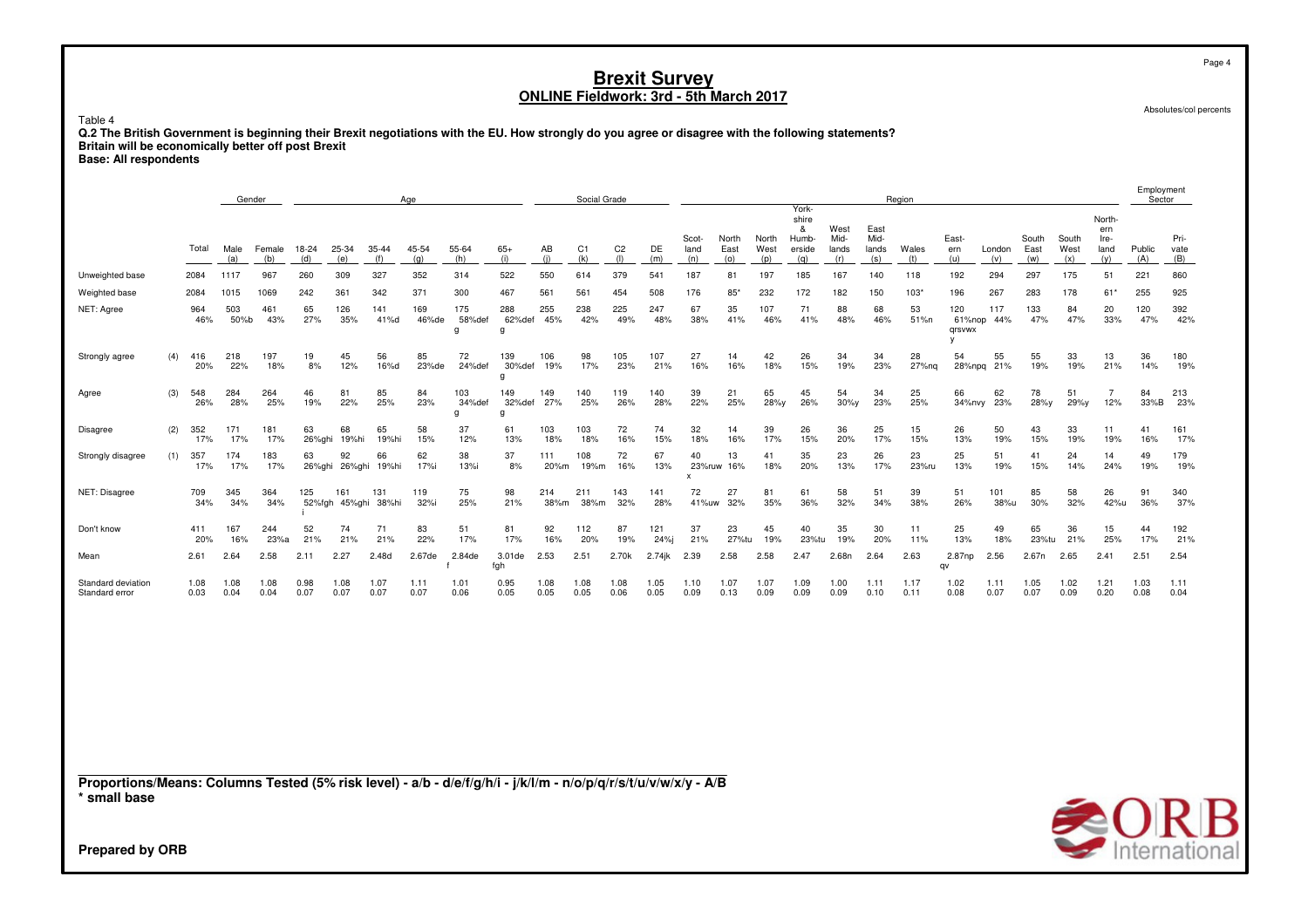Table 5

 **Q.2 The British Government is beginning their Brexit negotiations with the EU. How strongly do you agree or disagree with the following statements?Britain will have more control over immigration post BrexitBase: All respondents**

|                                                                                                                                 |     |              | Gender       |               |              |               |                  | Age           |                    |                    |              | Social Grade          |                       |              |                      |                      |                      |                                               |                              |                              | Region       |                           |               |                      |                      |                                      | Employment<br>Sector |                     |
|---------------------------------------------------------------------------------------------------------------------------------|-----|--------------|--------------|---------------|--------------|---------------|------------------|---------------|--------------------|--------------------|--------------|-----------------------|-----------------------|--------------|----------------------|----------------------|----------------------|-----------------------------------------------|------------------------------|------------------------------|--------------|---------------------------|---------------|----------------------|----------------------|--------------------------------------|----------------------|---------------------|
|                                                                                                                                 |     | Total        | Male<br>(a)  | Female<br>(b) | 18-24<br>(d) | 25-34<br>(e)  | $35 - 44$<br>(f) | 45-54<br>(q)  | 55-64<br>(h)       | $65+$<br>(i)       | AB<br>(i)    | C <sub>1</sub><br>(k) | C <sub>2</sub><br>(1) | DE<br>(m)    | Scot-<br>land<br>(n) | North<br>East<br>(0) | North<br>West<br>(p) | York-<br>shire<br>&<br>Humb-<br>erside<br>(q) | West<br>Mid-<br>lands<br>(r) | East<br>Mid-<br>lands<br>(s) | Wales<br>(t) | East-<br>ern<br>(u)       | London<br>(v) | South<br>East<br>(w) | South<br>West<br>(x) | North-<br>ern<br>Ire-<br>land<br>(y) | Public<br>(A)        | Pri-<br>vate<br>(B) |
| Unweighted base                                                                                                                 |     | 2084         | 1117         | 967           | 260          | 309           | 327              | 352           | 314                | 522                | 550          | 614                   | 379                   | 541          | 187                  | 81                   | 197                  | 185                                           | 167                          | 140                          | 118          | 192                       | 294           | 297                  | 175                  | 51                                   | 221                  | 860                 |
| Weighted base                                                                                                                   |     | 2084         | 1015         | 1069          | 242          | 361           | 342              | 371           | 300                | 467                | 561          | 561                   | 454                   | 508          | 176                  | 85'                  | 232                  | 172                                           | 182                          | 150                          | $103*$       | 196                       | 267           | 283                  | 178                  | $61*$                                | 255                  | 925                 |
| NET: Agree                                                                                                                      |     | 1413<br>68%  | 734<br>72%b  | 679<br>63%    | 134<br>55%   | 222<br>61%    | 206<br>60%       | 253<br>68%d   | 233<br>78%def<br>q | 365<br>78%def<br>g | 380<br>68%   | 366<br>65%            | 321<br>71%            | 347<br>68%   | 103<br>58%           | 55<br>65%            | 144<br>62%           | 111<br>65%                                    | 133                          | 108<br>73%npv 72%n           | 73<br>71%    | 146<br>74%npv             | 166<br>62%    | 197<br>70%n          | 130                  | 47<br>73%npv 77%n                    | 174<br>68%           | 593<br>64%          |
| Strongly agree                                                                                                                  | (4) | 541<br>26%   | 311<br>31%b  | 230<br>22%    | 19<br>8%     | 67<br>19%d    | 75<br>22%d       | 116<br>31%def | 96<br>32%def       | 167<br>36%def      | 144<br>26%   | 130<br>23%            | 126<br>28%            | 140<br>28%   | 42<br>24%            | 17<br>20%            | 60<br>26%            | 40<br>23%                                     | 48<br>26%                    | 48<br>32%                    | 26<br>25%    | 68<br>35%noq<br><b>VW</b> | 63<br>24%     | 67<br>24%            | 44<br>25%            | 17<br>28%                            | 51<br>20%            | 219<br>24%          |
| Agree                                                                                                                           | (3) | 872<br>42%   | 424<br>42%   | 448<br>42%    | 115<br>47%fg | 154<br>43%    | 131<br>38%       | 137<br>37%    | 138<br>46%g        | 197<br>42%         | 235<br>42%   | 236<br>42%            | 194<br>43%            | 207<br>41%   | 61<br>35%            | 38<br>45%            | 84<br>36%            | 71<br>41%                                     | 85<br>47%n                   | 60<br>40%                    | 47<br>46%    | 77<br>39%                 | 103<br>39%    | 130<br>46%n          | 85<br>48%np          | 30<br>49%                            | 123<br>48%           | 374<br>40%          |
| Disagree                                                                                                                        | (2) | 283<br>14%   | 120<br>12%   | 164<br>15%a   | 51<br>21%ghi | 62<br>17%hi   | 53<br>16%hi      | 48<br>13%     | 26<br>9%           | 43<br>9%           | 80<br>14%    | 77<br>14%             | 61<br>13%             | 65<br>13%    | 34                   | 14<br>20%wxy 16%     | 40<br>17%y           | 24<br>14%                                     | 21<br>11%                    | 17<br>11%                    | 16<br>15%    | 24<br>12%                 | 40<br>15%     | 32<br>11%            | 19<br>11%            | $\overline{2}$<br>4%                 | 19<br>7%             | 160<br>17%A         |
| Strongly disagree                                                                                                               | (1) | 127<br>6%    | 64<br>6%     | 63<br>6%      | 17<br>7%i    | 40<br>11%hi   | 23<br>7%i        | 24<br>7%i     | 12<br>4%           | 9<br>2%            | 37<br>7%m    | 44<br>8%m             | 27<br>6%              | 18<br>4%     | 14<br>8%             | $\overline{a}$<br>5% | 15<br>7%             | 12<br>7%                                      | 11<br>6%                     | 8<br>5%                      | 11<br>11%uwx | 6<br>3%                   | 20<br>7%      | 13<br>5%             | 6<br>4%              | 5<br>8%                              | 31<br>12%B           | 55<br>6%            |
| NET: Disagree                                                                                                                   |     | 410<br>20%   | 184<br>18%   | 226<br>21%    | 68<br>28%ghi | 102<br>28%ghi | 76<br>22%hi      | 72<br>19%hi   | 38<br>13%          | 52<br>11%          | 118<br>21%   | 120<br>21%m           | 89<br>19%             | 83<br>16%    | 49<br>28%rsu<br>wxy  | 18<br>21%            | 55<br>24%x           | 37<br>21%                                     | 31<br>17%                    | 25<br>16%                    | 27<br>26%uwx | 30<br>15%                 | 60<br>22%x    | 46<br>16%            | 25<br>14%            | $\overline{7}$<br>12%                | 50<br>20%            | 216<br>23%          |
| Don't know                                                                                                                      |     | 261<br>13%   | 97<br>10%    | 164<br>15%a   | 39<br>16%hi  | 37<br>10%     | 60<br>18%ehi     | 47<br>13%     | 29<br>10%          | 50<br>11%          | 63<br>11%    | 74<br>13%             | 45<br>10%             | 79<br>16%l   | 24<br>14%t           | 12<br>14%t           | 33<br>14%t           | 24<br>14%t                                    | 17<br>10%                    | 17<br>11%t                   | 3<br>3%      | 20<br>10%t                | 41<br>15%t    | 40<br>14%t           | 23<br>13%t           | $\overline{7}$<br>11%                | 31<br>12%            | 116<br>13%          |
| Mean                                                                                                                            |     | 3.00         | 3.07b        | 2.94          | 2.67         | 2.77          | 2.91d            | 3.06de        | 3.17de             | 3.25de<br>fg       | 2.98         | 2.93                  | 3.03                  | 3.09k        | 2.86                 | 2.93                 | 2.95                 | 2.94                                          | 3.04                         | 3.12n                        | 2.88         | 3.18no<br>pqtv            | 2.93          | 3.03                 | 3.08n                | 3.09                                 | 2.86                 | 2.94                |
| Standard deviation<br>Standard error                                                                                            |     | 0.85<br>0.02 | 0.86<br>0.03 | 0.84<br>0.03  | 0.77<br>0.05 | 0.92<br>0.06  | 0.88<br>0.05     | 0.90<br>0.05  | 0.78<br>0.05       | 0.73<br>0.03       | 0.87<br>0.04 | 0.88<br>0.04          | 0.85<br>0.05          | 0.80<br>0.04 | 0.93<br>0.07         | 0.82<br>0.10         | 0.90<br>0.07         | 0.88<br>0.07                                  | 0.83<br>0.07                 | 0.84<br>0.07                 | 0.93<br>0.09 | 0.80<br>0.06              | 0.90<br>0.06  | 0.79<br>0.05         | 0.76<br>0.06         | 0.85<br>0.13                         | 0.92<br>0.07         | 0.86<br>0.03        |
| Proportions/Means: Columns Tested (5% risk level) - a/b - d/e/f/g/h/i - j/k/l/m - n/o/p/q/r/s/t/u/v/w/x/y - A/B<br>* small base |     |              |              |               |              |               |                  |               |                    |                    |              |                       |                       |              |                      |                      |                      |                                               |                              |                              |              |                           |               |                      |                      |                                      |                      |                     |
|                                                                                                                                 |     |              |              |               |              |               |                  |               |                    |                    |              |                       |                       |              |                      |                      |                      |                                               |                              |                              |              |                           |               |                      | $\triangle$ ORF      |                                      |                      |                     |

Absolutes/col percents

Page 5

**SORB**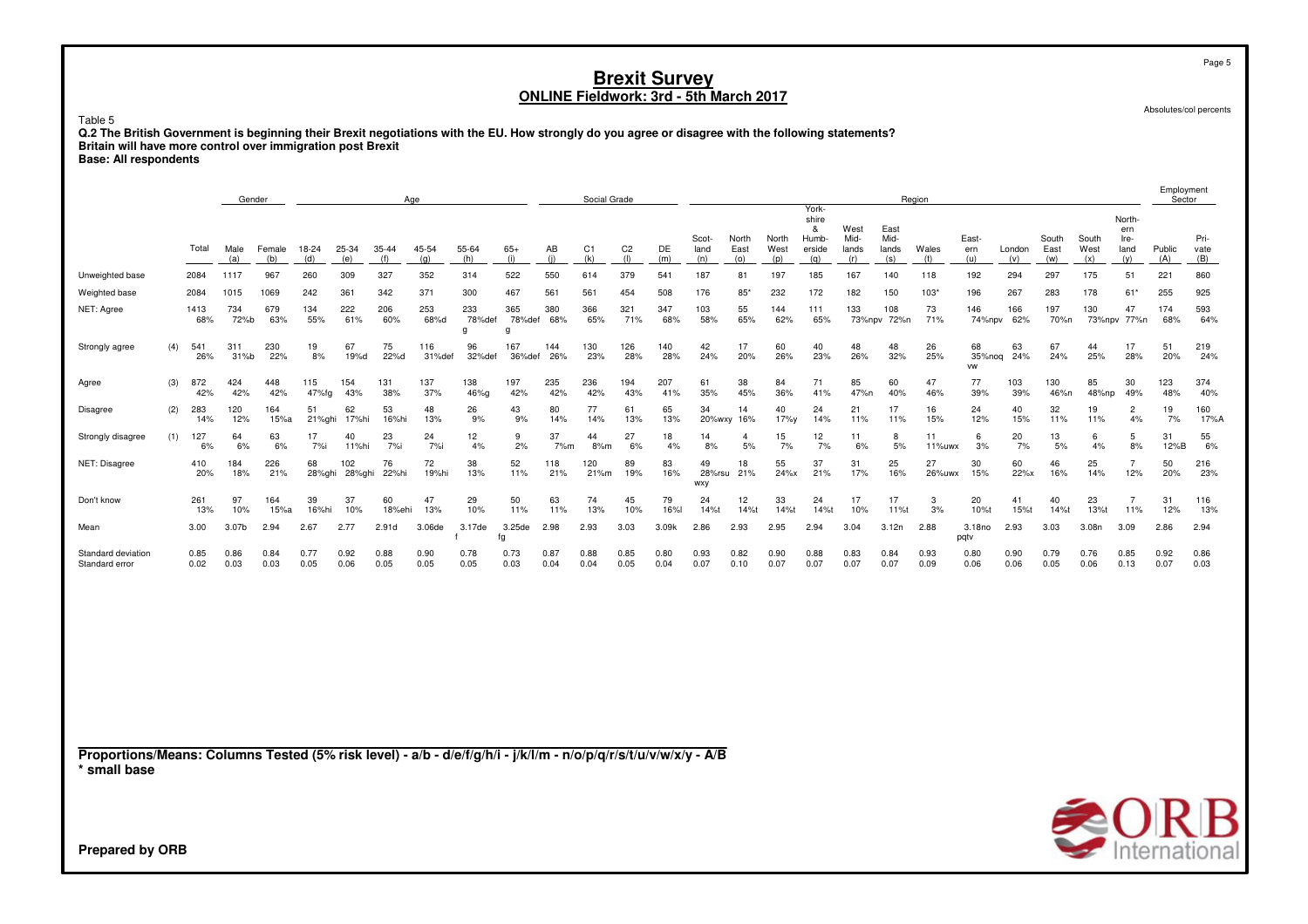Table 6

Q.2 The British Government is beginning their Brexit negotiations with the EU. How strongly do you agree or disagree with the following statements?<br>Having greater control over immigration is more important than having acce **Base: All respondents**

|              | Gender      |                                                     |               |             |                                | Age                                   |                    |              |                     | Social Grade                              |                |                  |               |               |                                                                                                                                              |                               |                       | Region                |              |                         |              |                        |                            |                               |              | Employment<br>Sector |
|--------------|-------------|-----------------------------------------------------|---------------|-------------|--------------------------------|---------------------------------------|--------------------|--------------|---------------------|-------------------------------------------|----------------|------------------|---------------|---------------|----------------------------------------------------------------------------------------------------------------------------------------------|-------------------------------|-----------------------|-----------------------|--------------|-------------------------|--------------|------------------------|----------------------------|-------------------------------|--------------|----------------------|
| Total        |             |                                                     | 18-24         |             | 35-44                          | 45-54                                 |                    | $65+$        | AB                  | C1                                        | C <sub>2</sub> | DE               | Scot-<br>land | North<br>East | North<br>West                                                                                                                                | shire<br>&<br>Humb-<br>erside | West<br>Mid-<br>lands | East<br>Mid-<br>lands | Wales        | East-<br>ern            | London       | South<br>East          | South<br>West              | North-<br>ern<br>Ire-<br>land | Public       | Pri-<br>vate<br>(B)  |
| 2084         |             | 967                                                 | 260           | 309         | 327                            | 352                                   | 314                | 522          | 550                 | 614                                       | 379            | 541              | 187           | 81            | 197                                                                                                                                          | 185                           | 167                   | 140                   | 118          | 192                     | 294          | 297                    | 175                        | 51                            | 221          | 860                  |
| 2084         |             | 1069                                                | 242           | 361         | 342                            | 371                                   | 300                | 467          | 561                 | 561                                       | 454            | 508              | 176           | 85            | 232                                                                                                                                          | 172                           | 182                   | 150                   | 103*         | 196                     | 267          | 283                    | 178                        | $61*$                         | 255          | 925                  |
| 992<br>48%   | 512<br>50%b | 480<br>45%                                          | 54<br>22%     | 128<br>36%d | 142<br>41%d                    | 193<br>52%def                         | 187<br>62%def<br>a | 286<br>g     | 232<br>41%          | 246<br>44%                                | 253<br>56%jk   | 260              | 71<br>40%     | 45<br>52%     | 116<br>50%                                                                                                                                   | 83<br>48%                     | 88<br>48%             | 73<br>49%             | 49<br>47%    | 102                     | 110<br>41%   | 138<br>49%             | 92                         | 25<br>41%                     | 122<br>48%   | 414<br>45%           |
| 462<br>22%   | 264<br>26%b | 198<br>19%                                          | 18<br>7%      | 51<br>14%d  | 65<br>19%d                     | 97<br>26%def                          | 94<br>31%def       | 138          | 98<br>17%           | 120<br>21%                                | 128<br>28%jk   | 117<br>23%i      | 33<br>19%     | 18<br>21%     | 54<br>23%                                                                                                                                    | 29<br>17%                     | 43<br>23%             | 41                    | 25<br>24%    | 63<br>w                 | 45<br>17%    | 55<br>19%              | 43<br>24%                  | 13<br>21%                     | 54<br>21%    | 195<br>21%           |
| 530<br>25%   | 248<br>24%  | 282<br>26%                                          | 37<br>15%     | 77<br>21%   | 77<br>23%d                     | 97<br>26%d                            | 93<br>31%def       | 148          | 135<br>24%          | 127<br>23%                                | 125<br>28%     | 143<br>28%       | 38<br>22%     | 26<br>31%     | 62<br>27%                                                                                                                                    | 53<br>31%u                    | 46<br>25%             | 32<br>21%             | 24<br>23%    | 39<br>20%               | 65<br>24%    | 83<br>29%u             | 49<br>28%                  | 12<br>19%                     | 68<br>27%    | 219<br>24%           |
| 472<br>23%   | 207<br>20%  | 265<br>25%a                                         | 71            | 91<br>25%h  | 80<br>23%                      | 78<br>21%                             | 51<br>17%          | 100<br>21%   | 148<br>26%l         | 137<br>24%l                               | 77<br>17%      | 110<br>22%       | 40<br>23%     | 18<br>22%     | 50<br>22%                                                                                                                                    | 36<br>21%                     | 47<br>26%             | 31<br>21%             | 24<br>24%    | 39<br>20%               | 55<br>21%    | 70<br>25%              | 44<br>25%                  | 17<br>28%                     | 52<br>20%    | 215<br>23%           |
| 372<br>18%   | 208<br>21%b | 164<br>15%                                          | 82            | 103         | 65<br>19%hi                    | 57<br>15%i                            | 35<br>12%i         | 31<br>7%     | 120<br>21%m         | 111<br>20%m                               | 79<br>17%      | 62<br>12%        | 42            | 14            | 38<br>16%                                                                                                                                    | 33<br>19%                     | 24<br>13%             | 24<br>16%             | 24<br>24%rx  | 30<br>15%               | 71<br>uwx    | 43                     | 20<br>11%                  | 9<br>15%                      | 48<br>19%    | 187<br>20%           |
| 844<br>41%   | 416<br>41%  | 428<br>40%                                          | 152           | 194         | 145<br>43%hi                   | 135<br>36%i                           | 86<br>29%          | 131<br>28%   | 268                 | 248                                       | 156<br>34%     | 172<br>34%       | 82            | 32<br>38%     | 88<br>38%                                                                                                                                    | 70<br>41%                     | 70<br>39%             | 55<br>37%             | 49<br>47%    | 69<br>35%               | 127          | 113<br>40%             | 64<br>36%                  | 26<br>42%                     | 100<br>39%   | 402<br>43%           |
| 248<br>12%   | 87<br>9%    | 161<br>15%a                                         | 35<br>15%     | 39<br>11%   | 55<br>16%hi                    | 43<br>12%                             | 27<br>9%           | 49<br>11%    | 60<br>11%           | 66<br>12%                                 | 45<br>10%      | 76<br><b>15%</b> | 22<br>13%     | 8<br>10%      | 28<br>12%                                                                                                                                    | 20<br>11%                     | 24<br>13%             | 21<br>14%t            | 5<br>5%      | 25<br>13%               | 30<br>11%    | 32<br>11%              | 22<br>12%                  | 10<br>17%t                    | 34<br>13%    | 109<br>12%           |
| 2.59         |             | 2.57                                                | 1.96          | 2.24d       | 2.49de                         | 2.71de                                | 2.90de             |              |                     | 2.52                                      | $2.74$ jk      | $2.73$ jk        | 2.40          | 2.64          | 2.65v                                                                                                                                        | 2.52                          | 2.68nv                | 2.71n <sub>V</sub>    | 2.51         | 2.79 <sub>na</sub><br>v | 2.35         | 2.60v                  | 2.74nv                     | 2.57                          | 2.58         | 2.52                 |
| 1.07<br>0.03 |             | 1.02<br>0.04                                        | 0.96<br>0.06  | 1.07        | 1.08<br>0.06                   | 1.07<br>0.06                          | 1.02<br>0.06       | 0.93<br>0.04 | 1.06<br>0.05        | 1.09<br>0.05                              | 1.10<br>0.06   | 1.01<br>0.05     | 1.11<br>0.09  | 1.04<br>0.12  | 1.07<br>0.08                                                                                                                                 | 1.04<br>0.08                  | 1.03<br>0.09          | 1.11<br>0.10          | 1.13<br>0.11 | 1.12<br>0.09            | 1.10<br>0.07 | 1.01<br>0.06           | 1.00<br>0.08               | 1.07<br>0.16                  | 1.08<br>0.08 | 1.09<br>0.04         |
|              |             |                                                     |               |             |                                |                                       |                    |              |                     |                                           |                |                  |               |               |                                                                                                                                              |                               |                       |                       |              |                         |              |                        |                            |                               |              |                      |
|              |             | Male<br>(a)<br>1117<br>1015<br>2.61<br>1.12<br>0.04 | Female<br>(b) | (d)         | 25-34<br>(e)<br>29%ghi<br>0.06 | (f)<br>34%fgh 28%fgh<br>63%fgh 54%fgh | (q)                | 55-64<br>(h) | (i)<br>2.94de<br>fg | (i)<br>61%def<br>30%def<br>32%def<br>2.42 | (k)<br>48%lm   | (1)<br>44%lm     | (m)           | (n)<br>51%jk  | (o)<br>24%rwx 16%<br>47%u<br>Proportions/Means: Columns Tested (5% risk level) - a/b - d/e/f/g/h/i - j/k/l/m - n/o/p/q/r/s/t/u/v/w/x/y - A/B | (p)                           | York-<br>(q)          | (r)                   | (s)          | (t)<br>28%qv            | (u)          | (v)<br>52%nv<br>32%ngv | (w)<br>27%prs 15%<br>47%ux | (x)                           | (v)<br>52%nv | (A)                  |



**Prepared by ORB**

Page 6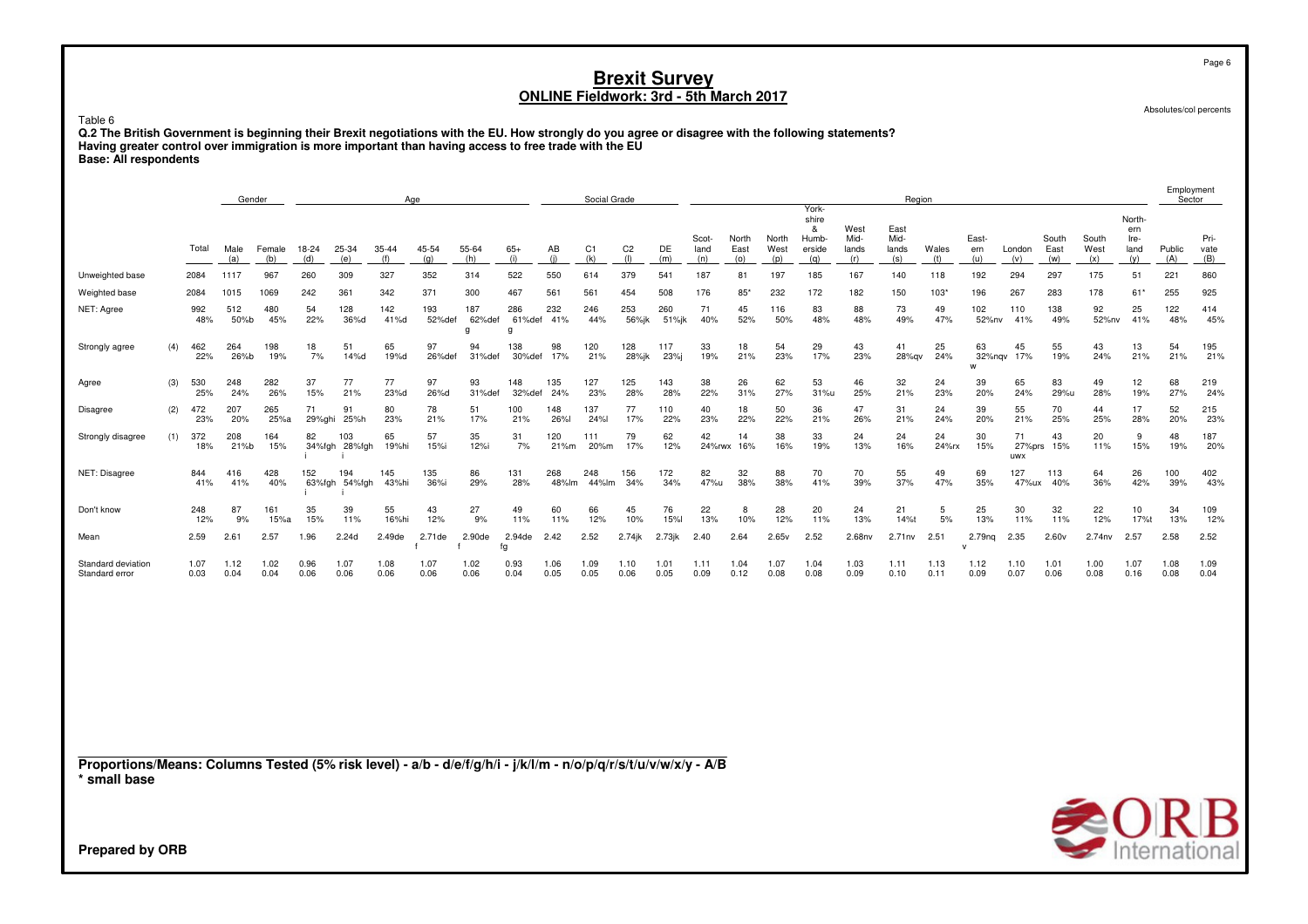Table 7 Gender **Base: All respondents** 

|                                                                                                                                 |             |                  | Gender           |              |                   | Age          |              |              |              |             | Social Grade |                       |                  |                      |                      |                      |                                               |                              |                              | Region       |                     |               |                      |                      |                                      | Employment<br>Sector |                     |
|---------------------------------------------------------------------------------------------------------------------------------|-------------|------------------|------------------|--------------|-------------------|--------------|--------------|--------------|--------------|-------------|--------------|-----------------------|------------------|----------------------|----------------------|----------------------|-----------------------------------------------|------------------------------|------------------------------|--------------|---------------------|---------------|----------------------|----------------------|--------------------------------------|----------------------|---------------------|
|                                                                                                                                 | Total       | Male<br>(a)      | Female<br>(b)    | 18-24<br>(d) | 25-34<br>(e)      | 35-44<br>(f) | 45-54<br>(q) | 55-64<br>(h) | $65+$<br>(i) | AB<br>(i)   | C1<br>(k)    | C <sub>2</sub><br>(1) | DE<br>(m)        | Scot-<br>land<br>(n) | North<br>East<br>(0) | North<br>West<br>(p) | York-<br>shire<br>&<br>Humb-<br>erside<br>(q) | West<br>Mid-<br>lands<br>(r) | East<br>Mid-<br>lands<br>(s) | Wales<br>(t) | East-<br>ern<br>(u) | London<br>(v) | South<br>East<br>(w) | South<br>West<br>(x) | North-<br>ern<br>Ire-<br>land<br>(y) | Public<br>(A)        | Pri-<br>vate<br>(B) |
| Unweighted base                                                                                                                 | 2084        | 1117             | 967              | 260          | 309               | 327          | 352          | 314          | 522          | 550         | 614          | 379                   | 541              | 187                  | 81                   | 197                  | 185                                           | 167                          | 140                          | 118          | 192                 | 294           | 297                  | 175                  | 51                                   | 221                  | 860                 |
| Weighted base                                                                                                                   | 2084        | 1015             | 1069             | 242          | 361               | 342          | 371          | 300          | 467          | 561         | 561          | 454                   | 508              | 176                  | $85*$                | 232                  | 172                                           | 182                          | 150                          | $103*$       | 196                 | 267           | 283                  | 178                  | $61*$                                | 255                  | 925                 |
| Male                                                                                                                            | 1015<br>49% | 1015<br>100%b    | $\sim$<br>$\sim$ | 89<br>37%    | 187<br>52%d       | 174<br>51%d  | 195<br>52%d  | 158<br>53%d  | 212<br>45%d  | 286<br>51%k | 248<br>44%   | 245                   | 236<br>54%km 46% | 93<br>53%y           | 45<br>52%y           | 131<br>56%sy         | 85<br>49%y                                    | 91<br>50%y                   | 62<br>41%                    | 51<br>50%y   | 93<br>48%y          | 129<br>48%y   | 131<br>46%y          | 88<br>50%y           | 17<br>28%                            | 118<br>46%           | 513<br>55%A         |
| Female                                                                                                                          | 1069<br>51% | $\sim$<br>$\sim$ | 1069<br>100%a    | 153<br>hi    | 174<br>63%efg 48% | 168<br>49%   | 177<br>48%   | 142<br>47%   | 255<br>55%   | 275<br>49%  | 312<br>56%jl | 209<br>46%            | 273<br>54%l      | 83<br>47%            | 40<br>48%            | 101<br>44%           | 87<br>51%                                     | 91<br>50%                    | 88<br>59%p                   | 52<br>50%    | 103<br>52%          | 138<br>52%    | 152<br>54%           | 90<br>50%            | 44<br>qrtuvw<br>x                    | 137<br>72%nop 54%B   | 412<br>45%          |
|                                                                                                                                 |             |                  |                  |              |                   |              |              |              |              |             |              |                       |                  |                      |                      |                      |                                               |                              |                              |              |                     |               |                      |                      |                                      |                      |                     |
|                                                                                                                                 |             |                  |                  |              |                   |              |              |              |              |             |              |                       |                  |                      |                      |                      |                                               |                              |                              |              |                     |               |                      |                      |                                      |                      |                     |
|                                                                                                                                 |             |                  |                  |              |                   |              |              |              |              |             |              |                       |                  |                      |                      |                      |                                               |                              |                              |              |                     |               |                      |                      |                                      |                      |                     |
|                                                                                                                                 |             |                  |                  |              |                   |              |              |              |              |             |              |                       |                  |                      |                      |                      |                                               |                              |                              |              |                     |               |                      |                      |                                      |                      |                     |
| Proportions/Means: Columns Tested (5% risk level) - a/b - d/e/f/g/h/i - j/k/l/m - n/o/p/q/r/s/t/u/v/w/x/y - A/B<br>* small base |             |                  |                  |              |                   |              |              |              |              |             |              |                       |                  |                      |                      |                      |                                               |                              |                              |              |                     |               |                      |                      |                                      |                      |                     |
|                                                                                                                                 |             |                  |                  |              |                   |              |              |              |              |             |              |                       |                  |                      |                      |                      |                                               |                              |                              |              |                     |               |                      |                      |                                      |                      |                     |
|                                                                                                                                 |             |                  |                  |              |                   |              |              |              |              |             |              |                       |                  |                      |                      |                      |                                               |                              |                              |              |                     |               |                      |                      |                                      |                      |                     |
|                                                                                                                                 |             |                  |                  |              |                   |              |              |              |              |             |              |                       |                  |                      |                      |                      |                                               |                              |                              |              |                     |               |                      |                      |                                      |                      |                     |
|                                                                                                                                 |             |                  |                  |              |                   |              |              |              |              |             |              |                       |                  |                      |                      |                      |                                               |                              |                              |              |                     |               |                      |                      |                                      |                      |                     |
|                                                                                                                                 |             |                  |                  |              |                   |              |              |              |              |             |              |                       |                  |                      |                      |                      |                                               |                              |                              |              |                     |               |                      |                      |                                      |                      |                     |
|                                                                                                                                 |             |                  |                  |              |                   |              |              |              |              |             |              |                       |                  |                      |                      |                      |                                               |                              |                              |              |                     |               |                      |                      |                                      |                      |                     |
|                                                                                                                                 |             |                  |                  |              |                   |              |              |              |              |             |              |                       |                  |                      |                      |                      |                                               |                              |                              |              |                     |               |                      |                      |                                      |                      |                     |

Absolutes/col percents

Page 7

**SORB**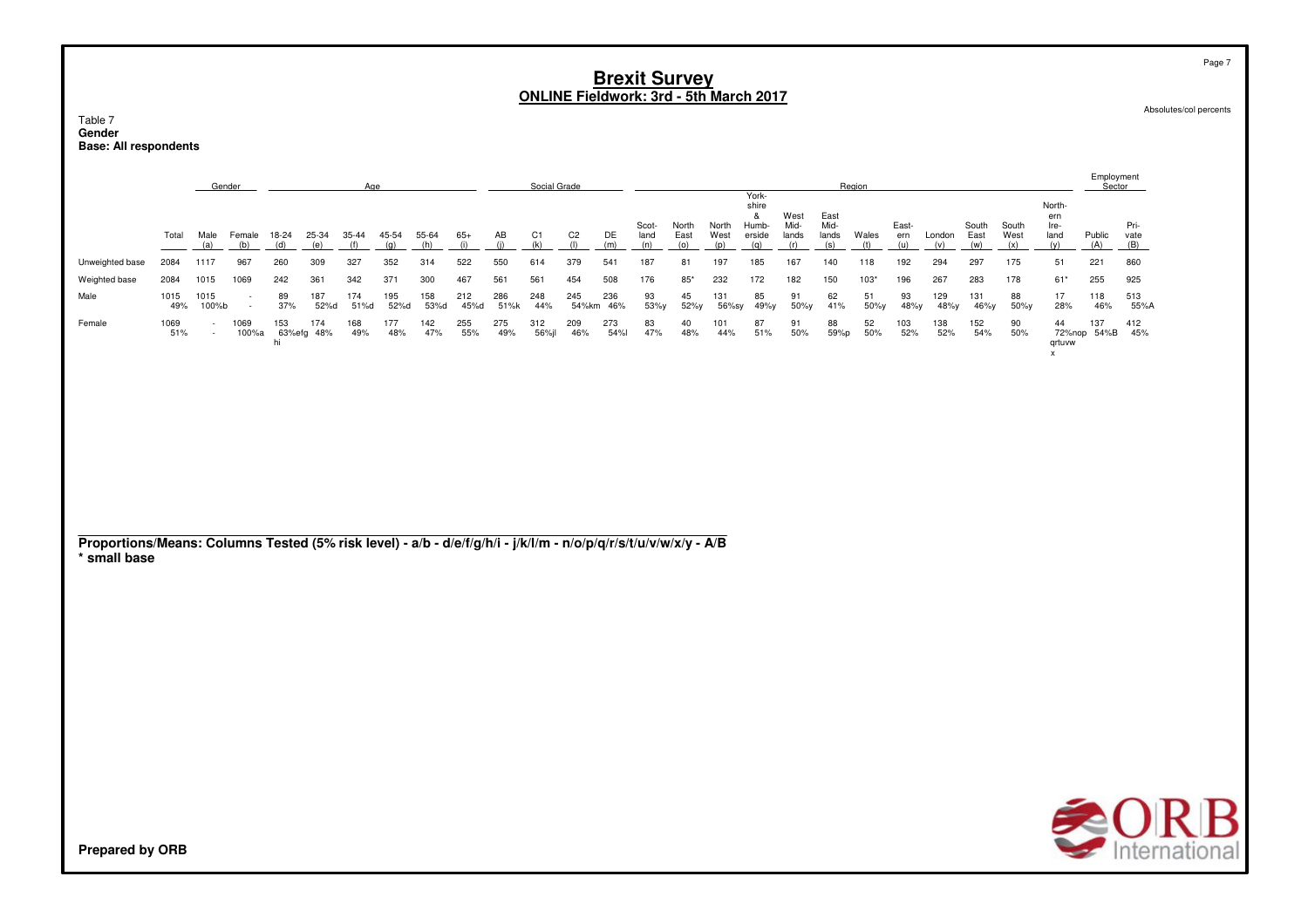Table 8**Age Base: All respondents**

|                                                                                                                                 |            |             | Gender        |                 |                 |                 | Age             |                     |                      |            |                   | Social Grade          |               |                              |                      |                      |                                               |                               |                              | Region       |                     |                     |                      |                      |                                      | Employment<br>Sector |                     |
|---------------------------------------------------------------------------------------------------------------------------------|------------|-------------|---------------|-----------------|-----------------|-----------------|-----------------|---------------------|----------------------|------------|-------------------|-----------------------|---------------|------------------------------|----------------------|----------------------|-----------------------------------------------|-------------------------------|------------------------------|--------------|---------------------|---------------------|----------------------|----------------------|--------------------------------------|----------------------|---------------------|
|                                                                                                                                 | Total      | Male<br>(a) | Female<br>(b) | 18-24<br>(d)    | 25-34<br>(e)    | 35-44<br>(f)    | 45-54<br>(q)    | 55-64<br>(h)        | $65+$<br>(i)         | AB<br>(i)  | C1<br>(k)         | C <sub>2</sub><br>(1) | DE<br>(m)     | Scot-<br>land<br>(n)         | North<br>East<br>(0) | North<br>West<br>(p) | York-<br>shire<br>&<br>Humb-<br>erside<br>(q) | West<br>Mid-<br>lands<br>(r)  | East<br>Mid-<br>lands<br>(s) | Wales<br>(t) | East-<br>ern<br>(u) | London<br>(v)       | South<br>East<br>(w) | South<br>West<br>(x) | North-<br>ern<br>Ire-<br>land<br>(y) | Public<br>(A)        | Pri-<br>vate<br>(B) |
| Unweighted base                                                                                                                 | 2084       | 1117        | 967           | 260             | 309             | 327             | 352             | 314                 | 522                  | 550        | 614               | 379                   | 541           | 187                          | 81                   | 197                  | 185                                           | 167                           | 140                          | 118          | 192                 | 294                 | 297                  | 175                  | 51                                   | 221                  | 860                 |
| Weighted base                                                                                                                   | 2084       | 1015        | 1069          | 242             | 361             | 342             | 371             | 300                 | 467                  | 561        | 561               | 454                   | 508           | 176                          | $85*$                | 232                  | 172                                           | 182                           | 150                          | $103*$       | 196                 | 267                 | 283                  | 178                  | 61*                                  | 255                  | 925                 |
| 18-24                                                                                                                           | 242<br>12% | 89<br>9%    | 153<br>14%a   | 242<br>100%efgh |                 |                 |                 |                     |                      | 78<br>14%m | 81<br>14%m        | 48<br>11%             | 36<br>7%      | 12<br>7%                     | 12<br>14%y           | 21<br>9%             | 26                                            | 31<br>15%nty 17%npt 12%y<br>v | 19                           | 6<br>6%      | 19<br>10%           | 33<br>12%y          | 38<br>13%ny          | 25<br>14%nty         | -1.<br>$1\%$                         | 29<br>11%            | 90<br>10%           |
| 25-34                                                                                                                           | 361<br>17% | 187<br>18%  | 174<br>16%    |                 | 361<br>100%dfgh |                 |                 |                     |                      | 129        | 105<br>23%lm 19%m | 78<br>17%m            | 49<br>10%     | 31<br>18%u                   | 9<br>11%             | 36<br>16%            | 26<br>15%                                     | 36<br>20%u                    | 34<br>22%ou                  | 24<br>24%ou  | 19<br>10%           | 67<br>25%opq<br>uwx | 42<br>15%            | 29<br>16%            | 8<br>13%                             | 58<br>23%            | 241<br>26%          |
| 35-44                                                                                                                           | 342<br>16% | 174<br>17%  | 168<br>16%    |                 |                 | 342<br>100%degh |                 |                     |                      | 86<br>15%  | 93<br>17%         | 86<br>19%             | 78<br>15%     | 28<br>16%                    | 15<br>18%            | 41<br>18%            | 27<br>16%                                     | 27<br>15%                     | 24<br>16%                    | 22<br>21%    | 37<br>19%           | 47<br>18%           | 45<br>16%            | 23<br>13%            | $\overline{7}$<br>11%                | 65<br>26%            | 219<br>24%          |
| 45-54                                                                                                                           | 371<br>18% | 195<br>19%  | 177<br>17%    |                 |                 |                 | 371<br>100%defh |                     |                      | 63<br>11%  | 101<br>18%j       | 103<br>23%j           | 105<br>21%j   | 38<br>22%                    | 16<br>19%            | 43<br>19%            | 26<br>15%                                     | 30<br>16%                     | 22<br>15%                    | 16<br>16%    | 41<br>21%           | 39<br>15%           | 46<br>16%            | 30<br>17%            | 23<br>38%nop<br>qrstuv<br>WX         | 61<br>24%            | 205<br>22%          |
| 55-64                                                                                                                           | 300<br>14% | 158<br>16%  | 142<br>13%    |                 |                 |                 |                 | 300<br>100%defg     |                      | 75<br>13%  | 67<br>12%         | 56<br>12%             | 103<br>20%jkl | 28<br>16%                    | 14<br>17%            | 40<br>17%r           | 39                                            | 16<br>23%rsvw 9%              | 19<br>13%                    | 15<br>14%    | 30<br>15%           | 28<br>11%           | 37<br>13%            | 26<br>15%            | 9<br>15%                             | 37<br>14%            | 132<br>14%          |
| $65+$                                                                                                                           | 467<br>22% | 212<br>21%  | 255<br>24%    |                 |                 |                 |                 |                     | 467<br>100%def<br>gh | 131<br>23% | 115<br>20%        | 83<br>18%             | 138<br>27%kl  | 39<br>22%                    | 18<br>22%            | 50<br>22%            | 27<br>16%                                     | 42<br>23%                     | 32<br>22%                    | 20<br>20%    | 51<br>$26%$ g       | 54<br>20%           | 75<br>27%g           | 44<br>25%            | 13<br>22%                            | 5<br>2%              | 38<br>4%            |
| NET: 55+                                                                                                                        | 767<br>37% | 370<br>36%  | 397<br>37%    |                 |                 |                 |                 | 300<br>100%de<br>fg | 467<br>100%def<br>g  | 206<br>37% | 181<br>32%        | 139<br>31%            | 241<br>47%jkl | 67<br>38%                    | 33<br>39%            | 91<br>39%            | 66<br>39%                                     | 58<br>32%                     | 51<br>34%                    | 35<br>34%    | 80<br>41%v          | 82<br>31%           | 112<br>40%v          | 70<br>39%            | 22<br>37%                            | 41<br>16%            | 170<br>18%          |
| Average age                                                                                                                     | 47.49      | 47.93       | 47.07         | 21.47           | 29.93d<br>e     | 39.75d          | 49.67d<br>ef    | 59.34d<br>efg       | 70.86d<br>efgh       | 46.29      | 45.71             | 46.61                 | 51.55j<br>kl  | 49.11r 47.54<br>$\mathsf{v}$ |                      | 48.73v               | 45.93                                         | 45.09                         | 45.86                        | 47.09        | 50.00q<br>rv.       | 44.57               | 48.78v 48.11         |                      |                                      | 51.11v 41.15 41.64   |                     |
| Proportions/Means: Columns Tested (5% risk level) - a/b - d/e/f/g/h/i - j/k/l/m - n/o/p/q/r/s/t/u/v/w/x/y - A/B<br>* small base |            |             |               |                 |                 |                 |                 |                     |                      |            |                   |                       |               |                              |                      |                      |                                               |                               |                              |              |                     |                     |                      |                      |                                      |                      |                     |
|                                                                                                                                 |            |             |               |                 |                 |                 |                 |                     |                      |            |                   |                       |               |                              |                      |                      |                                               |                               |                              |              |                     |                     |                      | $\bigcirc$ O R B     |                                      |                      |                     |
| <b>Prepared by ORB</b>                                                                                                          |            |             |               |                 |                 |                 |                 |                     |                      |            |                   |                       |               |                              |                      |                      |                                               |                               |                              |              |                     |                     |                      |                      |                                      |                      |                     |

Absolutes/col percents



Page 8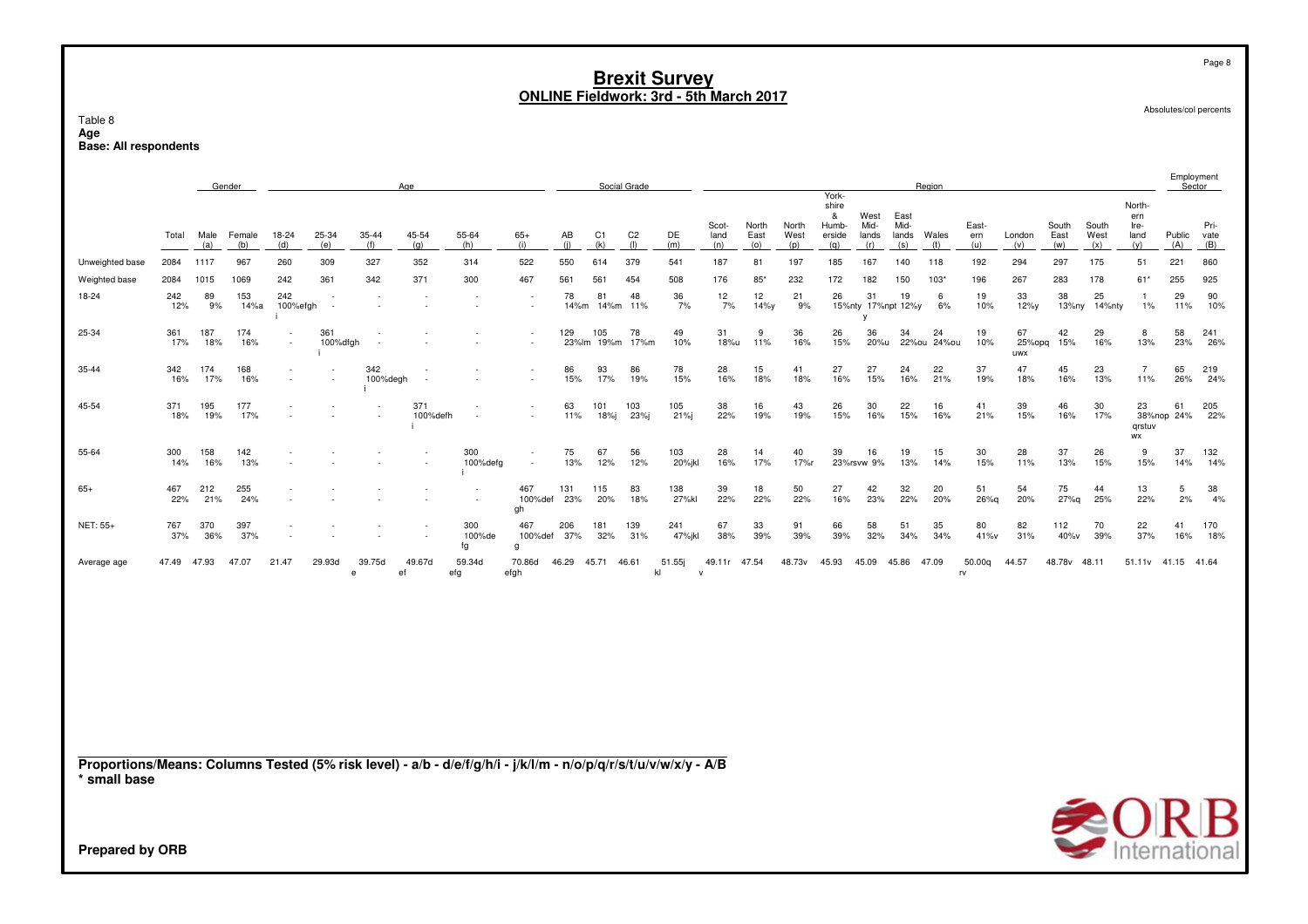Table 9 **Social Grade** Base: All respondents

|                                                                                                                                 |             |             | Gender        |              |                          | Age               |              |                     |               |                | Social Grade         |                          |                          |                      |                      |                      |                                               |                              |                              | Region       |                           |                              |                      |                      |                                      | Employment<br>Sector |                     |
|---------------------------------------------------------------------------------------------------------------------------------|-------------|-------------|---------------|--------------|--------------------------|-------------------|--------------|---------------------|---------------|----------------|----------------------|--------------------------|--------------------------|----------------------|----------------------|----------------------|-----------------------------------------------|------------------------------|------------------------------|--------------|---------------------------|------------------------------|----------------------|----------------------|--------------------------------------|----------------------|---------------------|
|                                                                                                                                 | Total       | Male<br>(a) | Female<br>(b) | 18-24<br>(d) | 25-34<br>(e)             | 35-44<br>(f)      | 45-54<br>(q) | 55-64<br>(h)        | $65+$<br>(i)  | AB<br>(i)      | C1<br>(k)            | C <sub>2</sub><br>(1)    | DE<br>(m)                | Scot-<br>land<br>(n) | North<br>East<br>(0) | North<br>West<br>(p) | York-<br>shire<br>&<br>Humb-<br>erside<br>(q) | West<br>Mid-<br>lands<br>(r) | East<br>Mid-<br>lands<br>(s) | Wales<br>(t) | East-<br>ern<br>(u)       | London<br>(v)                | South<br>East<br>(w) | South<br>West<br>(x) | North-<br>ern<br>Ire-<br>land<br>(y) | Public<br>(A)        | Pri-<br>vate<br>(B) |
| Unweighted base                                                                                                                 | 2084        | 1117        | 967           | 260          | 309                      | 327               | 352          | 314                 | 522           | 550            | 614                  | 379                      | 541                      | 187                  | 81                   | 197                  | 185                                           | 167                          | 140                          | 118          | 192                       | 294                          | 297                  | 175                  | 51                                   | 221                  | 860                 |
| Weighted base                                                                                                                   | 2084        | 1015        | 1069          | 242          | 361                      | 342               | 371          | 300                 | 467           | 561            | 561                  | 454                      | 508                      | 176                  | 85*                  | 232                  | 172                                           | 182                          | 150                          | 103"         | 196                       | 267                          | 283                  | 178                  | 61*                                  | 255                  | 925                 |
| AB                                                                                                                              | 561<br>27%  | 286<br>28%  | 275<br>26%    | 78<br>32%g   | 129                      | 86<br>36%fgh 25%g | 63<br>17%    | 75<br>25%g          | 131<br>28%g   | 561<br>100%klm | $\sim$               |                          | $\overline{\phantom{a}}$ | 42<br>24%            | 16<br>18%            | 69<br>30%t           | 47<br>27%                                     | 48<br>26%                    | 38<br>26%                    | 17<br>17%    | 41<br>21%                 | 103<br>39%noq<br>rstuwx<br>V | 83<br>29%t           | 47<br>27%            | 10<br>16%                            | 90<br>35%            | 271<br>29%          |
| C <sub>1</sub>                                                                                                                  | 561<br>27%  | 248<br>24%  | 312<br>29%a   | 81<br>33%hi  | 105<br>29%               | 93<br>27%         | 101<br>27%   | 67<br>22%           | 115<br>25%    | $\sim$         | 561<br>100%jlm       | $\overline{\phantom{a}}$ | $\sim$<br>$\sim$         | 49<br>28%            | 25<br>29%            | 57<br>25%            | 61                                            | 46<br>35%psu 25%             | 33<br>22%                    | 28<br>27%    | 43<br>22%                 | 77<br>29%                    | 77<br>27%            | 45<br>25%            | 19<br>31%                            | 79<br>31%            | 277<br>30%          |
| C <sub>2</sub>                                                                                                                  | 454<br>22%  | 245<br>24%b | 209<br>20%    | 48<br>20%    | 78<br>22%                | 86<br>25%i        | 103<br>28%hi | 56<br>19%           | 83<br>18%     |                |                      | 454<br>100%jkm           |                          | 41<br>23%v           | 14<br>16%            | 50<br>21%            | 29<br>17%                                     | 44<br>24%v                   | 43<br>29%qv                  | 35<br>vwxy   | 61<br>34%opg 31%oqv<br>WX | 39<br>14%                    | 57<br>20%            | 33<br>18%            | 10<br>16%                            | 52<br>21%            | 230<br>25%          |
| DE                                                                                                                              | 508<br>24%  | 236<br>23%  | 273<br>26%    | 36<br>15%    | 49<br>13%                | 78<br>23%de       | 105<br>28%de | 103<br>34%def       | 138<br>30%def |                |                      |                          | 508<br>100%jkl           | 44<br>25%            | 31                   | 56<br>36%gvw 24%     | 36<br>21%                                     | 44<br>24%                    | 35<br>23%                    | 22<br>22%    | 52<br>26%v                | 48<br>18%                    | 66<br>23%            | 53<br>$30\%$ v       | 22<br>37%qv                          | 33<br>13%            | 146<br>16%          |
| NET: ABC1                                                                                                                       | 1121<br>54% | 534<br>53%  | 587<br>55%    | 158          | 235<br>65%fgh 65%fgh 52% | 178               | 163<br>44%   | 141<br>47%          | 246<br>53%g   | 561            | 561<br>100%lm 100%lm |                          |                          | 91<br>52%            | 40<br>48%            | 127<br>55%u          | 107<br>u                                      | 94<br>62%ost 52%             | 72<br>48%                    | 45<br>44%    | 84<br>43%                 | 180<br>rstuwx<br>y           | 160<br>68%nop 56%tu  | 92<br>52%            | 29<br>47%                            | 169<br>66%           | 548<br>59%          |
| NET: C2DE                                                                                                                       | 963<br>46%  | 481<br>47%  | 482<br>45%    | 84<br>35%    | 127<br>35%               | 164<br>48%de      | 208          | 159<br>56%dei 53%de | 221<br>47%de  |                |                      | 454<br>100%jk            | 508<br>100%jk            | 85<br>48%v           | 44<br>52%gv          | 106<br>45%v          | 64<br>38%                                     | 88<br>48%v                   | 78<br>52%qv                  | 58           | 112<br>56%qvw 57%pqv<br>W | 86<br>32%                    | 123<br>44%v          | 85<br>48%v           | 32<br>53%v                           | 86<br>34%            | 377<br>41%          |
| Proportions/Means: Columns Tested (5% risk level) - a/b - d/e/f/g/h/i - j/k/l/m - n/o/p/q/r/s/t/u/v/w/x/y - A/B<br>* small base |             |             |               |              |                          |                   |              |                     |               |                |                      |                          |                          |                      |                      |                      |                                               |                              |                              |              |                           |                              |                      |                      |                                      |                      |                     |
| <b>Prepared by ORB</b>                                                                                                          |             |             |               |              |                          |                   |              |                     |               |                |                      |                          |                          |                      |                      |                      |                                               |                              |                              |              |                           |                              |                      |                      |                                      |                      | <b>SORB</b>         |

Absolutes/col percents

Page 9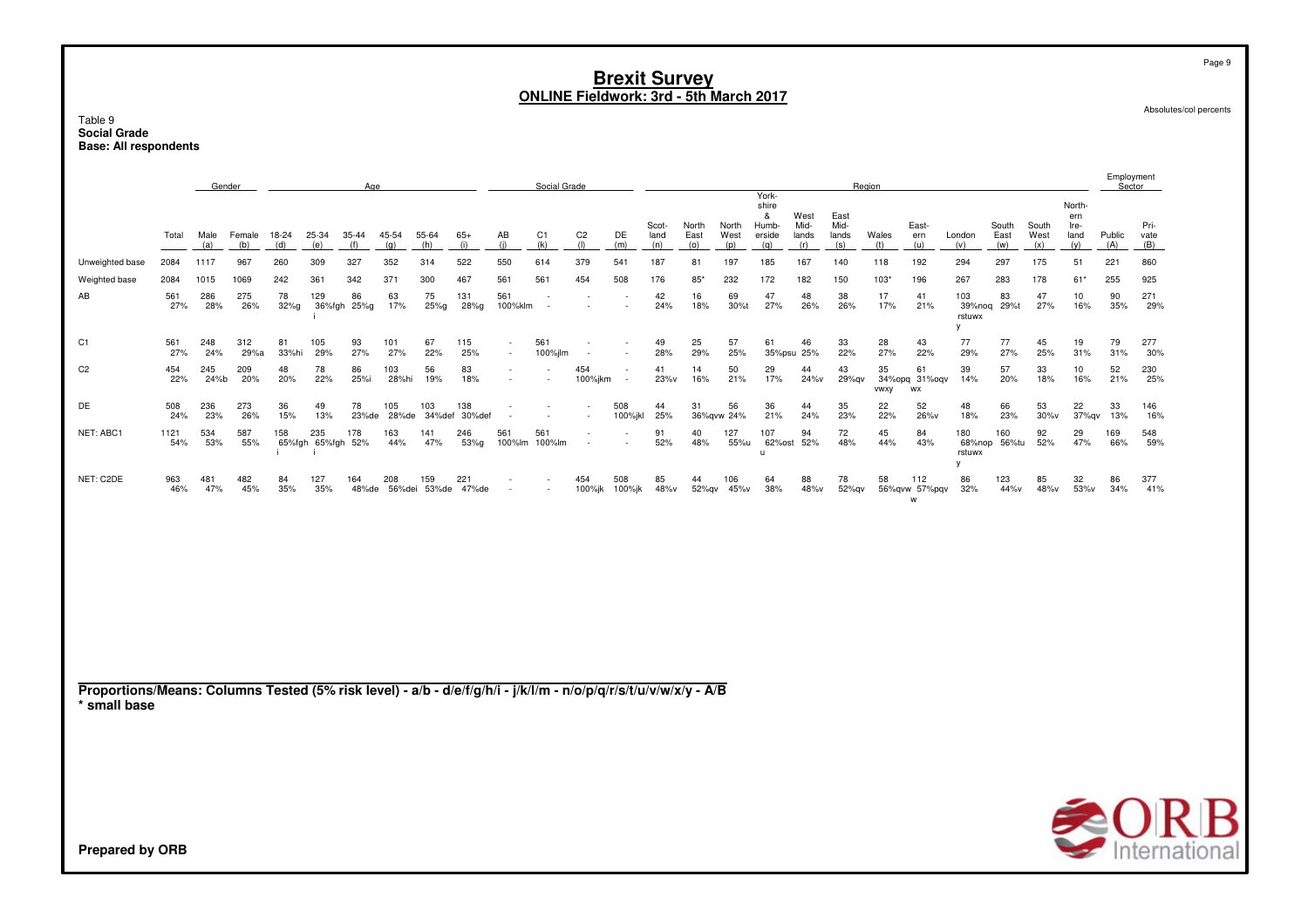## Table 10 **GO Region Base: All respondents**

|                                                                                                                                 |             |             | Gender                                |            |            |            | Age        |              |              |           | Social Grade |                       |           |                            |                           |                            |                                               | Region                             |                              |                            |                            |               |                      |                      |                                      |               | Employment<br>Sector |
|---------------------------------------------------------------------------------------------------------------------------------|-------------|-------------|---------------------------------------|------------|------------|------------|------------|--------------|--------------|-----------|--------------|-----------------------|-----------|----------------------------|---------------------------|----------------------------|-----------------------------------------------|------------------------------------|------------------------------|----------------------------|----------------------------|---------------|----------------------|----------------------|--------------------------------------|---------------|----------------------|
|                                                                                                                                 | Total       | Male<br>(a) | Female 18-24 25-34 35-44 45-54<br>(b) | (d)        | (e)        | (f)        | (q)        | 55-64<br>(h) | $65+$<br>(i) | AB<br>(i) | C1<br>(k)    | C <sub>2</sub><br>(1) | DE<br>(m) | Scot-<br>land<br>(n)       | North<br>East<br>(0)      | North<br>West<br>(p)       | York-<br>shire<br>&<br>Humb-<br>erside<br>(q) | West<br>Mid-<br>lands<br>(r)       | East<br>Mid-<br>lands<br>(s) | Wales<br>(t)               | East-<br>ern<br>(u)        | London<br>(v) | South<br>East<br>(w) | South<br>West<br>(x) | North-<br>ern<br>Ire-<br>land<br>(y) | Public<br>(A) | Pri-<br>vate<br>(B)  |
| Unweighted base                                                                                                                 | 2084        | 1117        | 967                                   | 260        | 309        | 327        | 352        | 314          | 522          | 550       | 614          | 379                   | 541       | 187                        | 81                        | 197                        | 185                                           | 167                                | 140                          | 118                        | 192                        | 294           | 297                  | 175                  | 51                                   | 221           | 860                  |
| Weighted base                                                                                                                   | 2084        | 1015        | 1069                                  | 242        | 361        | 342        | 371        | 300          | 467          | 561       | 561          | 454                   | 508       | 176                        | $85*$                     | 232                        | 172                                           | 182                                | 150                          | $103*$                     | 196                        | 267           | 283                  | 178                  | $61*$                                | 255           | 925                  |
| Scotland                                                                                                                        | 176<br>8%   | 93<br>9%    | 83<br>8%                              | 12<br>5%   | 31<br>9%   | 28<br>8%   | 38<br>10%d | 28<br>9%     | 39<br>8%     | 42<br>7%  | 49<br>9%     | 41<br>9%              | 44<br>9%  | 176<br>100%opgr<br>stuvwxy | ٠<br>$\sim$               |                            |                                               | $\sim$<br>$\overline{\phantom{a}}$ |                              |                            |                            |               |                      |                      |                                      | 20<br>8%      | 83<br>9%             |
| North East                                                                                                                      | 85<br>4%    | 45<br>4%    | 40<br>4%                              | 12<br>$5%$ | 9<br>2%    | 15<br>4%   | 16<br>4%   | 14<br>5%     | 18<br>4%     | 16<br>3%  | 25<br>4%     | 14<br>3%              | 31<br>6%  | $\sim$<br>$\sim$           | 85<br>100%npqr<br>stuvwxy | ÷.                         |                                               |                                    |                              |                            |                            |               |                      |                      |                                      | 11<br>4%      | 26<br>3%             |
| North West                                                                                                                      | 232<br>11%  | 131<br>13%b | 101<br>9%                             | 21<br>9%   | 36<br>10%  | 41<br>12%  | 43<br>12%  | 40<br>13%    | 50<br>11%    | 69<br>12% | 57<br>10%    | 50<br>11%             | 56<br>11% | $\sim$<br>$\sim$           |                           | 232<br>100%nogr<br>stuvwxy |                                               |                                    |                              |                            |                            |               |                      |                      |                                      | 29<br>11%     | 101<br>11%           |
| Yorkshire & Humberside                                                                                                          | 172<br>8%   | 85<br>8%    | 87<br>8%                              | 26<br>11%i | 26<br>7%   | 27<br>8%   | 26<br>7%   | 39<br>13%egi | 27<br>6%     | 47<br>8%  | 61<br>11%lm  | 29<br>6%              | 36<br>7%  |                            |                           |                            | 172<br>100%nopr<br>stuvwxy                    |                                    |                              |                            |                            |               |                      |                      |                                      | 24<br>9%      | 81<br>9%             |
| West Midlands                                                                                                                   | 182<br>$9%$ | 91<br>9%    | 91<br>9%                              | 31<br>13%h | 36<br>10%h | 27<br>8%   | 30<br>8%   | 16<br>5%     | 42<br>9%     | 48<br>9%  | 46<br>8%     | 44<br>10%             | 44<br>9%  |                            |                           |                            | $\sim$                                        | 182<br>100%nopq<br>stuvwxy         | $\overline{\phantom{a}}$     |                            |                            |               |                      |                      |                                      | 30<br>12%B    | 66<br>7%             |
| East Midlands                                                                                                                   | 150<br>7%   | 62<br>6%    | 88<br>8%                              | 19<br>8%   | 34<br>9%   | 24<br>7%   | 22<br>6%   | 19<br>6%     | 32<br>7%     | 38<br>7%  | 33<br>6%     | 43<br>9%              | 35<br>7%  |                            |                           |                            |                                               | ÷<br>٠                             | 150<br>100%nopq<br>rtuvwxy   |                            |                            |               |                      |                      |                                      | 13<br>5%      | 73<br>8%             |
| Wales                                                                                                                           | 103<br>5%   | 51<br>5%    | 52<br>5%                              | 6<br>2%    | 24<br>7%d  | 22<br>6%d  | 16<br>4%   | 15<br>5%     | 20<br>4%     | 17<br>3%  | 28<br>5%     | 35<br>8%j             | 22<br>4%  | $\sim$                     |                           |                            |                                               |                                    | ٠                            | 103<br>100%nopq<br>rsuvwxy |                            |               |                      |                      |                                      | 15<br>6%      | 46<br>5%             |
| Eastern                                                                                                                         | 196<br>9%   | 93<br>9%    | 103<br>10%                            | 19<br>8%   | 19<br>5%   | 37<br>11%e | 41<br>11%e | 30<br>10%e   | 51<br>11%e   | 41<br>7%  | 43<br>8%     | 61<br>13%jk           | 52<br>10% |                            |                           |                            |                                               |                                    |                              | ٠                          | 196<br>100%nopq<br>rstvwxy |               |                      |                      |                                      | 23<br>9%      | 83<br>9%             |
| Proportions/Means: Columns Tested (5% risk level) - a/b - d/e/f/g/h/i - j/k/l/m - n/o/p/q/r/s/t/u/v/w/x/y - A/B<br>* small base |             |             |                                       |            |            |            |            |              |              |           |              |                       |           |                            |                           |                            |                                               |                                    |                              |                            |                            |               |                      |                      |                                      |               |                      |



Page 10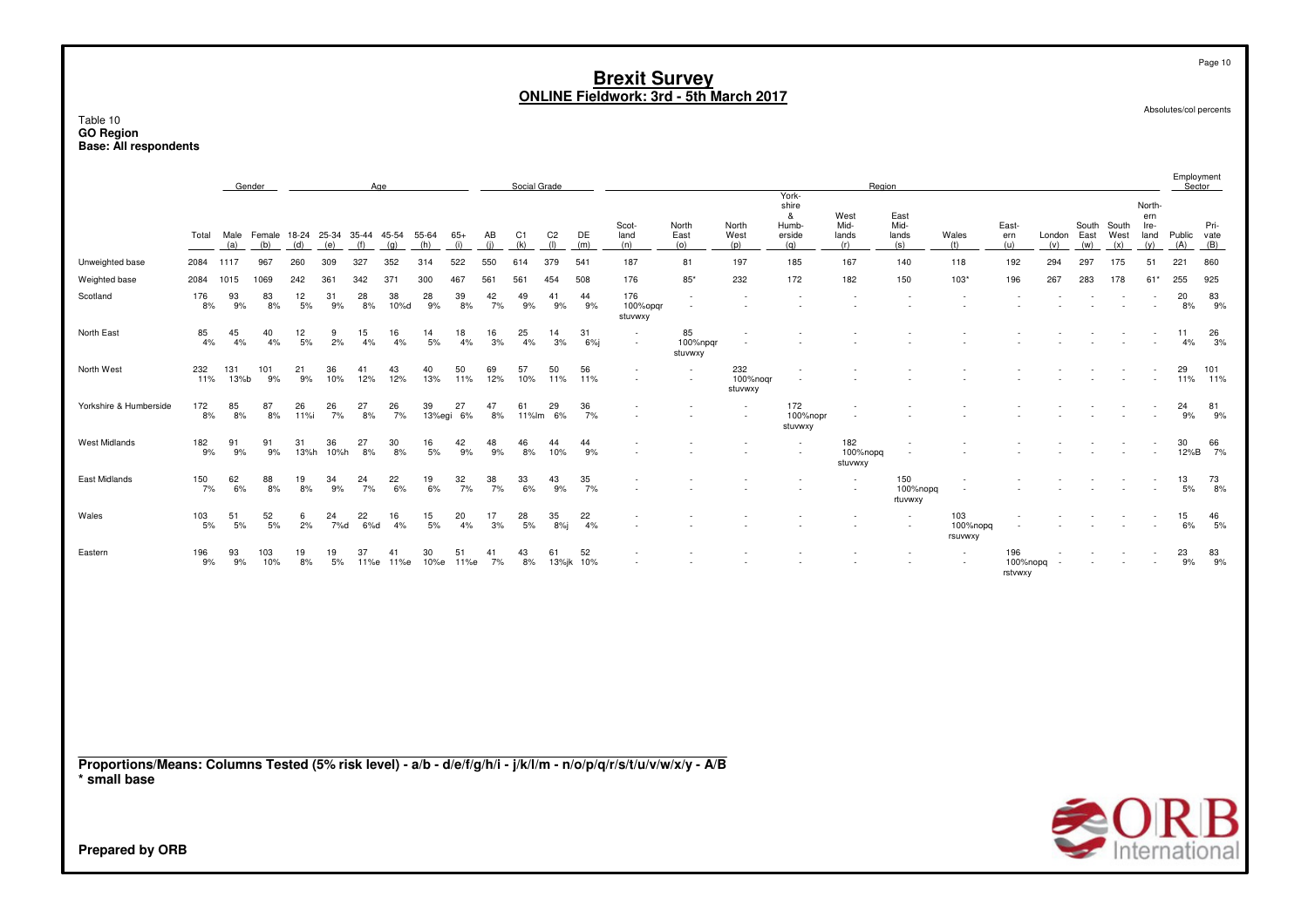|                  |            |            | Gender        |           |              | Age       |                  |           |           |              | Social Grade |           |           |               |                      |               |                                   |                       |                       | Region         |              |                            |                            |                                                      |                               | Employment<br>Sector |                     |
|------------------|------------|------------|---------------|-----------|--------------|-----------|------------------|-----------|-----------|--------------|--------------|-----------|-----------|---------------|----------------------|---------------|-----------------------------------|-----------------------|-----------------------|----------------|--------------|----------------------------|----------------------------|------------------------------------------------------|-------------------------------|----------------------|---------------------|
|                  | Total      | Male       | Female<br>(b) | 18-24     | 25-34        | $35 - 44$ | 45-54            | 55-64     | $65+$     | AB           | C1           | C2        | DE        | Scot-<br>land | North<br>East<br>(0) | North<br>West | York-<br>shire<br>Humb-<br>erside | West<br>Mid-<br>lands | East<br>Mid-<br>lands | Wales          | East-<br>ern | London                     | South<br>East              | South<br>West                                        | North-<br>ern<br>Ire-<br>land | Public<br>(A)        | Pri-<br>vate<br>(B) |
| Weighted base    | 2084       | 1015       | 1069          | 242       | 361          | 342       | 371              | 300       | 467       | 561          | 561          | 454       | 508       | 176           | $85^{\circ}$         | 232           | 172                               | 182                   | 150                   | 103*           | 196          | 267                        | 283                        | 178                                                  | $61*$                         | 255                  | 925                 |
| London           | 267<br>13% | 129<br>13% | 138<br>13%    | 33<br>14% | 67<br>18%ghi | 47<br>14% | 39<br>10%        | 28<br>9%  | 54<br>11% | 103<br>18%lm | 77<br>14%lm  | 39<br>9%  | 48<br>9%  | $\sim$        |                      |               |                                   |                       |                       | <b>Section</b> | $\sim$       | 267<br>100%nopq<br>rstuwxy | $\sim$                     | $\overline{\phantom{a}}$<br>$\overline{\phantom{a}}$ | $\sim$<br>$\sim$              | 40<br>16%            | 137<br>15%          |
| South East       | 283<br>14% | 131<br>13% | 152<br>14%    | 38<br>16% | 42<br>12%    | 45<br>13% | 46<br>12%        | 37<br>12% | 75<br>16% | 83<br>15%    | 77<br>14%    | 57<br>13% | 66<br>13% |               |                      |               |                                   |                       |                       |                |              | $\sim$<br>$\sim$           | 283<br>100%nopg<br>rstuvxy | $\overline{\phantom{a}}$<br>$\sim$                   | $\sim$<br>$\sim$              | 23<br>9%             | 135<br>15%          |
| South West       | 178<br>9%  | 88<br>9%   | 90<br>8%      | 25<br>10% | 29<br>8%     | 23<br>7%  | $\frac{30}{8\%}$ | 26<br>9%  | 44<br>9%  | 47<br>8%     | 45<br>8%     | 33<br>7%  | 53<br>10% |               |                      |               |                                   |                       |                       |                |              |                            |                            | 178<br>100%nopg<br>rstuvwy                           | $\sim$<br>. .                 | 22<br>9%             | 68<br>7%            |
| Northern Ireland | 61<br>3%   | 17<br>2%   | 44<br>4%a     |           | 8<br>2%      | 2%        | 23<br>6%defi     | 3%d       | 13<br>3%d | 10<br>2%     | 19<br>3%     | 10<br>2%  | 22<br>4%  |               |                      |               |                                   |                       |                       |                |              |                            |                            | $\sim$<br>$\sim$                                     | 61<br>100%nopq<br>rstuvwx     | 2%                   | 28<br>3%            |

**Proportions/Means: Columns Tested (5% risk level) - a/b - d/e/f/g/h/i - j/k/l/m - n/o/p/q/r/s/t/u/v/w/x/y - A/B\* small base**



Table 10 **GO Region Base: All respondents**

Page 11

Employment

Absolutes/col percents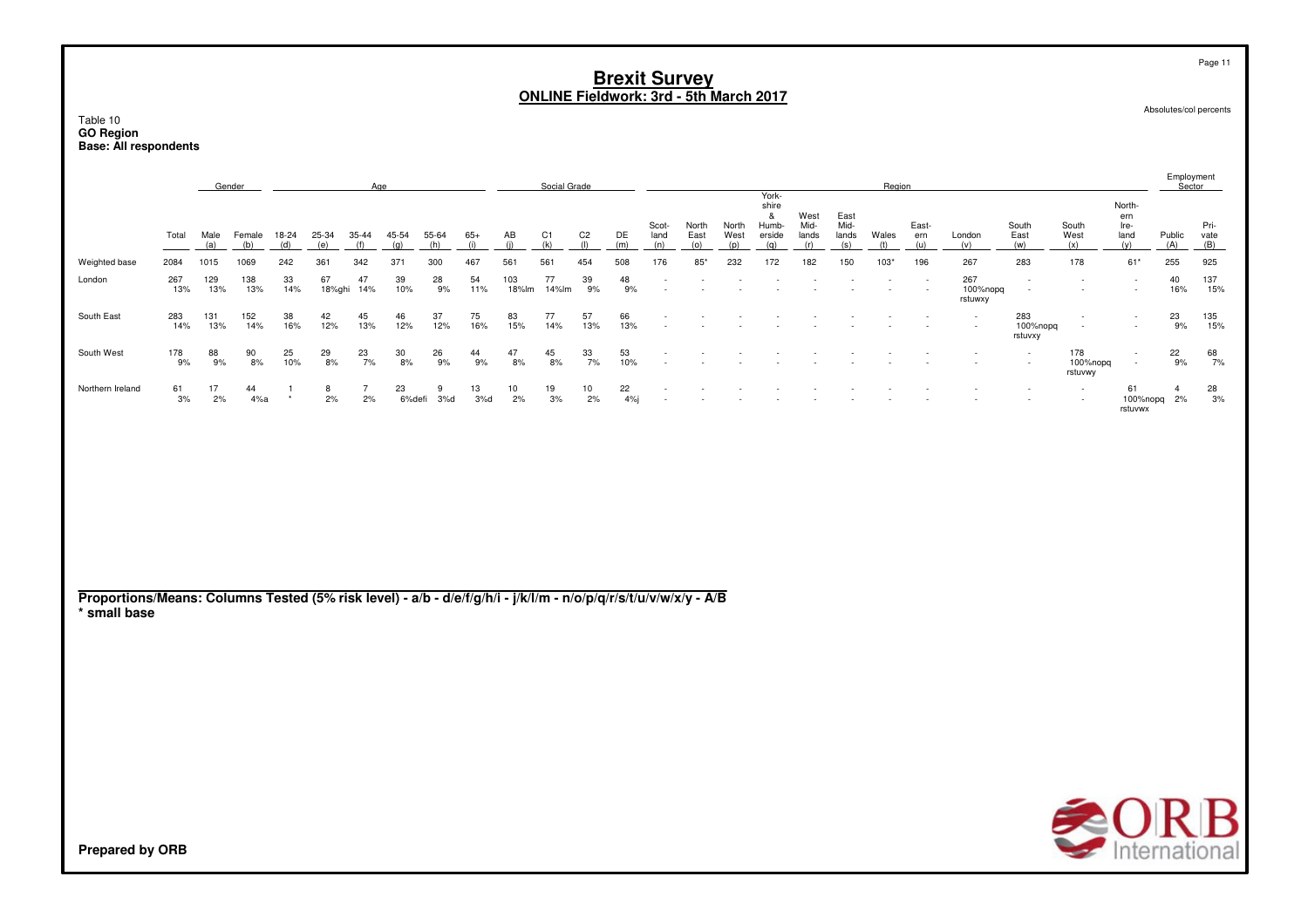Table 11 Have you taken a foreign holiday in the last 3 years?<br>Base: All respondents

|                                                                                                                                 |             |             | Gender        |                     |               | Age          |              |              |              |            | Social Grade          |                       |               |                      |                      |                      |                                               |                              |                              | Region       |                     |                        |                      |                      |                                      | Employment<br>Sector |                     |
|---------------------------------------------------------------------------------------------------------------------------------|-------------|-------------|---------------|---------------------|---------------|--------------|--------------|--------------|--------------|------------|-----------------------|-----------------------|---------------|----------------------|----------------------|----------------------|-----------------------------------------------|------------------------------|------------------------------|--------------|---------------------|------------------------|----------------------|----------------------|--------------------------------------|----------------------|---------------------|
|                                                                                                                                 | Total       | Male<br>(a) | Female<br>(b) | 18-24<br>(d)        | 25-34<br>(e)  | 35-44<br>(f) | 45-54<br>(q) | 55-64<br>(h) | $65+$<br>(i) | AB<br>(i)  | C <sub>1</sub><br>(k) | C <sub>2</sub><br>(1) | DE<br>(m)     | Scot-<br>land<br>(n) | North<br>East<br>(o) | North<br>West<br>(p) | York-<br>shire<br>&<br>Humb-<br>erside<br>(q) | West<br>Mid-<br>lands<br>(r) | East<br>Mid-<br>lands<br>(s) | Wales<br>(t) | East-<br>ern<br>(u) | London<br>(v)          | South<br>East<br>(w) | South<br>West<br>(x) | North-<br>ern<br>Ire-<br>land<br>(v) | Public<br>(A)        | Pri-<br>vate<br>(B) |
| Unweighted base                                                                                                                 | 2084        | 1117        | 967           | 260                 | 309           | 327          | 352          | 314          | 522          | 550        | 614                   | 379                   | 541           | 187                  | 81                   | 197                  | 185                                           | 167                          | 140                          | 118          | 192                 | 294                    | 297                  | 175                  | 51                                   | 221                  | 860                 |
| Weighted base                                                                                                                   | 2084        | 1015        | 1069          | 242                 | 361           | 342          | 371          | 300          | 467          | 561        | 561                   | 454                   | 508           | 176                  | $85*$                | 232                  | 172                                           | 182                          | 150                          | $103*$       | 196                 | 267                    | 283                  | 178                  | $61*$                                | 255                  | 925                 |
| Yes                                                                                                                             | 1257<br>60% | 615<br>61%  | 641<br>60%    | 200<br>83%efg<br>hi | 239<br>66%ghi | 205<br>60%   | 196<br>53%   | 163<br>54%   | 255<br>55%   | 418        | 362<br>75%klm 65%m    | 262<br>58%m           | 215<br>42%    | 100<br>57%           | 38<br>44%            | 152<br>65% ot        | 115<br>67%ost<br>$\mathsf{u}$                 | 104<br>57%                   | 82<br>55%                    | 48<br>47%    | 110<br>56%          | 189<br>71%nor<br>stuwx | 172<br>61% ot        | 104<br>59%           | 41<br>68% ot                         | 165<br>65%           | 615<br>67%          |
| No                                                                                                                              | 827<br>40%  | 400<br>39%  | 428<br>40%    | 42<br>17%           | 122<br>34%d   | 138<br>40%d  | 175<br>47%de | 138<br>46%de | 212<br>45%de | 142<br>25% | 199<br>35%j           | 193<br>42%j           | 294<br>58%jkl | 76<br>43%v           | 47<br>wy             | 80<br>56%pqv 35%     | 57<br>33%                                     | 78<br>43%v                   | 67<br>45%qv                  | 55<br>wy     | 86<br>53%pqv 44%qv  | 77<br>29%              | 111<br>39%v          | 74<br>41%v           | 19<br>32%                            | 90<br>35%            | 309<br>33%          |
|                                                                                                                                 |             |             |               |                     |               |              |              |              |              |            |                       |                       |               |                      |                      |                      |                                               |                              |                              |              |                     |                        |                      |                      |                                      |                      |                     |
|                                                                                                                                 |             |             |               |                     |               |              |              |              |              |            |                       |                       |               |                      |                      |                      |                                               |                              |                              |              |                     |                        |                      |                      |                                      |                      |                     |
| Proportions/Means: Columns Tested (5% risk level) - a/b - d/e/f/g/h/i - j/k/l/m - n/o/p/q/r/s/t/u/v/w/x/y - A/B<br>* small base |             |             |               |                     |               |              |              |              |              |            |                       |                       |               |                      |                      |                      |                                               |                              |                              |              |                     |                        |                      |                      |                                      |                      |                     |
|                                                                                                                                 |             |             |               |                     |               |              |              |              |              |            |                       |                       |               |                      |                      |                      |                                               |                              |                              |              |                     |                        |                      |                      |                                      |                      |                     |
|                                                                                                                                 |             |             |               |                     |               |              |              |              |              |            |                       |                       |               |                      |                      |                      |                                               |                              |                              |              |                     |                        |                      |                      |                                      |                      |                     |
|                                                                                                                                 |             |             |               |                     |               |              |              |              |              |            |                       |                       |               |                      |                      |                      |                                               |                              |                              |              |                     |                        |                      |                      |                                      |                      |                     |
|                                                                                                                                 |             |             |               |                     |               |              |              |              |              |            |                       |                       |               |                      |                      |                      |                                               |                              |                              |              |                     |                        |                      |                      |                                      |                      |                     |
|                                                                                                                                 |             |             |               |                     |               |              |              |              |              |            |                       |                       |               |                      |                      |                      |                                               |                              |                              |              |                     |                        |                      |                      |                                      |                      |                     |
|                                                                                                                                 |             |             |               |                     |               |              |              |              |              |            |                       |                       |               |                      |                      |                      |                                               |                              |                              |              |                     |                        |                      |                      |                                      |                      |                     |
| <b>Prepared by ORB</b>                                                                                                          |             |             |               |                     |               |              |              |              |              |            |                       |                       |               |                      |                      |                      |                                               |                              |                              |              |                     |                        |                      |                      |                                      |                      | <b>SORB</b>         |

Page 12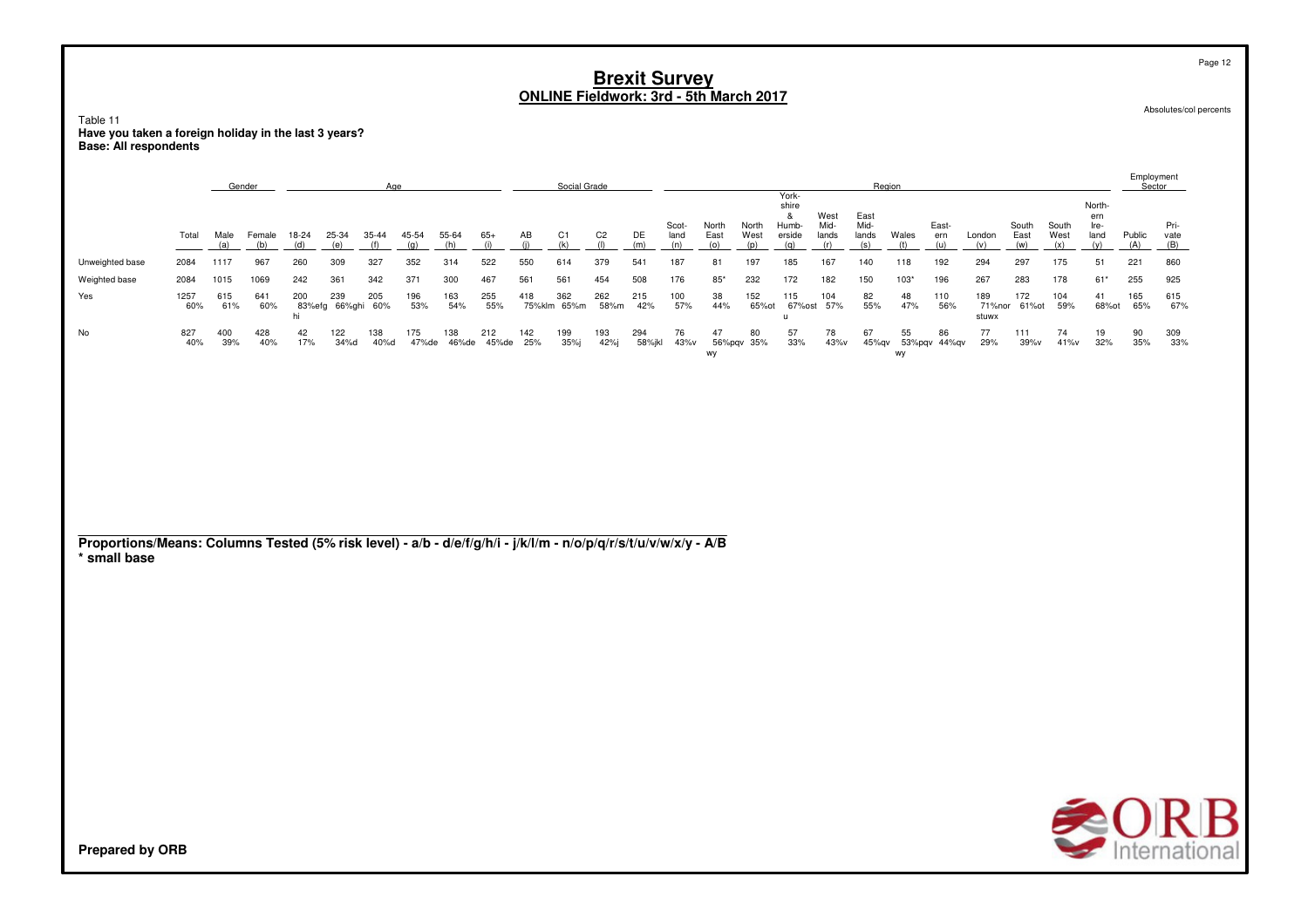|                                                                                                                                 |             |             | Gender        |              |              | Age          |                      |                      |               |                           | Social Grade          |                       |               |                      |                             |                      |                                               |                              |                              | Region             |                      |                 |                      |                      |                                      | Employment<br>Sector      |                     |
|---------------------------------------------------------------------------------------------------------------------------------|-------------|-------------|---------------|--------------|--------------|--------------|----------------------|----------------------|---------------|---------------------------|-----------------------|-----------------------|---------------|----------------------|-----------------------------|----------------------|-----------------------------------------------|------------------------------|------------------------------|--------------------|----------------------|-----------------|----------------------|----------------------|--------------------------------------|---------------------------|---------------------|
|                                                                                                                                 | Total       | Male<br>(a) | Female<br>(b) | 18-24<br>(d) | 25-34<br>(e) | 35-44<br>(f) | 45-54<br>(q)         | 55-64<br>(h)         | $65+$<br>(i)  | AB<br>(i)                 | C <sub>1</sub><br>(k) | C <sub>2</sub><br>(1) | DE<br>(m)     | Scot-<br>land<br>(n) | North<br>East<br>(0)        | North<br>West<br>(p) | York-<br>shire<br>&<br>Humb-<br>erside<br>(q) | West<br>Mid-<br>lands<br>(r) | East<br>Mid-<br>lands<br>(s) | Wales<br>(t)       | East-<br>ern<br>(u)  | London<br>(v)   | South<br>East<br>(w) | South<br>West<br>(x) | North-<br>ern<br>Ire-<br>land<br>(y) | Public<br>(A)             | Pri-<br>vate<br>(B) |
| Unweighted base                                                                                                                 | 2084        | 1117        | 967           | 260          | 309          | 327          | 352                  | 314                  | 522           | 550                       | 614                   | 379                   | 541           | 187                  | 81                          | 197                  | 185                                           | 167                          | 140                          | 118                | 192                  | 294             | 297                  | 175                  | 51                                   | 221                       | 860                 |
| Weighted base                                                                                                                   | 2084        | 1015        | 1069          | 242          | 361          | 342          | 371                  | 300                  | 467           | 561                       | 561                   | 454                   | 508           | 176                  | $85*$                       | 232                  | 172                                           | 182                          | 150                          | $103*$             | 196                  | 267             | 283                  | 178                  | 61'                                  | 255                       | 925                 |
| NET: Homeowners                                                                                                                 | 1330<br>64% | 647<br>64%  | 683<br>64%    | 127<br>53%   | 202<br>56%   | 198<br>58%   | 237<br>64%d          | 201<br>67%def        | 365<br>gh     | 441<br>78%def 79%klm 65%m | 363                   | 297<br>65%m           | 228<br>45%    | 109<br>62%           | 45<br>53%                   | 154<br>66%           | 114<br>66%                                    | 123<br>67%0                  | 95<br>64%                    | 62<br>60%          | 137<br>70%ov         | 156<br>58%      | 172<br>61%           | 126<br>71%ov         | 38<br>62%                            | 170<br>67%                | 597<br>65%          |
| Owned outright -<br>without mortgage                                                                                            | 686<br>33%  | 338<br>33%  | 348<br>33%    | 43<br>18%    | 57<br>16%    | 55<br>16%    | 86<br>23%ef          | 123<br>41%def<br>q   | 322<br>gh     | 204<br>69%def 36%m        | 191<br>34%m           | 155<br>34%m           | 135<br>27%    | 58<br>33%            | 19<br>23%                   | 93<br>40%ov          | 53<br>31%                                     | 58<br>32%                    | 43<br>29%                    | 33<br>32%          | 73<br>37%ov          | 73<br>27%       | 92<br>32%            | 74<br>41%osv         | 17<br>28%                            | 59<br>23%                 | 227<br>25%          |
| Owned with a mortgage<br>or loan                                                                                                | 644<br>31%  | 309<br>30%  | 335<br>31%    | 84<br>35%hi  | 145<br>40%hi | 143<br>42%hi | 151<br>41%hi         | 77<br>26%i           | 42<br>9%      | 238                       | 172<br>42%klm 31%m    | 142<br>31%m           | 92<br>18%     | 52<br>29%            | 25<br>30%                   | 61<br>26%            | 61<br>35%                                     | 64<br>35%                    | 52<br>35%                    | 29<br>28%          | 63<br>32%            | 83<br>31%       | 80<br>28%            | 52<br>29%            | 21<br>35%                            | 111<br>44%                | 370<br>40%          |
| <b>NET: Renters</b>                                                                                                             | 714<br>34%  | 356<br>35%  | 358<br>34%    | 99<br>41%i   | 146<br>40%i  | 137<br>40%i  | 132<br>36%i          | 98<br>33%i           | 101<br>22%    | 101<br>18%                | 187<br>33%j           | 151<br>33%j           | 275<br>54%jkl | 64<br>36%            | 39<br>46%pru<br>$\mathbf x$ | 71<br>31%            | 56<br>32%                                     | 54<br>30%                    | 51<br>34%                    | 40<br>39%          | 57<br>29%            | 105<br>39%ux    | 107<br>38%x          | 47<br>27%            | 22<br>37%                            | 77<br>30%                 | 316<br>34%          |
| Rented from the council                                                                                                         | 308<br>15%  | 148<br>15%  | 160<br>15%    | 17<br>7%     | 51<br>14%d   | 58<br>17%di  | 69<br>19%di          | 63<br>21%dei         | 50<br>11%     | 21<br>4%                  | 63<br>11%i            | 67<br>15%i            | 158<br>31%jkl | 32<br>18%px          | 24<br>28%pqrs 9%<br>uwx     | 21                   | 27<br>16%x                                    | 21<br>11%                    | 23<br>16%x                   | 23<br>$\mathsf{x}$ | 26<br>22%prw 13%x    | 56<br><b>WX</b> | 35<br>21%pru 13%x    | 10<br>5%             | 10<br>17%x                           | 29<br>11%                 | 118<br>13%          |
| Rented from a housing<br>association                                                                                            | 154<br>7%   | 83<br>8%    | 71<br>7%      | 22<br>9%     | 19<br>5%     | 30<br>9%     | 34<br>9%             | 24<br>8%             | 27<br>6%      | 18<br>3%                  | 34<br>6%              | 32<br>7%j             | 69<br>14%jkl  | 14<br>8%             | 6<br>7%                     | 27<br>12%gv          | 8<br>5%                                       | 15<br>8%                     | 8<br>5%                      | -5<br>5%           | 13<br>7%             | 12<br>4%        | 29<br>10%qv          | 13<br>7%             | $\overline{4}$<br>7%                 | 17<br>7%                  | 58<br>6%            |
| Rented from someone<br>else                                                                                                     | 252<br>12%  | 125<br>12%  | 127<br>12%    | 60<br>25%fgh | 77<br>21%ghi | 50<br>15%ghi | 30<br>8%             | 12<br>4%             | 24<br>5%      | 62<br>11%                 | 90<br>16%jm           | 52<br>11%             | 48<br>9%      | 19<br>11%            | 9<br>11%                    | 23<br>10%            | 21<br>12%                                     | 18<br>10%                    | 20<br>14%                    | 11<br>11%          | 19<br>10%            | 37<br>14%       | 43<br>15%            | 24<br>14%            | 8<br>13%                             | 31<br>12%                 | 141<br>15%          |
| Rent free                                                                                                                       | 40<br>2%    | 12<br>1%    | 28<br>3%a     | 16<br>7%fghi | 13<br>4%ghi  | 2%           | $\overline{2}$<br>1% | $\overline{2}$<br>1% | -1<br>$\star$ | 19<br>3%m                 | 10<br>2%              | 6<br>1%               | 6<br>1%       | $\overline{2}$<br>1% | $\mathbf{1}$<br>1%          | 8<br>3%              | $\overline{2}$<br>1%                          | 5<br>3%                      | 3<br>2%                      | 1%                 | $\overline{2}$<br>1% | 6<br>2%         | 4<br>2%              | 5<br>3%              | $1\%$                                | 8<br>3%                   | 12<br>1%            |
|                                                                                                                                 |             |             |               |              |              |              |                      |                      |               |                           |                       |                       |               |                      |                             |                      |                                               |                              |                              |                    |                      |                 |                      |                      |                                      |                           |                     |
| Proportions/Means: Columns Tested (5% risk level) - a/b - d/e/f/g/h/i - j/k/l/m - n/o/p/q/r/s/t/u/v/w/x/y - A/B<br>* small base |             |             |               |              |              |              |                      |                      |               |                           |                       |                       |               |                      |                             |                      |                                               |                              |                              |                    |                      |                 |                      |                      |                                      |                           |                     |
|                                                                                                                                 |             |             |               |              |              |              |                      |                      |               |                           |                       |                       |               |                      |                             |                      |                                               |                              |                              |                    |                      |                 |                      |                      |                                      | $\triangle$ $\cap$ $\Box$ |                     |

Absolutes/col percents

Page 13

**SORB**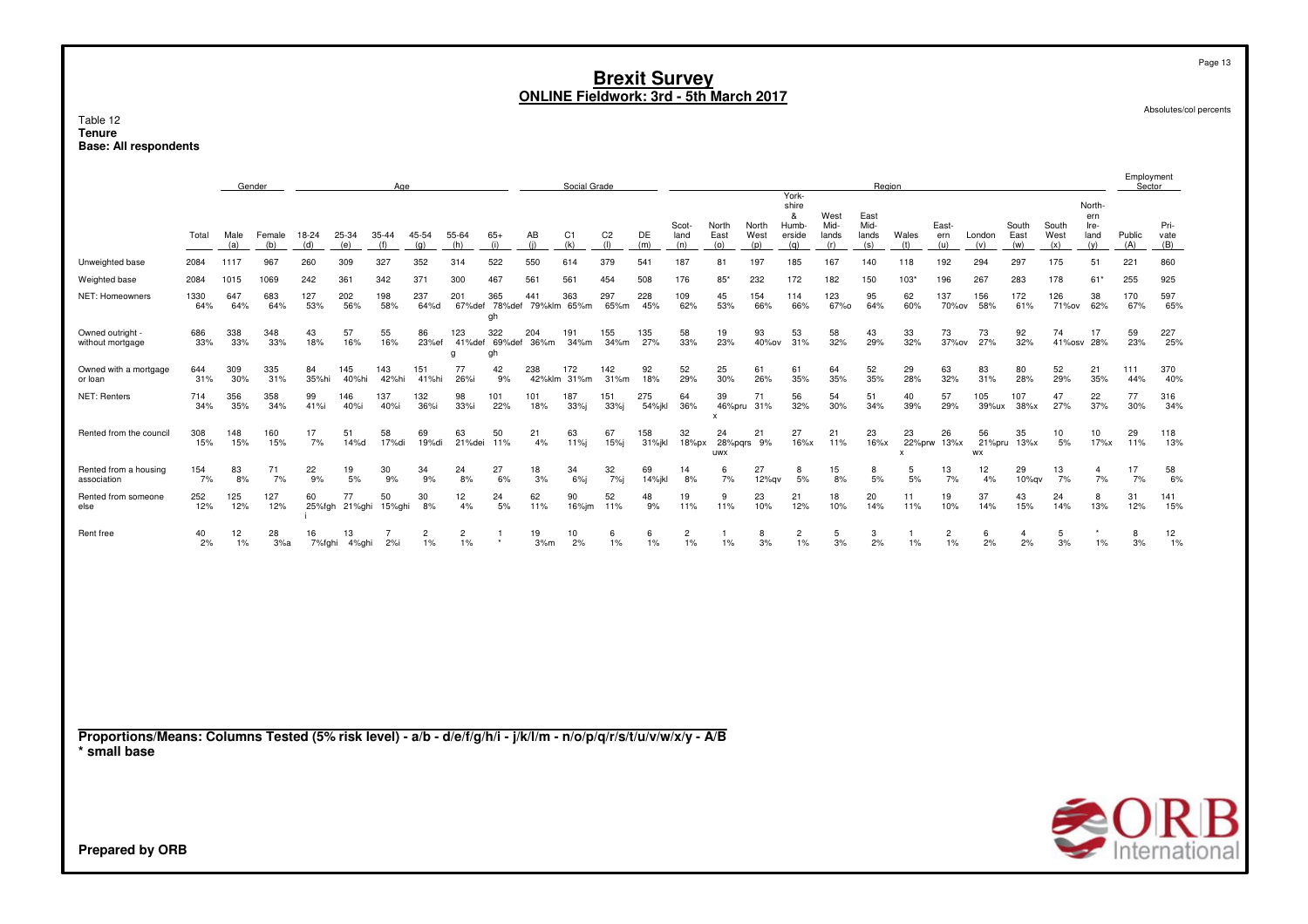Table 13 **What is the highest educational level that you have achieved to date?Base: All respondents**

EmploymentGender<u>r Age</u> e Region Region Region Social Grade Region Region Region Region Sector Sector Sector Sector Sector Sector Sector Sector  $\mu$ Yorkshiree North-& West East ern Scot-Scot- North<br>Jand East North Humb- Mid- Mid- East- South South Ire- Pri-TotalMale Female emale 18-24 25-34 35-44 45-54 55-64 65-<br>(b) (d) (e) (f) (g) (b) (i)  $AB$ B C1 C2 DE land East West erside lands lands Wales ern London East West land Public vater<br>"C1 C2 DE land East West erside lands lands was ern London East West land Public van  $(a)$  (b) (d) (e) (f) (g) (h) (i) (j) (k) (l) (m) (n) (o) (p) (q) (r) (s) (t) (u) (v) (w) (x) (y) (A) (B) Unweighted base <sup>2084</sup> <sup>1117</sup> <sup>967</sup> <sup>260</sup> <sup>309</sup> <sup>327</sup> <sup>352</sup> <sup>314</sup> <sup>522</sup> <sup>550</sup> <sup>614</sup> <sup>379</sup> <sup>541</sup> <sup>187</sup> <sup>81</sup> <sup>197</sup> <sup>185</sup> <sup>167</sup> <sup>140</sup> <sup>118</sup> <sup>192</sup> <sup>294</sup> <sup>297</sup> <sup>175</sup> <sup>51</sup> <sup>221</sup> <sup>860</sup> Weighted base <sup>2084</sup> <sup>1015</sup> <sup>1069</sup> <sup>242</sup> <sup>361</sup> <sup>342</sup> <sup>371</sup> <sup>300</sup> <sup>467</sup> <sup>561</sup> <sup>561</sup> <sup>454</sup> <sup>508</sup> <sup>176</sup> 85\* <sup>232</sup> <sup>172</sup> <sup>182</sup> <sup>150</sup> 103\* <sup>196</sup> <sup>267</sup> <sup>283</sup> <sup>178</sup> 61\* <sup>255</sup> <sup>925</sup> No formal educationn 22 8 13 1 2 4 2 6 6 - 2 6 14 3 - 3 3 2 3 1 3 2 1 - 1 - 6 1% 1% 1% \* 1% 1% 1% 2% 1% - \* 1%j 3%jk 2% - 1% 2% 1% 2% 1% 1% 1% \* - 2% - 1% Primaryy 13  $\frac{3}{2}$  7 7 1 1 1 1 2 8 - 1 1  $\frac{1}{2}$  1 - 2 1 4 1  $\frac{1}{2}$  1 - 2 2 1  $\frac{1}{2}$ 1% 1% 1% \* \* \* \* 1% 2% - \* \* 2%jkl \* - 1% \* 2% 1% \* \* 1% 1% 1% - \* \* Secondary school, high <sup>1400</sup> <sup>689</sup> <sup>711</sup> <sup>74</sup> <sup>153</sup> <sup>231</sup> <sup>307</sup> <sup>235</sup> <sup>399</sup> <sup>274</sup> <sup>370</sup> <sup>344</sup> <sup>412</sup> <sup>125</sup> <sup>58</sup> <sup>148</sup> <sup>108</sup> <sup>113</sup> <sup>105</sup> <sup>69</sup> <sup>150</sup> <sup>137</sup> <sup>205</sup> <sup>129</sup> <sup>54</sup> <sup>141</sup> <sup>584</sup> school, 6th form/ 67% 68% 66% 31% 42%d 67%de 83%def 78%def 85%def 49% 66%j 76%jk 81%jk 71%v 69%v 64%v 63%v 62%v 70%v 67%v 76%pqr 51% 72%qrv 72%v 89%nop 55% 63% college, GCSE's, Ah ann an t-ainm an t-ainm an t-ainm an t-ainm an t-ainm an t-ainm an t-ainm an t-ainm an t-ainm an t-ainm an th which is a state of the control of the control of the control of the control of the control of the control of the control of the control of the control of the control of the control of the control of the control of the c Levels, BTEC, NVQ<u>x</u> levels 1 to 3, etc. University degree or 366 <sup>182</sup> <sup>184</sup> <sup>61</sup> <sup>116</sup> <sup>71</sup> <sup>36</sup> <sup>40</sup> <sup>42</sup> <sup>156</sup> <sup>117</sup> <sup>57</sup> <sup>36</sup> <sup>25</sup> <sup>15</sup> <sup>51</sup> <sup>33</sup> <sup>33</sup> <sup>28</sup> <sup>25</sup> <sup>28</sup> <sup>66</sup> <sup>41</sup> <sup>19</sup> <sup>4</sup> <sup>73</sup> <sup>204</sup> equivalent professional 18% 18% 17% 25%ghi 32%fgh 21%ghi 10% 13% 9% 28%klm 21%lm 13%m 7% 14% 18% 22%xy 19%x 18% 18% 24%nuw 14% 25%nuw 14% 11% 6% 29% 22% qualification, NVQ <sup>i</sup> xy xy level 4, etc.Higher university <sup>170</sup> <sup>77</sup> <sup>92</sup> <sup>29</sup> <sup>70</sup> <sup>33</sup> <sup>15</sup> <sup>18</sup> <sup>5</sup> <sup>104</sup> <sup>26</sup> <sup>24</sup> <sup>15</sup> <sup>10</sup> <sup>6</sup> <sup>18</sup> <sup>12</sup> <sup>21</sup> <sup>7</sup> <sup>8</sup> <sup>7</sup> <sup>48</sup> <sup>17</sup> <sup>17</sup> <sup>1</sup> <sup>37</sup> <sup>109</sup> degree, doctorate, MBA, 8% 8% 9% 12%ghi 19%dfg 10%gi 4%i 6%i 1% 19%klm 5% 5% 3% 6% 7% 8% 7% 12%su 4% 7% 3% 18%nopq 6% 9%u 2% 14% 12% NVQ level 5, etc.hi stuwxy hi stuwxy and the studies of the studies of the studies of the studies of the studies of the studies Still in full time <sup>80</sup> <sup>36</sup> <sup>44</sup> <sup>71</sup> <sup>7</sup> - <sup>2</sup> - - <sup>23</sup> <sup>36</sup> <sup>12</sup> <sup>9</sup> <sup>7</sup> <sup>4</sup> <sup>8</sup> <sup>11</sup> <sup>8</sup> <sup>6</sup> <sup>1</sup> <sup>6</sup> <sup>8</sup> <sup>12</sup> <sup>9</sup> - <sup>1</sup> <sup>5</sup> education $10$   $4\%$  4% 4% 29%efgh 2%fhi - 1% - - 4%m 6%lm 3% 2% 4% 5% 4% 6%t 5% 4% 1% 3% 3% 4% 5% - \* 1% Don't know <sup>7</sup> <sup>1</sup> <sup>6</sup> <sup>3</sup> <sup>1</sup> - <sup>3</sup> - - - <sup>3</sup> <sup>2</sup> <sup>2</sup> <sup>1</sup> - - <sup>2</sup> - <sup>1</sup> - - - <sup>2</sup> <sup>2</sup> - <sup>1</sup> <sup>3</sup> 1% 1%i \* - 1% - - - 1% \* \* \* - - 1% - 1% - - - 1% 1% - \* \* Prefer not to answer <sup>27</sup> <sup>15</sup> <sup>12</sup> <sup>2</sup> <sup>10</sup> <sup>1</sup> <sup>7</sup> - <sup>7</sup> <sup>3</sup> <sup>7</sup> <sup>9</sup> <sup>9</sup> <sup>5</sup> <sup>1</sup> <sup>3</sup> <sup>3</sup> <sup>1</sup> - - <sup>3</sup> <sup>5</sup> <sup>4</sup> <sup>1</sup> - <sup>1</sup> <sup>13</sup> 1%1% 1% 1% 3%fh \* 2%h - 1%h \* 1% 2% 2% 3% 2% 1% 2% 1% - - 1% 2% 2% 1% - \* 1%

**Proportions/Means: Columns Tested (5% risk level) - a/b - d/e/f/g/h/i - j/k/l/m - n/o/p/q/r/s/t/u/v/w/x/y - A/B\* small base**

**Prepared by ORB**

Page 14

Absolutes/col percents

International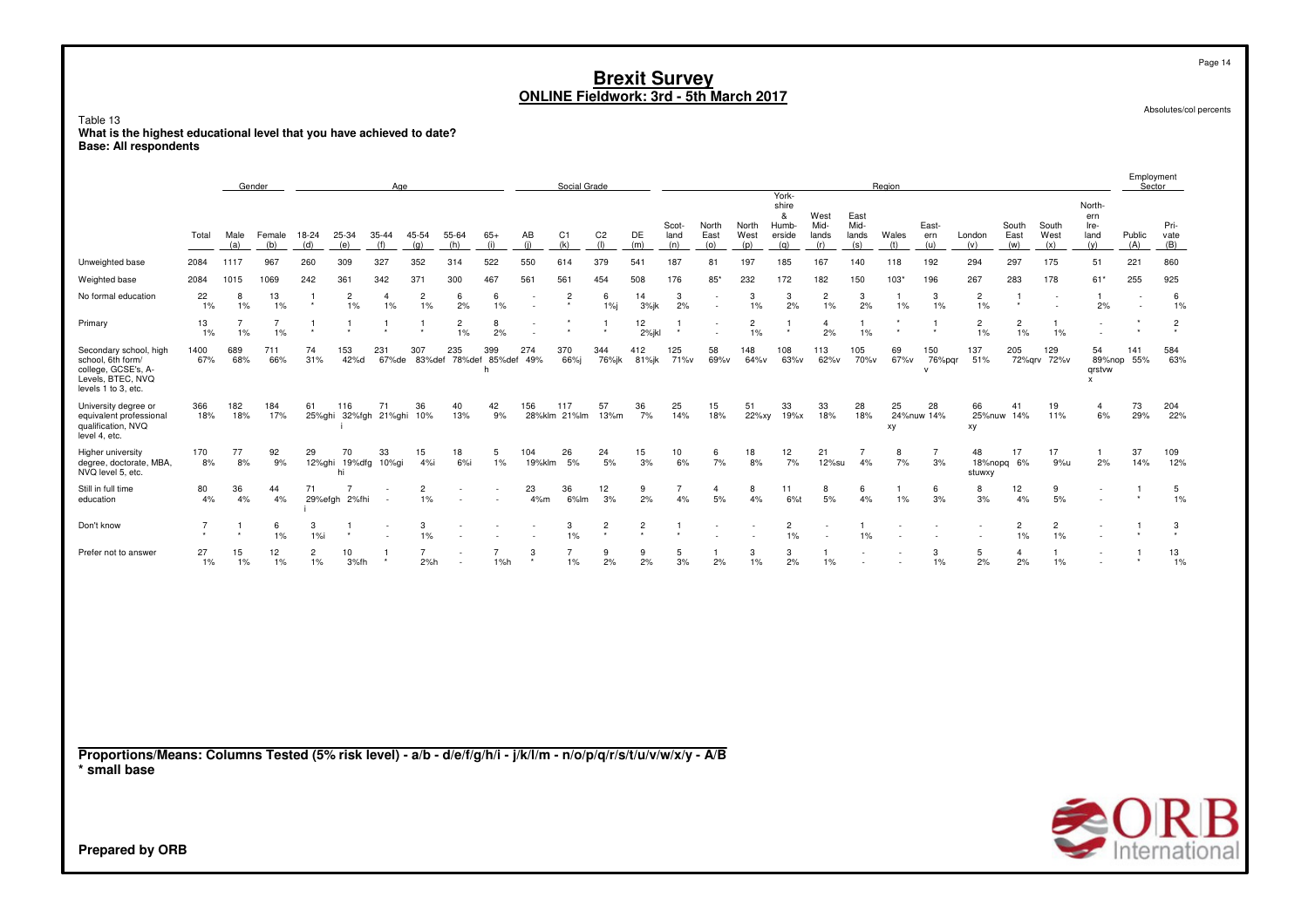Table 14

**Thinking about your household's food and grocery shopping, are you personally responsible for selecting half or more of the items to be bought from supermarkets and food shops?**

**Base: All respondents**

|                                                                                                                                 |             | Gender<br>Age |               |              |                    |               |               |              |              |                   | Social Grade |                       |              |                                  |                      |                      |                                               |                              |                              | Region       |                     |               |                      |                      |                                      | Employment    | Sector              |
|---------------------------------------------------------------------------------------------------------------------------------|-------------|---------------|---------------|--------------|--------------------|---------------|---------------|--------------|--------------|-------------------|--------------|-----------------------|--------------|----------------------------------|----------------------|----------------------|-----------------------------------------------|------------------------------|------------------------------|--------------|---------------------|---------------|----------------------|----------------------|--------------------------------------|---------------|---------------------|
|                                                                                                                                 | Total       | Male<br>(a)   | Female<br>(b) | 18-24<br>(d) | 25-34<br>(e)       | 35-44<br>(f)  | 45-54<br>(q)  | 55-64<br>(h) | $65+$<br>(i) | AB<br>(i)         | C1<br>(k)    | C <sub>2</sub><br>(1) | DE<br>(m)    | Scot-<br>land<br>(n)             | North<br>East<br>(o) | North<br>West<br>(p) | York-<br>shire<br>&<br>Humb-<br>erside<br>(q) | West<br>Mid-<br>lands<br>(r) | East<br>Mid-<br>lands<br>(s) | Wales<br>(t) | East-<br>ern<br>(u) | London<br>(v) | South<br>East<br>(w) | South<br>West<br>(x) | North-<br>ern<br>Ire-<br>land<br>(y) | Public<br>(A) | Pri-<br>vate<br>(B) |
| Unweighted base                                                                                                                 | 2084        | 1117          | 967           | 260          | 309                | 327           | 352           | 314          | 522          | 550               | 614          | 379                   | 541          | 187                              | 81                   | 197                  | 185                                           | 167                          | 140                          | 118          | 192                 | 294           | 297                  | 175                  | 51                                   | 221           | 860                 |
| Weighted base                                                                                                                   | 2084        | 1015          | 1069          | 242          | 361                | 342           | 371           | 300          | 467          | 561               | 561          | 454                   | 508          | 176                              | $85*$                | 232                  | 172                                           | 182                          | 150                          | 103*         | 196                 | 267           | 283                  | 178                  | 61*                                  | 255           | 925                 |
| Yes - responsible for<br>half or more of the<br>items bought                                                                    | 1904<br>91% | 898<br>88%    | 1006<br>94%a  | 165<br>68%   | 335<br>93%d        | 334<br>98%dei | 362<br>98%dei | 285<br>95%di | 422<br>90%d  | 499<br>89%        | 508<br>91%   | 416<br>92%            | 481<br>95%jk | 170<br>$\boldsymbol{\mathsf{x}}$ | 77<br>96%qru 91%     | 215<br>93%           | 153<br>89%                                    | 157<br>86%                   | 140<br>94%                   | 98<br>95%r   | 172<br>87%          | 248<br>93%r   | 259<br>92%           | 159<br>90%           | 56<br>93%                            | 237<br>93%    | 868<br>94%          |
| No - not responsible<br>for most of the items<br>bought                                                                         | 180<br>9%   | 117<br>12%b   | 63<br>6%      | 77           | 26<br>32%efgh 7%fg | 8<br>2%       | 9<br>2%       | 15<br>$5%$   | 45           | 62<br>10%fgh 11%m | 52<br>9%m    | 38<br>8%              | 28<br>5%     | 6<br>4%                          | $\overline{7}$<br>9% | 17<br>7%             | 19<br>11%n                                    | 25<br>14%ntv                 | 9<br>6%                      | 5<br>$5%$    | 25<br>13%n          | 19<br>7%      | 24<br>8%             | 19<br>10%n           | $\overline{4}$<br>7%                 | 18<br>7%      | 57<br>6%            |
| Proportions/Means: Columns Tested (5% risk level) - a/b - d/e/f/g/h/i - j/k/l/m - n/o/p/q/r/s/t/u/v/w/x/y - A/B<br>* small base |             |               |               |              |                    |               |               |              |              |                   |              |                       |              |                                  |                      |                      |                                               |                              |                              |              |                     |               |                      |                      | <b>200</b>                           |               |                     |

Absolutes/col percents

Page 15

**SORB**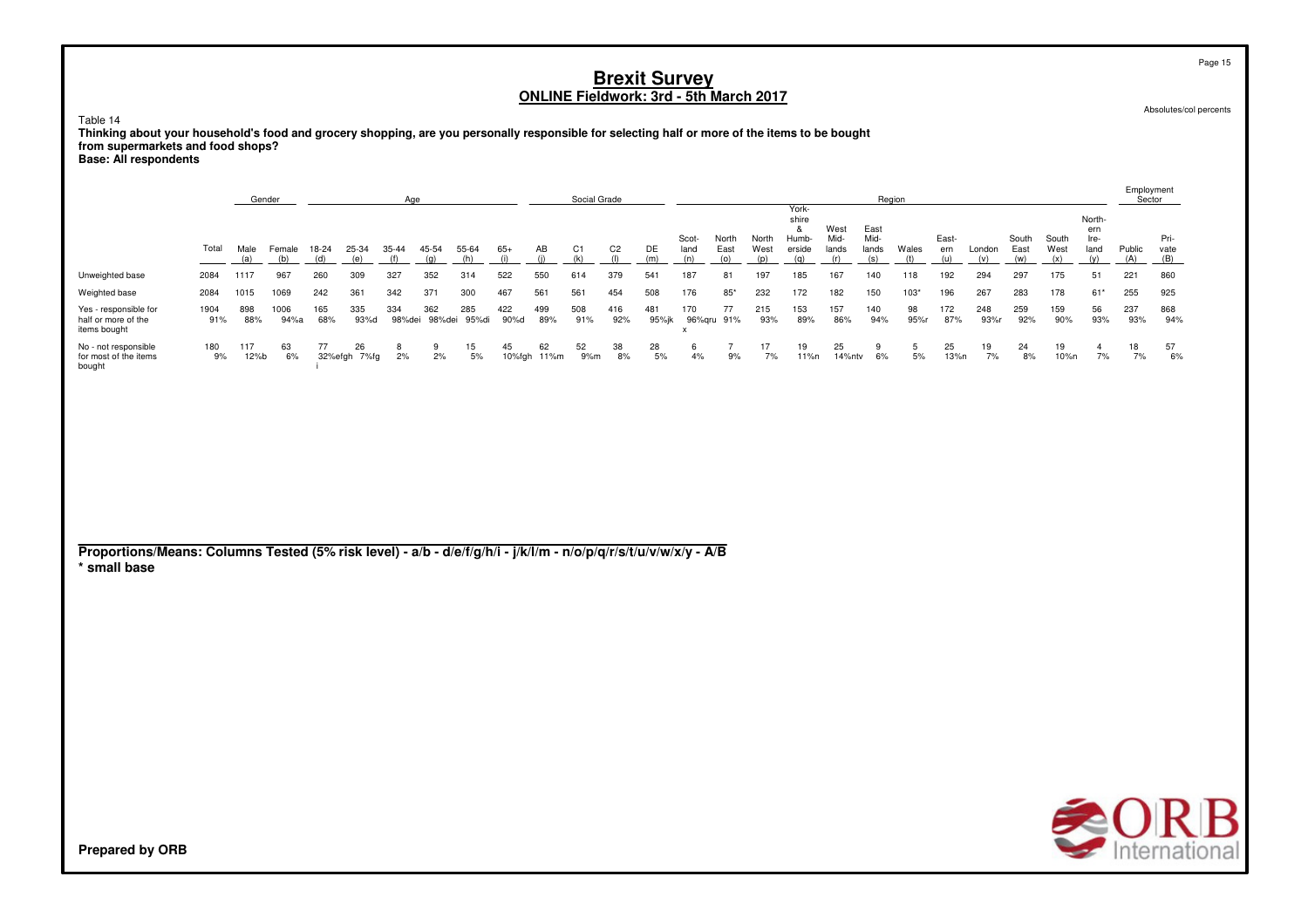Page 16

Absolutes/col percents

Table 15 How many cars are there in your household?<br>Base: All respondents

|                                                                                                                                 |             |             | Gender        |              |                   | Age          |              |              | Social Grade        |              |                    |                       |               |                      |                           |                      |                                               | Region                       |                              |                        |                      |                       |                      | Employment<br>Sector  |                                      |                  |                     |
|---------------------------------------------------------------------------------------------------------------------------------|-------------|-------------|---------------|--------------|-------------------|--------------|--------------|--------------|---------------------|--------------|--------------------|-----------------------|---------------|----------------------|---------------------------|----------------------|-----------------------------------------------|------------------------------|------------------------------|------------------------|----------------------|-----------------------|----------------------|-----------------------|--------------------------------------|------------------|---------------------|
|                                                                                                                                 | Total       | Male<br>(a) | Female<br>(b) | 18-24<br>(d) | 25-34<br>(e)      | 35-44<br>(f) | 45-54<br>(q) | 55-64<br>(h) | $65+$<br>(i)        | AB<br>(i)    | C1<br>(k)          | C <sub>2</sub><br>(1) | DE<br>(m)     | Scot-<br>land<br>(n) | North<br>East<br>(0)      | North<br>West<br>(p) | York-<br>shire<br>&<br>Humb-<br>erside<br>(q) | West<br>Mid-<br>lands<br>(r) | East<br>Mid-<br>lands<br>(s) | Wales<br>(t)           | East-<br>ern<br>(u)  | London<br>(v)         | South<br>East<br>(w) | South<br>West<br>(x)  | North-<br>ern<br>Ire-<br>land<br>(y) | Public<br>(A)    | Pri-<br>vate<br>(B) |
| Unweighted base                                                                                                                 | 2084        | 1117        | 967           | 260          | 309               | 327          | 352          | 314          | 522                 | 550          | 614                | 379                   | 541           | 187                  | 81                        | 197                  | 185                                           | 167                          | 140                          | 118                    | 192                  | 294                   | 297                  | 175                   | 51                                   | 221              | 860                 |
| Weighted base                                                                                                                   | 2084        | 1015        | 1069          | 242          | 361               | 342          | 371          | 300          | 467                 | 561          | 561                | 454                   | 508           | 176                  | $85*$                     | 232                  | 172                                           | 182                          | 150                          | $103*$                 | 196                  | 267                   | 283                  | 178                   | 61*                                  | 255              | 925                 |
| No cars in the<br>household                                                                                                     | 454<br>22%  | 228<br>22%  | 226<br>21%    | 49<br>20%    | 70<br>19%         | 81<br>24%    | 85<br>23%    | 76<br>25%    | 93<br>20%           | 55<br>10%    | 134<br>24%jl       | 68<br>15%j            | 197<br>39%jkl | 51<br>29%gst<br>ux   | 22<br>26%ux               | 58<br>25%ux          | 33<br>19%x                                    | 39<br>22%ux                  | 24<br>16%                    | 16<br>16%              | 24<br>12%            | 98<br>37%pqr<br>stuwx | 57<br>20%ux          | 19<br>10%             | 12<br>21%                            | 34<br>13%        | 183<br>20%A         |
| NET: Any                                                                                                                        | 1630<br>78% | 787<br>78%  | 843<br>79%    | 193<br>80%   | 291<br>81%        | 261<br>76%   | 287<br>77%   | 224<br>75%   | 374<br>80%          | 505          | 426<br>90%klm 76%m | 387<br>85%km          | 312<br>61%    | 125<br>71%           | 62<br>74%                 | 175<br>75%v          | 139<br>81%nv                                  | 143<br>78%v                  | 125<br>84%nv                 | 87<br>84%nv            | 172<br>88%nop<br>rvw | 169<br>63%            | 226<br>80%v          | 159<br>90%nop<br>qrvw | 48<br>79%                            | 221<br>87%B      | 741<br>80%          |
| $\overline{1}$                                                                                                                  | 863<br>41%  | 437<br>43%  | 427<br>40%    | 42<br>17%    | 148<br>41%d       | 130<br>38%d  | 151<br>41%d  | 133<br>44%d  | 258<br>55%def<br>gh | 230<br>41%   | 250<br>45%         | 181<br>40%            | 202<br>40%    | 85<br>48% vw         | 46<br>54%prt<br><b>VW</b> | 87<br>38%            | 80<br>47%v                                    | 70<br>38%                    | 62<br>42%                    | 39<br>38%              | 84<br>43%            | 95<br>36%             | 104<br>37%           | 79<br>45%             | 31<br>51%                            | 100<br>39%       | 370<br>40%          |
| $\overline{2}$                                                                                                                  | 576<br>28%  | 268<br>26%  | 308<br>29%    | 83<br>34%hi  | 111<br>31%i       | 109<br>32%hi | 103<br>28%i  | 72<br>24%    | 98<br>21%           | 204<br>36%km | 139<br>25%m        | 154<br>34%km          | 79<br>15%     | 33<br>18%            | 13<br>15%                 | 65<br>28%noy         | 51                                            | 60<br>V                      | 47<br>30%noy 33%nov 31%noy   | 25<br>25%              | 70<br>35%nov<br>V    | 59<br>22%             | 82<br>29%noy         | 64<br>36%nov<br>v     | $\overline{7}$<br>12%                | 104<br>41%B      | 267<br>29%          |
| $3+$                                                                                                                            | 191<br>9%   | 82<br>8%    | 109<br>10%    | 68           | 32<br>28%efgh 9%i | 22<br>6%     | 32<br>9%i    | 19<br>6%     | 19<br>4%            | 70<br>13%km  | 38<br>7%           | 52<br>11%km           | 31<br>6%      | 8<br>5%              | 4<br>4%                   | 22<br>9%             | 8<br>5%                                       | 13<br>7%                     | 16<br>11%                    | 23<br>22%nop<br>qrsuvx | 19<br>10%            | 15<br>5%              | 39<br>14%noqv        | 16<br>9%              | 10                                   | 17<br>16%nogv 7% | 104<br>11%          |
|                                                                                                                                 |             |             |               |              |                   |              |              |              |                     |              |                    |                       |               |                      |                           |                      |                                               |                              |                              |                        |                      |                       |                      |                       |                                      |                  |                     |
| Proportions/Means: Columns Tested (5% risk level) - a/b - d/e/f/g/h/i - j/k/l/m - n/o/p/q/r/s/t/u/v/w/x/y - A/B<br>* small base |             |             |               |              |                   |              |              |              |                     |              |                    |                       |               |                      |                           |                      |                                               |                              |                              |                        |                      |                       |                      |                       |                                      |                  |                     |
|                                                                                                                                 |             |             |               |              |                   |              |              |              |                     |              |                    |                       |               |                      |                           |                      |                                               |                              |                              |                        |                      |                       |                      |                       |                                      |                  |                     |
|                                                                                                                                 |             |             |               |              |                   |              |              |              |                     |              |                    |                       |               |                      |                           |                      |                                               |                              |                              |                        |                      |                       |                      |                       |                                      |                  |                     |
|                                                                                                                                 |             |             |               |              |                   |              |              |              |                     |              |                    |                       |               |                      |                           |                      |                                               |                              |                              |                        |                      |                       |                      |                       |                                      |                  | <b>SORB</b>         |
| <b>Prepared by ORB</b>                                                                                                          |             |             |               |              |                   |              |              |              |                     |              |                    |                       |               |                      |                           |                      |                                               |                              |                              |                        |                      |                       |                      |                       |                                      |                  |                     |

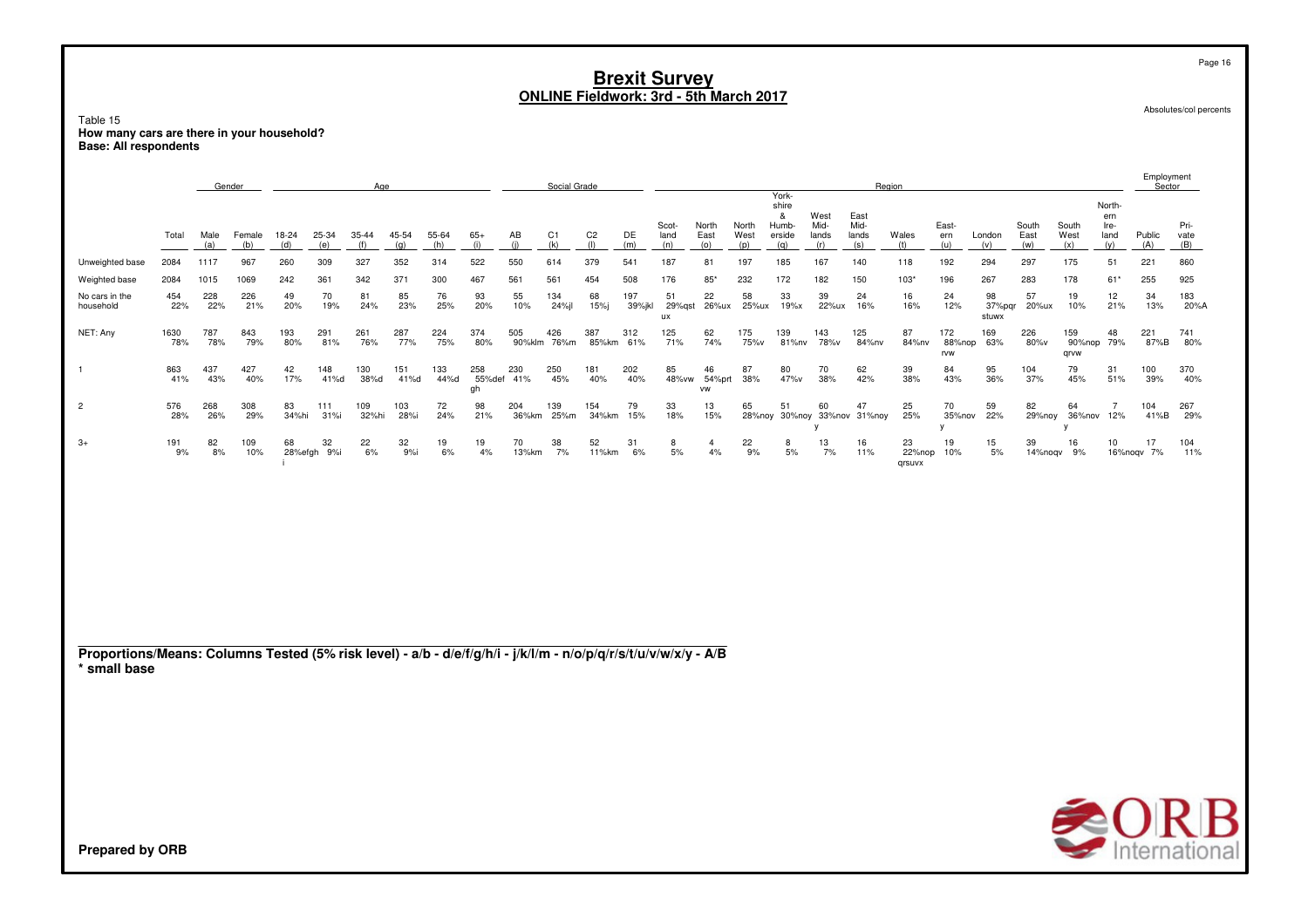Table 16**To which of the following ethnic groups do you consider you belong? Base: All respondents**

| Gender<br>Age                                                                                                                   |                |                |               |                         |                       |                      |                         |                                      |              |                      | Social Grade              |                       |                  |                      |                      |                         |                                               |                              | Region                       |                      |                      |                         |                      |                      |                                      | Employment<br>Sector    |                     |
|---------------------------------------------------------------------------------------------------------------------------------|----------------|----------------|---------------|-------------------------|-----------------------|----------------------|-------------------------|--------------------------------------|--------------|----------------------|---------------------------|-----------------------|------------------|----------------------|----------------------|-------------------------|-----------------------------------------------|------------------------------|------------------------------|----------------------|----------------------|-------------------------|----------------------|----------------------|--------------------------------------|-------------------------|---------------------|
|                                                                                                                                 | Total          | Male<br>(a)    | Female<br>(b) | 18-24<br>(d)            | 25-34<br>(e)          | 35-44<br>(f)         | 45-54<br>(q)            | 55-64<br>(h)                         | $65+$<br>(i) | AB<br>(i)            | C <sub>1</sub><br>(k)     | C <sub>2</sub><br>(1) | DE<br>(m)        | Scot-<br>land<br>(n) | North<br>East<br>(0) | North<br>West<br>(p)    | York-<br>shire<br>&<br>Humb-<br>erside<br>(q) | West<br>Mid-<br>lands<br>(r) | East<br>Mid-<br>lands<br>(s) | Wales<br>(t)         | East-<br>ern<br>(u)  | London<br>(v)           | South<br>East<br>(w) | South<br>West<br>(x) | North-<br>ern<br>Ire-<br>land<br>(y) | Public<br>(A)           | Pri-<br>vate<br>(B) |
| Unweighted base                                                                                                                 | 2084           | 1117           | 967           | 260                     | 309                   | 327                  | 352                     | 314                                  | 522          | 550                  | 614                       | 379                   | 541              | 187                  | 81                   | 197                     | 185                                           | 167                          | 140                          | 118                  | 192                  | 294                     | 297                  | 175                  | 51                                   | 221                     | 860                 |
| Weighted base                                                                                                                   | 2084           | 1015           | 1069          | 242                     | 361                   | 342                  | 371                     | 300                                  | 467          | 561                  | 561                       | 454                   | 508              | 176                  | $85*$                | 232                     | 172                                           | 182                          | 150                          | 103"                 | 196                  | 267                     | 283                  | 178                  | $61*$                                | 255                     | 925                 |
| White                                                                                                                           | 1915<br>92%    | 931<br>92%     | 984<br>92%    | 194<br>80%              | 306<br>85%            | 306<br>89%d          | 351                     | 295<br>95%def 98%def 99%def 88%<br>a | 463<br>g     | 494                  | 513<br>92%                | 422<br>93%j           | 485<br>95%jk     | 170<br>97%rv         | 84<br>99%rv          | 215<br>92%rv            | 161<br>94%rv                                  | 152<br>84%                   | 140<br>94%rv                 | 100<br>97%rv         | 191<br>97%rv         | 204<br>76%              | 266<br>94%rv         | 173<br>97%rv         | 61<br>100%rv                         | 219<br>86%              | 840<br>91%          |
| NET: BAME                                                                                                                       | 144<br>7%      | 70<br>7%       | 74<br>7%      | 41<br>17%fgh            | 47<br>13%ghi          | 32<br>9%ghi          | 16<br>4%hi              | $\overline{4}$<br>1%                 | -3<br>$1\%$  | 63<br>11%klm         | 38<br>7%m                 | 26<br>6%              | 17<br>3%         | 5<br>3%              | 1%                   | 15<br>7%                | $\overline{7}$<br>4%                          | 26<br>15%nopq<br>stuwxy      | 8<br>5%                      | 3<br>3%              | $\overline{4}$<br>2% | 55<br>21%nopq<br>stuwxy | 15<br>5%             | $\overline{4}$<br>2% | $\sim$<br>$\sim$                     | 34<br>13%B              | 70<br>8%            |
| Mixed                                                                                                                           | 24<br>1%       | 13<br>1%       | 11<br>1%      | 5<br>2%                 | 5<br>1%i              | 8<br>$2%$ i          | 5<br>1%                 | $\overline{c}$<br>1%                 |              | 13<br>2%m            | $\overline{7}$<br>1%      | 3<br>$1\%$            | $\overline{c}$   | $\overline{c}$<br>1% |                      | $\overline{4}$<br>2%    | $\overline{c}$<br>1%                          | 3<br>2%                      | -1.<br>$1\%$                 | $\overline{c}$<br>1% |                      | 8<br>3%u                | 3<br>1%              | $\overline{1}$<br>1% | $\sim$                               | $\overline{a}$<br>$1\%$ | 16<br>2%            |
| Asian                                                                                                                           | 81<br>4%       | 42<br>4%       | 39<br>4%      | 27<br>11%fghi           | 31<br>9%fghi          | 12<br>4%hi           | 8<br>2%                 | $\overline{c}$<br>1%                 | -1           | 32<br>6%m            | 19<br>3%                  | 17<br>4%              | $\frac{12}{2\%}$ | $\overline{c}$<br>1% |                      | 8<br>3%u                | 6<br>3%u                                      | 20<br>tuwxy                  | 6<br>11%nopq 4%u             |                      |                      | 29<br>stuwxy            | 6<br>11%nopg 2%      | 3<br>2%              |                                      | 20<br>8%B               | 35<br>4%            |
| Black                                                                                                                           | 24<br>1%       | 11<br>1%       | 13<br>1%      | $\overline{4}$<br>$1\%$ | 6<br>2%               | 9<br>3%hi            | $\overline{4}$<br>1%    | -1                                   | -1           | 9<br>2%              | 8<br>$1\%$                | $\overline{4}$<br>1%  | $\overline{c}$   | -1                   | -1<br>1%             | ٠                       | $\sim$                                        | $\overline{c}$<br>1%         |                              |                      | -1<br>1%             | 15<br>6%npqr<br>stuwx   | 4<br>1%              |                      | $\sim$                               | 5<br>2%                 | 14<br>2%            |
| Chinese                                                                                                                         | 10             | $\overline{c}$ | 8<br>1%       | 3<br>1%                 | $\overline{4}$<br>1%i | $\overline{2}$<br>1% |                         |                                      |              | 5<br>1%m             | $\overline{c}$<br>$\star$ | $\overline{c}$        |                  |                      |                      | 3<br>$1\%$              |                                               | $\overline{2}$<br>1%         |                              |                      | $\overline{a}$<br>1% | -1                      | $\overline{2}$<br>1% |                      |                                      | 5<br>2%B                | $\overline{4}$      |
| Other ethnic group                                                                                                              | $\overline{4}$ |                | 3             | $\overline{c}$<br>1%    | 1                     |                      |                         |                                      |              | $\mathbf{3}$         |                           |                       |                  |                      |                      |                         |                                               |                              |                              | 1%                   | $\sim$<br>$\sim$     | $\overline{c}$<br>$1\%$ | -1                   |                      |                                      |                         |                     |
| Prefer not to answer                                                                                                            | 25<br>1%       | 14<br>1%       | 11<br>1%      | $\overline{7}$<br>3%hi  | 8<br>2%i              | 4<br>1%              | $\overline{4}$<br>$1\%$ | $\overline{c}$<br>1%                 | -1           | $\overline{4}$<br>1% | 9<br>2%                   | 6<br>1%               | 6<br>1%          | -1<br>1%             |                      | $\overline{c}$<br>$1\%$ | 3<br>2%                                       | 3<br>2%                      | -1<br>1%                     |                      | -1.<br>1%            | 8<br>3%                 | 2<br>1%              | -1<br>1%             | $\sim$                               | $\overline{2}$<br>$1\%$ | 15<br>2%            |
| Proportions/Means: Columns Tested (5% risk level) - a/b - d/e/f/g/h/i - j/k/l/m - n/o/p/q/r/s/t/u/v/w/x/y - A/B<br>* small base |                |                |               |                         |                       |                      |                         |                                      |              |                      |                           |                       |                  |                      |                      |                         |                                               |                              |                              |                      |                      |                         |                      |                      |                                      |                         |                     |
| <b>Prepared by ORB</b>                                                                                                          |                |                |               |                         |                       |                      |                         |                                      |              |                      |                           |                       |                  |                      |                      |                         |                                               |                              |                              |                      |                      |                         |                      |                      |                                      |                         | <b>SORB</b>         |

Absolutes/col percents

Page 17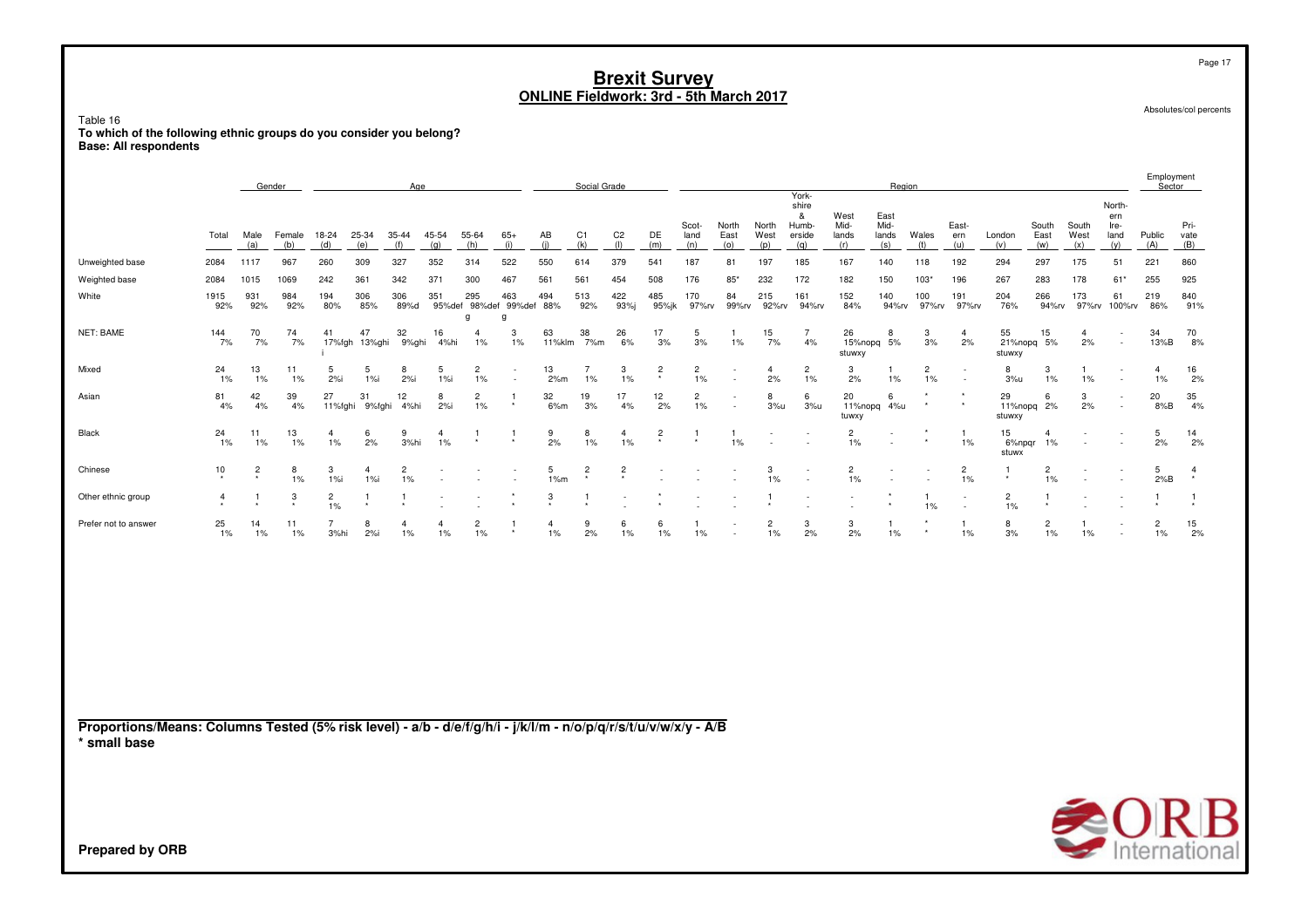Table 17 To which of the following religious groups do you consider yourself to be a member of?<br>Base: All respondents

|                                                                                                                                 |              |             | Gender        |                          |                      | Age                     |                      |                         |                                |                | Social Grade |                          |                      |                         |                       |                         |                                               |                              | Region                       |                      |                          |                         |                      |                      |                                      | Employment<br>Sector    |                         |
|---------------------------------------------------------------------------------------------------------------------------------|--------------|-------------|---------------|--------------------------|----------------------|-------------------------|----------------------|-------------------------|--------------------------------|----------------|--------------|--------------------------|----------------------|-------------------------|-----------------------|-------------------------|-----------------------------------------------|------------------------------|------------------------------|----------------------|--------------------------|-------------------------|----------------------|----------------------|--------------------------------------|-------------------------|-------------------------|
|                                                                                                                                 | Total        | Male<br>(a) | Female<br>(b) | 18-24<br>(d)             | 25-34<br>(e)         | 35-44<br>(f)            | 45-54<br>(q)         | 55-64<br>(h)            | $65+$<br>(i)                   | AB<br>(i)      | C1<br>(k)    | C <sub>2</sub><br>$($  ) | DE<br>(m)            | Scot-<br>land<br>(n)    | North<br>East<br>(0)  | North<br>West<br>(p)    | York-<br>shire<br>&<br>Humb-<br>erside<br>(q) | West<br>Mid-<br>lands<br>(r) | East<br>Mid-<br>lands<br>(s) | Wales<br>(t)         | East-<br>ern<br>(u)      | London<br>(v)           | South<br>East<br>(w) | South<br>West<br>(x) | North-<br>ern<br>Ire-<br>land<br>(v) | Public<br>(A)           | Pri-<br>vate<br>(B)     |
| Unweighted base                                                                                                                 | 2084         | 1117        | 967           | 260                      | 309                  | 327                     | 352                  | 314                     | 522                            | 550            | 614          | 379                      | 541                  | 187                     | 81                    | 197                     | 185                                           | 167                          | 140                          | 118                  | 192                      | 294                     | 297                  | 175                  | 51                                   | 221                     | 860                     |
| Weighted base                                                                                                                   | 2084         | 1015        | 1069          | 242                      | 361                  | 342                     | 371                  | 300                     | 467                            | 561            | 561          | 454                      | 508                  | 176                     | 85'                   | 232                     | 172                                           | 182                          | 150                          | $103*$               | 196                      | 267                     | 283                  | 178                  | $61*$                                | 255                     | 925                     |
| Christian                                                                                                                       | 1073<br>51%  | 493<br>49%  | 579<br>54%a   | 69<br>28%                | 115<br>32%           | 143<br>42%de            | 198<br>53%def        | 183                     | 365<br>61%def 78%def 49%<br>gh | 277            | 282<br>50%   | 242<br>53%               | 272<br>54%           | 77<br>44%               | 46<br>54%             | 126<br>54%              | 86<br>50%                                     | 80<br>44%                    | 84<br>56%                    | 52<br>51%            | 108<br>55%               | 126<br>47%              | 153<br>54%n          | 89<br>50%            | 44<br>73%npq<br>rtuvwx               | 120<br>47%              | 399<br>43%              |
| NET: Other                                                                                                                      | 126<br>6%    | 62<br>6%    | 64<br>6%      | 37                       | 28<br>15%efgh 8%i    | 19<br>5%                | 15<br>4%             | 14<br>5%                | 13<br>3%                       | 43<br>8%       | 39<br>7%     | 21<br>$5%$               | 24<br>5%             | $\overline{c}$<br>$1\%$ | $\overline{2}$<br>2%  | 13<br>5%n               | 10<br>6%n                                     | 23<br>13%nopq<br>tuwxy       | 9<br>6%n                     | $\overline{c}$<br>2% | 10<br>5%n                | 36<br>13%nopq<br>stuwxy | 13<br>5%n            | $\overline{7}$<br>4% | ٠                                    | 22<br>9%                | 51<br>6%                |
| Muslim                                                                                                                          | 51<br>2%     | 27<br>3%    | 24<br>2%      | 19<br>8%fghi             | 18<br>5%ghi          | 8<br>2%hi               | 5<br>$1\%$           |                         |                                | 18<br>3%       | 16<br>3%     | $\overline{7}$<br>2%     | 9<br>2%              |                         |                       | 6<br>3%                 | $\overline{4}$<br>2%                          | 15<br>8%nopq<br>stuwx        | 3<br>2%                      |                      | $\overline{\phantom{a}}$ | 18<br>7%notu<br>WX      | 3<br>1%              | $\overline{2}$<br>1% | ٠<br>٠                               | 11<br>4%                | 20<br>2%                |
| Hindu                                                                                                                           | 12<br>1%     | 6<br>$1\%$  | 6<br>1%       | 3<br>1%                  | 5<br>1%i             |                         | $\overline{c}$<br>1% | $\overline{c}$<br>$1\%$ | ٠<br>$\overline{\phantom{a}}$  | 8<br>2%km      |              | $\overline{c}$           |                      |                         |                       | -1                      | $\overline{c}$<br>$1\%$                       | $\overline{c}$<br>$1\%$      |                              |                      |                          | 6<br>2%                 | -1                   |                      |                                      | $\overline{4}$<br>$1\%$ | $\overline{5}$<br>$1\%$ |
| Jewish                                                                                                                          | 15<br>1%     | 5<br>1%     | 9<br>1%       | 1                        |                      |                         |                      | 5<br>2%efg              | 9<br>2%efg                     | 5<br>1%        | 6<br>1%      | $\overline{c}$           | $\overline{c}$       |                         |                       | $\overline{c}$<br>$1\%$ |                                               |                              | $\overline{2}$<br>$1\%$      | $\sim$               | 3<br>1%                  | $\overline{4}$<br>2%    | $\overline{c}$<br>1% |                      |                                      | 3<br>$1\%$              | $\mathbf 3$             |
| Sikh                                                                                                                            | 6<br>$\star$ | 4           | 1             | 4<br>1%egi               |                      | $\overline{2}$<br>$1\%$ |                      |                         |                                | 2              |              | 2                        |                      |                         |                       |                         | 1.<br>1%                                      | 1<br>1%                      | $\overline{c}$<br>2%         |                      |                          |                         | -1                   |                      |                                      | -1                      | -1                      |
| <b>Buddhist</b>                                                                                                                 | 17<br>1%     | 6<br>1%     | 11<br>1%      | $\overline{7}$<br>3%eghi |                      | 5<br>1%                 | $\overline{c}$<br>1% |                         | $\overline{2}$                 | $\overline{2}$ | 3<br>1%      | $\overline{4}$<br>1%     | $\overline{7}$<br>1% | 1                       | $\overline{c}$<br>2%w | $\mathbf{1}$<br>$1\%$   | 3<br>1%                                       |                              |                              | 1<br>1%              | $\overline{c}$<br>1%     | 6<br>2%w                |                      | $\overline{c}$<br>1% |                                      | $\overline{c}$<br>1%    | 9<br>$1\%$              |
| Other                                                                                                                           | 26<br>1%     | 13<br>1%    | 12<br>1%      | 4<br>2%i                 | 6<br>2%              | 3<br>$1\%$              | 5<br>$1\%$           | 6<br>2%i                |                                | 6<br>1%        | 11<br>2%     | 3<br>1%                  | 6<br>1%              | ٠                       |                       | $\overline{2}$<br>$1\%$ | ٠<br>۰                                        | 5<br>2%                      | $\overline{2}$<br>1%         | 1<br>$1\%$           | 5<br>2%                  | 3<br>1%                 | 5<br>2%              | 3<br>1%              | $\overline{\phantom{a}}$             | $\overline{c}$<br>$1\%$ | 12<br>1%                |
| None                                                                                                                            | 828<br>40%   | 431<br>42%b | 397<br>37%    | 122                      | 200<br>51%ghi 56%ghi | 169<br>49%hi            | 152<br>41%i          | 99<br>33%i              | 85<br>18%                      | 225<br>40%     | 221<br>39%   | 181<br>40%               | 201<br>39%           | 97<br>55%pqr<br>suvwy   | 35<br>42%             | 85<br>37%               | 70<br>41%                                     | 69<br>38%                    | 54<br>36%                    | 48<br>46%vy          | 76<br>39%                | 90<br>34%               | 108<br>38%           | 79<br>44%v           | 16<br>27%                            | 100<br>39%              | 443<br>48%A             |
| Prefer not to say                                                                                                               | 58<br>3%     | 29<br>3%    | 29<br>3%      | 14<br>6%ghi              | 17<br>5%i            | 12<br>4%i               | $\overline{7}$<br>2% | 5<br>2%                 | 3<br>1%                        | 16<br>3%       | 19<br>3%     | 11<br>2%                 | 12<br>2%             |                         | $\overline{c}$<br>2%  | 9<br>4%n                | 5<br>3%n                                      | 9<br>5%n                     | $\overline{c}$<br>2%         | $\overline{c}$<br>2% | $\overline{2}$<br>1%     | 15<br>5%nu              | 9<br>3%n             | 3<br>2%              | $\overline{\phantom{a}}$             | 12<br>5%                | 31<br>3%                |
| Proportions/Means: Columns Tested (5% risk level) - a/b - d/e/f/g/h/i - j/k/l/m - n/o/p/q/r/s/t/u/v/w/x/y - A/B<br>* small base |              |             |               |                          |                      |                         |                      |                         |                                |                |              |                          |                      |                         |                       |                         |                                               |                              |                              |                      |                          |                         |                      |                      |                                      |                         |                         |
| Droporod by ODD                                                                                                                 |              |             |               |                          |                      |                         |                      |                         |                                |                |              |                          |                      |                         |                       |                         |                                               |                              |                              |                      |                          |                         |                      |                      |                                      |                         | $\triangle$ OR          |

Absolutes/col percents

Page 18

International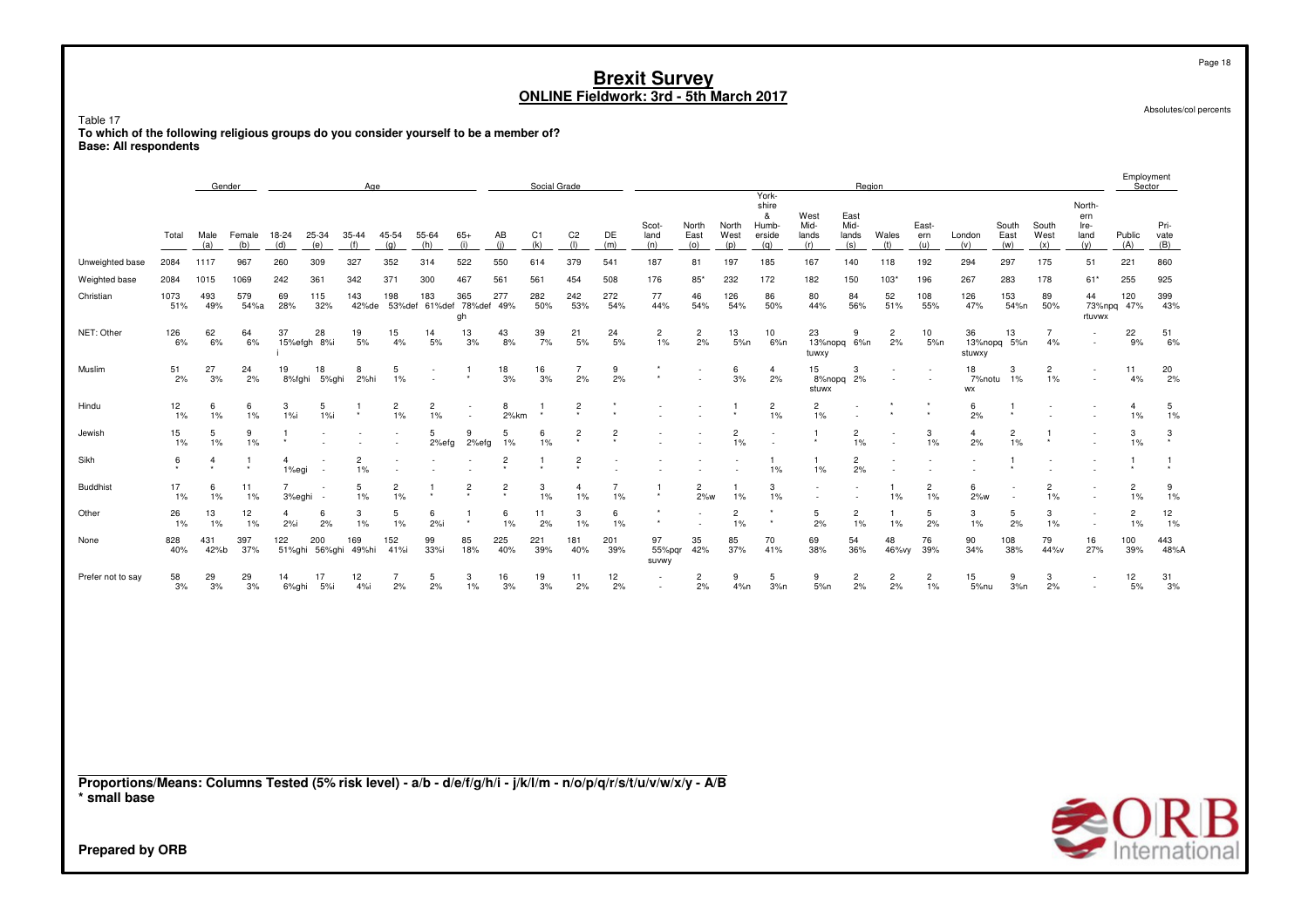Table 18 Which of the following best describes where you live?<br>Base: All respondents

|                                                                                                                                 |             |             | Gender        |                |               | Age                  |                      |              |                           |              | Social Grade            |                          |             |                           |                      |                               | York-                                |                              | Region                       |                             |                             |                               |                         |                         |                                     | Employment<br>Sector     |                     |
|---------------------------------------------------------------------------------------------------------------------------------|-------------|-------------|---------------|----------------|---------------|----------------------|----------------------|--------------|---------------------------|--------------|-------------------------|--------------------------|-------------|---------------------------|----------------------|-------------------------------|--------------------------------------|------------------------------|------------------------------|-----------------------------|-----------------------------|-------------------------------|-------------------------|-------------------------|-------------------------------------|--------------------------|---------------------|
|                                                                                                                                 | Total       | Male<br>(a) | Female<br>(b) | 18-24<br>(d)   | 25-34<br>(e)  | 35-44<br>(f)         | 45-54<br>(q)         | 55-64<br>(h) | $65+$<br>(i)              | AB<br>(i)    | C1<br>(k)               | C <sub>2</sub><br>$($  ) | DE<br>(m)   | Scot-<br>land<br>(n)      | North<br>East<br>(o) | North<br>West<br>(p)          | shire<br>&<br>Humb-<br>erside<br>(q) | West<br>Mid-<br>lands<br>(r) | East<br>Mid-<br>lands<br>(s) | Wales<br>(t)                | East-<br>ern<br>(u)         | London<br>(v)                 | South<br>East<br>(w)    | South<br>West<br>(x)    | North<br>ern<br>Ire-<br>land<br>(y) | Public<br>(A)            | Pri-<br>vate<br>(B) |
| Unweighted base                                                                                                                 | 2084        | 1117        | 967           | 260            | 309           | 327                  | 352                  | 314          | 522                       | 550          | 614                     | 379                      | 541         | 187                       | 81                   | 197                           | 185                                  | 167                          | 140                          | 118                         | 192                         | 294                           | 297                     | 175                     | 51                                  | 221                      | 860                 |
| Weighted base                                                                                                                   | 2084        | 1015        | 1069          | 242            | 361           | 342                  | 371                  | 300          | 467                       | 561          | 561                     | 454                      | 508         | 176                       | 85*                  | 232                           | 172                                  | 182                          | 150                          | 103'                        | 196                         | 267                           | 283                     | 178                     | 61*                                 | 255                      | 925                 |
| NET: Urban                                                                                                                      | 1657<br>80% | 826<br>81%  | 831<br>78%    | 199<br>82%hi   | 313<br>87%hi  | 289<br>84%hi         | 301<br>81%hi         | 218<br>73%   | 337<br>72%                | 456<br>81%   | 463<br>83%              | 344<br>76%               | 394<br>78%  | 129<br>74%                | 70<br>82%stu         | 195<br>84%nst<br>u            | 136<br>79%stu                        | 162<br>89%nqs<br>tuwxy       | 98<br>66%                    | 64<br>62%                   | 134<br>68%                  | 262<br>98%nop<br>qrstuw<br>хy | 229<br>81%stu           | 135<br>76%t             | 44<br>72%                           | 220<br>86%               | 762<br>82%          |
| Urban - Population over<br>10,000                                                                                               | 873<br>42%  | 467<br>46%b | 406<br>38%    | 126<br>52%ghi  | 186<br>52%ghi | 147<br>43%hi         | 155<br>42%hi         | 101<br>33%   | 158<br>34%                | 256<br>46%lm | 276<br>49%lm            | 159<br>35%               | 182<br>36%  | 75                        | 39<br>xy             | 87<br>42%uxy 46%suw 38%uy     | 77<br>45%stu<br><b>WXV</b>           | 92<br>51%pst<br>uwxy         | 46<br>31%                    | 32<br>31%                   | 48<br>25%                   | 216<br>81%nop<br>grstuw<br>хy | 94<br>33%               | 55<br>31%               | 11<br>19%                           | 130<br>51%               | 406<br>44%          |
| Town and Fringe                                                                                                                 | 784<br>38%  | 358<br>35%  | 426<br>40%    | 73<br>30%      | 127<br>35%    | 141<br>41%d          | 145<br>39%d          | 118<br>39%d  | 180<br>39%d               | 200<br>36%   | 187<br>33%              | 184<br>41%k              | 213<br>42%k | 55<br>31%v                | 31<br>36%v           | 108<br>46%nqt<br>$\mathsf{v}$ | 59<br>34%v                           | 70<br>38%v                   | 52<br>34%v                   | 32<br>31%v                  | 85<br>44%nv                 | 46<br>17%                     | 135<br>tv               | 80<br>48%ngs 45%ntv     | 33<br>54%ngs 35%<br>tv              | 90                       | 356<br>39%          |
| NET: Rural                                                                                                                      | 427<br>20%  | 189<br>19%  | 238<br>22%    | 43<br>18%      | 48<br>13%     | 54<br>16%            | 71<br>19%            | 82<br>g      | 130<br>27%def 28%def<br>q | 104<br>19%   | 98<br>17%               | 111<br>24%k              | 114<br>22%  | 46<br>26%prv              | 15<br>18%v           | 37<br>16%v                    | 36<br>21% <sub>N</sub>               | 20<br>11%v                   | 52<br>34%opq<br>rvw          | 39<br>38%opq<br><b>rvwx</b> | 62<br>32%opqr<br><b>VW</b>  | 5<br>2%                       | 54<br>19%rv             | 43<br>24%rv             | 17<br>28%rv                         | 35<br>14%                | 162<br>18%          |
| Village                                                                                                                         | 391<br>19%  | 168<br>17%  | 222<br>21%a   | 42<br>17%      | 47<br>13%     | 51<br>15%            | 64<br>17%            | 71<br>24%ef  | 116<br>25%def<br>a        | 94<br>17%    | 91<br>16%               | 100<br>22%k              | 105<br>21%  | 36<br>21%rv               | 12<br>15%v           | 36<br>15%v                    | 36<br>21% <sub>N</sub>               | 19<br>10%v                   | 48<br>32%nop<br>qrvw         | 35<br>34%nop<br>grvw        | 58<br>30%oprv<br>W          | 5<br>2%                       | 52<br>18% <sub>rv</sub> | 41<br>23%rv             | 13<br>21%v                          | 35<br>14%                | 147<br>16%          |
| Hamlet & Isolated<br>Dwelling                                                                                                   | 36<br>2%    | 21<br>2%    | 15<br>1%      | $\overline{1}$ | $\frac{2}{x}$ | $\overline{c}$<br>1% | $\overline{7}$<br>2% | 11<br>4%def  | 13<br>3%def               | 10<br>2%     | $\overline{7}$<br>$1\%$ | 11<br>2%                 | 9<br>2%     | 10<br>6%pqrv<br><b>WX</b> | 3<br>3%qv            | $\overline{2}$<br>$1\%$       |                                      | -1<br>1%                     | $\overline{4}$<br>3%v        | $\overline{4}$              | $\overline{4}$<br>4%gvw 2%v |                               | $\overline{c}$<br>$1\%$ | $\overline{2}$<br>$1\%$ | $\overline{4}$<br>7%pqrv<br>w       | $\overline{\phantom{a}}$ | 15<br>2%            |
|                                                                                                                                 |             |             |               |                |               |                      |                      |              |                           |              |                         |                          |             |                           |                      |                               |                                      |                              |                              |                             |                             |                               |                         |                         |                                     |                          |                     |
|                                                                                                                                 |             |             |               |                |               |                      |                      |              |                           |              |                         |                          |             |                           |                      |                               |                                      |                              |                              |                             |                             |                               |                         |                         |                                     |                          |                     |
|                                                                                                                                 |             |             |               |                |               |                      |                      |              |                           |              |                         |                          |             |                           |                      |                               |                                      |                              |                              |                             |                             |                               |                         |                         |                                     |                          |                     |
| Proportions/Means: Columns Tested (5% risk level) - a/b - d/e/f/g/h/i - j/k/l/m - n/o/p/q/r/s/t/u/v/w/x/y - A/B<br>* small base |             |             |               |                |               |                      |                      |              |                           |              |                         |                          |             |                           |                      |                               |                                      |                              |                              |                             |                             |                               |                         |                         |                                     |                          |                     |
|                                                                                                                                 |             |             |               |                |               |                      |                      |              |                           |              |                         |                          |             |                           |                      |                               |                                      |                              |                              |                             |                             |                               |                         |                         |                                     |                          |                     |
|                                                                                                                                 |             |             |               |                |               |                      |                      |              |                           |              |                         |                          |             |                           |                      |                               |                                      |                              |                              |                             |                             |                               |                         |                         |                                     |                          |                     |
|                                                                                                                                 |             |             |               |                |               |                      |                      |              |                           |              |                         |                          |             |                           |                      |                               |                                      |                              |                              |                             |                             |                               |                         |                         | $\bigotimes_{\text{International}}$ |                          |                     |
| <b>Prepared by ORB</b>                                                                                                          |             |             |               |                |               |                      |                      |              |                           |              |                         |                          |             |                           |                      |                               |                                      |                              |                              |                             |                             |                               |                         |                         |                                     |                          |                     |

Page 19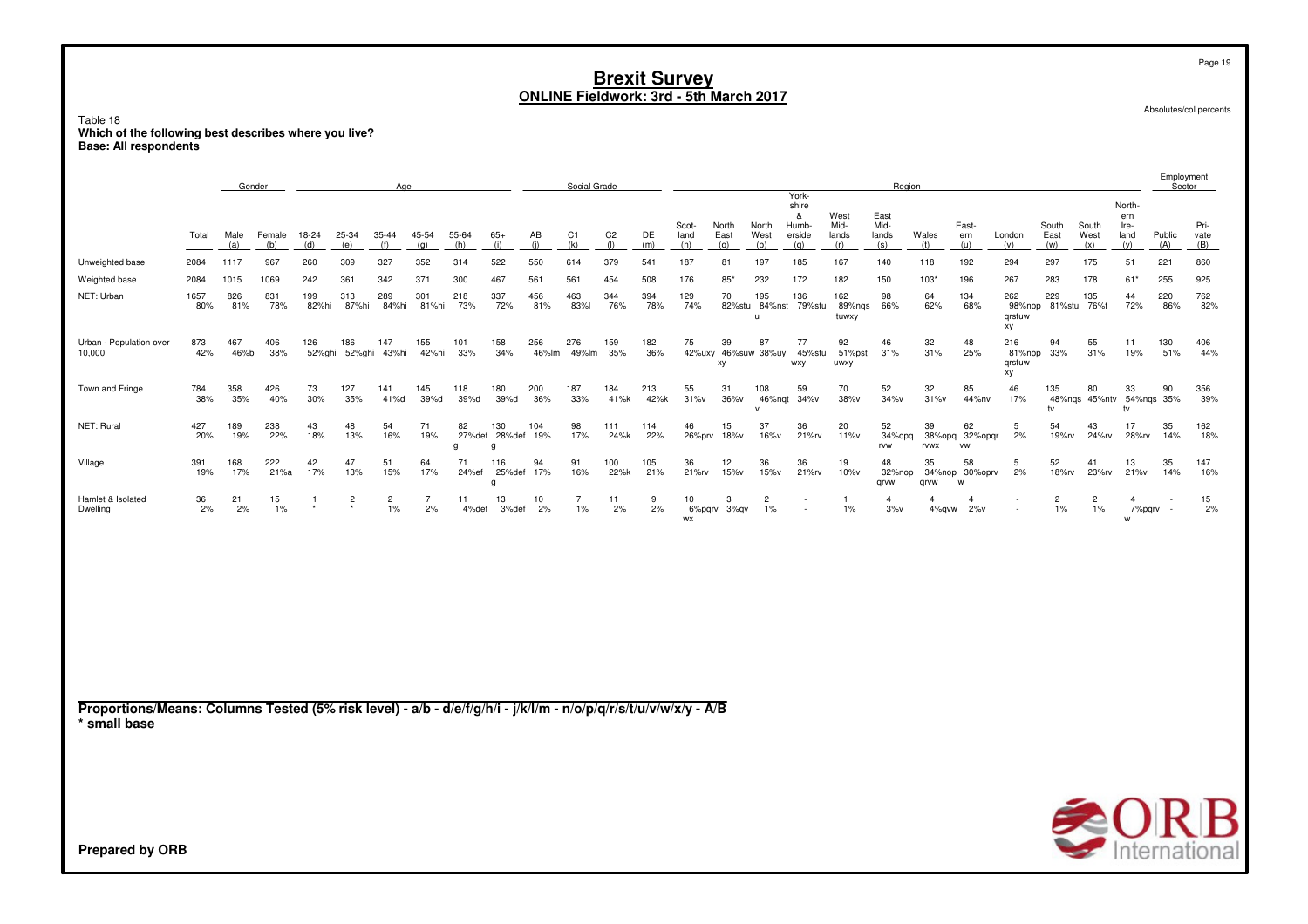Table 19 **Which of the following best describes your current working status?Base: All respondents**

EmploymentGender<u>r Age</u> e Region Region Region Region Region Region Region Region Region Region Region Region Region Region Region Region Region Region Region Region Region Region Region Region Region Region Region Region Region Region Region Reg Yorkshiree North-&& West East ern<br>ernb Mid Mid – Fast – Cauth Cauth Inc. Scot-Scot- North<br>Jand Fast North Humb- Mid- Mid- East- South South Ire- Pri-Total Male Female 18-24 25-34 35-44 45-54 55-64 65+ $65+$  AB<br>(i) (i) C1 C2 DE land East West erside lands lands Wales ern London East West land Public vate  $(a)$  (b) (d) (e) (f) (g) (h) (i) (j) (k) (l) (m) (n) (o) (p) (q) (r) (s) (t) (u) (v) (w) (x) (y) (A) (B) Unweighted base <sup>2084</sup> <sup>1117</sup> <sup>967</sup> <sup>260</sup> <sup>309</sup> <sup>327</sup> <sup>352</sup> <sup>314</sup> <sup>522</sup> <sup>550</sup> <sup>614</sup> <sup>379</sup> <sup>541</sup> <sup>187</sup> <sup>81</sup> <sup>197</sup> <sup>185</sup> <sup>167</sup> <sup>140</sup> <sup>118</sup> <sup>192</sup> <sup>294</sup> <sup>297</sup> <sup>175</sup> <sup>51</sup> <sup>221</sup> <sup>860</sup> Weighted base <sup>2084</sup> <sup>1015</sup> <sup>1069</sup> <sup>242</sup> <sup>361</sup> <sup>342</sup> <sup>371</sup> <sup>300</sup> <sup>467</sup> <sup>561</sup> <sup>561</sup> <sup>454</sup> <sup>508</sup> <sup>176</sup> 85\* <sup>232</sup> <sup>172</sup> <sup>182</sup> <sup>150</sup> 103\* <sup>196</sup> <sup>267</sup> <sup>283</sup> <sup>178</sup> 61\* <sup>255</sup> <sup>925</sup> NET: Working <sup>1180</sup> <sup>631</sup> <sup>549</sup> <sup>119</sup> <sup>299</sup> <sup>284</sup> <sup>266</sup> <sup>168</sup> <sup>43</sup> <sup>362</sup> <sup>355</sup> <sup>283</sup> <sup>179</sup> <sup>103</sup> <sup>37</sup> <sup>130</sup> <sup>104</sup> <sup>96</sup> <sup>85</sup> <sup>61</sup> <sup>106</sup> <sup>177</sup> <sup>158</sup> <sup>90</sup> <sup>32</sup> <sup>255</sup> <sup>925</sup> 57% 62%b 51% 49%i 83%dgh 83%dgh 72%dhi 56%i 9% 65%m 63%m 62%m 35% 59%o 44% 56% 61%o 53% 57% 59% 54% 66%opr 56% 50% 53% 100% 100% i uwxWorking full time - 934 <sup>559</sup> <sup>375</sup> <sup>93</sup> <sup>259</sup> <sup>234</sup> <sup>214</sup> <sup>115</sup> <sup>20</sup> <sup>299</sup> <sup>276</sup> <sup>230</sup> <sup>129</sup> <sup>82</sup> <sup>31</sup> <sup>108</sup> <sup>84</sup> <sup>79</sup> <sup>69</sup> <sup>47</sup> <sup>77</sup> <sup>149</sup> <sup>116</sup> <sup>67</sup> <sup>26</sup> <sup>215</sup> <sup>718</sup> working 30 hours per 45% 55%b 35% 38%i 72%dgh 68%dgh 58%dhi 38%i 4% 53%m 49%m 51%m 25% 47% 36% 46% 49%x 43% 46% 46% 39% 56%oru 41% 38% 43% 84%B 78% week or moree en and the state of the state of the state of the state of the state of the state of the state of the state o<br>In the state of the state of the state of the state of the state of the state of the state of the state of the Working part time 246 <sup>72</sup> <sup>174</sup> <sup>26</sup> <sup>40</sup> <sup>51</sup> <sup>52</sup> <sup>53</sup> <sup>23</sup> <sup>63</sup> <sup>79</sup> <sup>53</sup> <sup>50</sup> <sup>21</sup> <sup>7</sup> <sup>22</sup> <sup>20</sup> <sup>17</sup> <sup>17</sup> <sup>13</sup> <sup>29</sup> <sup>28</sup> <sup>43</sup> <sup>23</sup> <sup>6</sup> <sup>40</sup> <sup>206</sup> working between 8 and 12% 7% 16%a 11%i 11%i 15%i 14%i 18%dei 5% 11% 14%m 12% 10% 12% 8% 10% 12% 9% 11% 13% 15% 10% 15% 13% 10% 16% 22%A 29 hours per weekNET: Not workingg 904 384 520 123 62 58 105 132 424 199 205 171 329 73 48 102 68 86 64 42 90 904 58 64 20 90 125 88 29 - - -<br>43% 38% 49%a 51%efa 17% 17% 28%ef 44%efa 91%def 35% 37% 38% 65%ikl 41% 56%nav 44%v 39% 47%v 43% 41% 48%v 34% 44%v 38% 49%a 51%efg 17% 17% 28%ef 44%efg 91%def 35% 37% 38% 65%jkl 41% 56%nqv 44%v 39% 47%v 43% 41% 46%v 34% 44%v 50%v 47% - - ghNot working but seeking<br>work or temporarily Notworking butseeking 86 46 41 14 19 20 18 15 - 6 14 13 53 6 8 12 4 11 4 8 6 11 8 7 4 - -<br>work.or.temporarily 4% 5% 4% 6%i 5%i 6%i 5%i 5%i - 1% 2% 3% 10%jkl 3% 9%qsuw.5% 2% 6% 2% 8%qw 3% 4% 3% 4% 6% work or temporarily 4%<br>unemployed or sick 5% 4% 6%i 5%i 6%i 5%i 5%i - 1% 2% 3% 10%jkl 3% 9%qsuw 5% 2% 6% 2% 8%qw 3% 4% 3% 4% 6% - - unemployed or sickNot working and not<br>seeking work/ student 188Notworkingand not 188 91 97 106 17 15 25 25 - 35 57 23 73 15 11 19 21 17 17 5 15 17 24 22 4 - -<br>seekingwork/student 9% 9% 9% 44%efgh 5%i 4%i 7%i 8%i - 6% 10%il 5% 14%ikl 9% 13% 8% 12%v 9% 12% 5% 8% 7% 9% 13%v 6% - - 9% 9% 9% 44%efgh 5%i 4%i 7%i 8%i - 6% 10%jl 5% 14%jkl 9% 13% 8% 12%v 9% 12% 5% 8% 7% 9% 13%v 6% - - <sup>i</sup>Retired on a stateRetired on a state 163 46 117 - - - - - 10 153 19 18 18 108 10 4 22 8 12 15 10 22 18 21 13 8 - -<br>pension only 8% 5% 11%a - - - - 3%def 33%defg 3% 3% 4% 21%jkl 6% 4% 9% 4% pension only 8% % 5% 11%a - - - - 3%def 33%defg 3% 3% 4% 21%jkl 6% 4% 9% 4% 7% 10% 9% 11%q 7%<br>\* 3% def 33% defg 3% 3% 4% 21% jkl 6% 4% 9% 4% 7% 10% 9% 11% q7% 8% 7% 13% - - -<br>g h g h Retired with a privateRetired with a private - 316 177 139 - - - - - 4 46 266 113 95 72 37 30 17 36 24 33 19 11 28 33 49 31 5 - -<br>pension - - - - - - - - - - - - - 1% 15%def 57%def 20%m 17%m 16%m 7% 17% 20% 16% 14% 18% 13% 11% 14% 12% 17% 18% 9 n 15% % 17%b 13% - - - 1% 15%def 57%def 20%m 17%m 16%m 7% 17% 20% 16% 14% 18% 13% 11% 14% 12% 17% 18% 9% - -<br>g gh gh House person, 151House person, 151 25 127 3 25 23 59 36 5 27 22 45 58 12 9 13 11 13 9 9 19 10 22 15 8 - -<br>housewife, 7% 2% 12%a 1% 7%di 7%di 16%def 12%dfi 1% 5% 4% 10%jk 1%jk 7% 10%v 7% 6% housewife, 7%<br>househusband, etc. 7% housewife, 7% 2% 12%a 1% 7%di 7%di 16%def 12%dfi 1% 5% 4% 10%jk 11%jk 7% 10%v 6% 6% 7% 6% 9% 10%v 4% 8% 9% 14%v - -<br>househusband, etc. in a complete the complete state of the complete state of the complete state of the complete state of the compl

**Proportions/Means: Columns Tested (5% risk level) - a/b - d/e/f/g/h/i - j/k/l/m - n/o/p/q/r/s/t/u/v/w/x/y - A/B\* small base**



**Prepared by ORB**

Page 20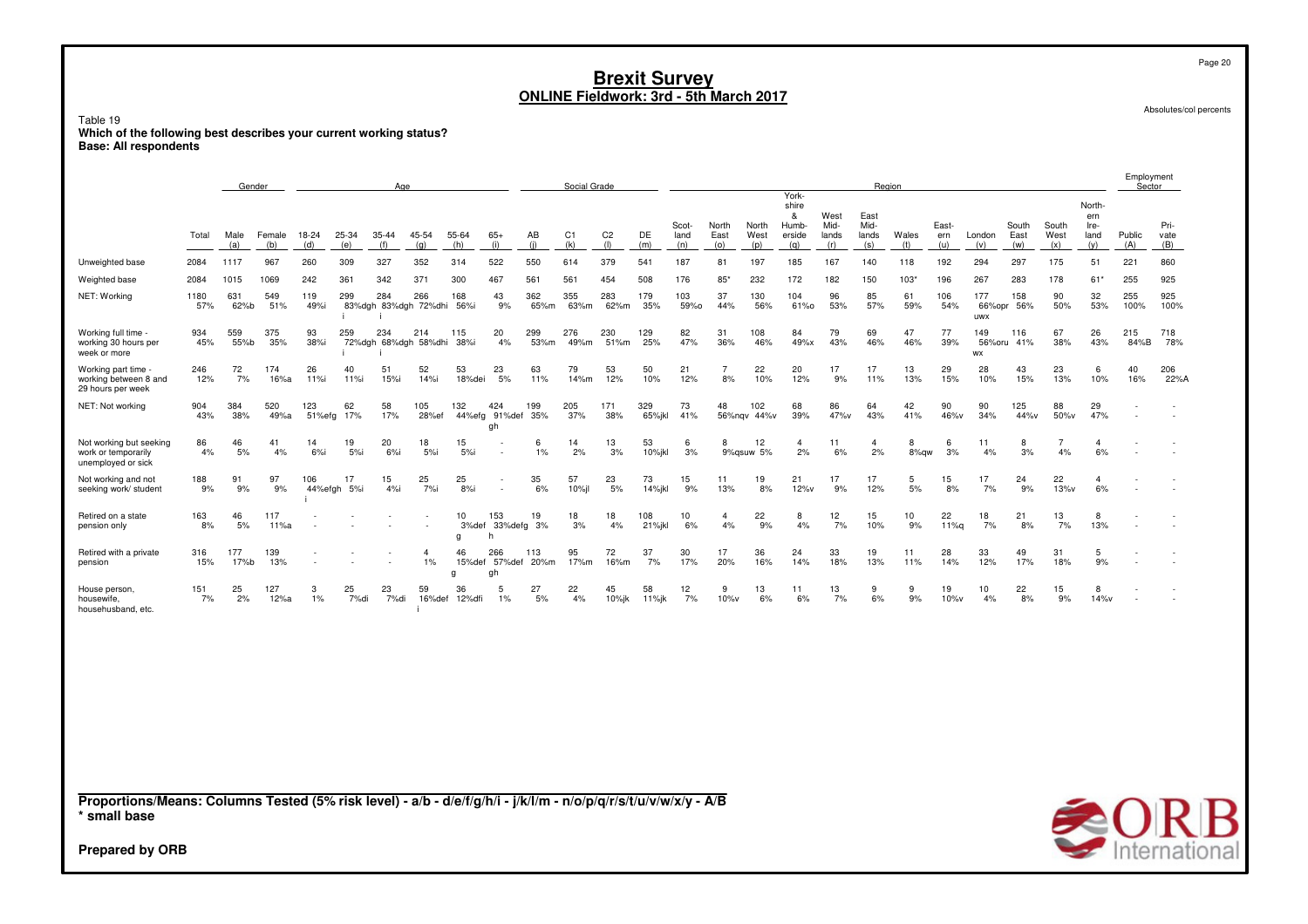| Table 20<br>Do you work in any of the following occupations?                                                                              |                                                                                             |                      |                      |                                  |                  |                         |                      |                               |                          |                      |                       | <b>ONLINE Fieldwork: 3rd - 5th March 2017</b> | <b>Brexit Survey</b>          |                      |                          |                       |                             |                              |                              |                      |                      |                      |                      |                      |                                      |                       | Absolutes/col percents                               |
|-------------------------------------------------------------------------------------------------------------------------------------------|---------------------------------------------------------------------------------------------|----------------------|----------------------|----------------------------------|------------------|-------------------------|----------------------|-------------------------------|--------------------------|----------------------|-----------------------|-----------------------------------------------|-------------------------------|----------------------|--------------------------|-----------------------|-----------------------------|------------------------------|------------------------------|----------------------|----------------------|----------------------|----------------------|----------------------|--------------------------------------|-----------------------|------------------------------------------------------|
|                                                                                                                                           | Base: All respondents who work<br>Social Grade<br>Region<br>Gender<br>Age<br>York-<br>shire |                      |                      |                                  |                  |                         |                      |                               |                          |                      |                       |                                               |                               |                      |                          |                       | Employment<br>Sector        |                              |                              |                      |                      |                      |                      |                      |                                      |                       |                                                      |
|                                                                                                                                           | Total                                                                                       | Male<br>(a)          | Female<br>(b)        | 18-24<br>(d)                     | $25 - 34$<br>(e) | $35 - 44$<br>(f)        | 45-54<br>(q)         | 55-64<br>(h)                  | $65+$<br>(i)             | AB<br>(i)            | C <sub>1</sub><br>(k) | C <sub>2</sub><br>(1)                         | DE<br>(m)                     | Scot-<br>land<br>(n) | North<br>East<br>(0)     | North<br>West<br>(p)  | &<br>Humb-<br>erside<br>(q) | West<br>Mid-<br>lands<br>(r) | East<br>Mid-<br>lands<br>(s) | Wales<br>(t)         | East-<br>ern<br>(u)  | London<br>(v)        | South<br>East<br>(w) | South<br>West<br>(x) | North-<br>ern<br>Ire-<br>land<br>(y) | Public<br>(A)         | Pri-<br>vate<br>(B)                                  |
| Unweighted base                                                                                                                           | 1081                                                                                        | 621                  | 460                  | 115                              | 248              | 260                     | 246                  | 167                           | 45                       | 334                  | 350                   | 222                                           | 175                           | 102                  | 32                       | 101                   | 102                         | 76                           | 70                           | 64                   | 95                   | 185                  | 148                  | 82                   | 24                                   | 221                   | 860                                                  |
| Weighted base                                                                                                                             | 1180                                                                                        | 631                  | 549                  | 119*                             | 299              | 284                     | 266                  | 168                           | 43*                      | 362                  | 355                   | 283                                           | 179                           | 103'                 | $37**$                   | $130*$                | $104*$                      | $96*$                        | $85^\circ$                   | 61*                  | 106*                 | 177                  | 158                  | $90*$                | $32**$                               | 255                   | 925                                                  |
| NET: Public Sector                                                                                                                        | 255<br>22%                                                                                  | 118<br>19%           | 137<br>25%a          | 29<br>24%                        | 58<br>19%        | 65<br>23%               | 61<br>23%            | 37<br>22%                     | 5<br>11%                 | 90<br>25%            | 79<br>22%             | 52<br>19%                                     | 33<br>19%                     | 20<br>20%            | 11<br>31%                | 29<br>22%             | 24<br>23%                   | 30<br>31%sw                  | 13<br>15%                    | 15<br>25%            | 23<br>22%            | 40<br>22%            | 23<br>15%            | 22<br>25%            | $\overline{4}$<br>13%                | 255<br>100%B          | $\sim$<br>$\overline{a}$                             |
| Central government<br>including all<br>administrative<br>departments and central<br>government agencies<br>such as the Bank of<br>England | 14<br>1%                                                                                    | 1%                   | $\overline{7}$<br>1% | $\overline{2}$<br>1%             |                  | 3<br>1%                 | 4<br>2%              | 3<br>2%                       | -1<br>2%                 | 2%                   | 5<br>1%               |                                               |                               |                      |                          |                       | 1<br>1%                     | $\overline{2}$<br>2%         |                              | $\overline{1}$<br>2% | ×                    | $\overline{7}$<br>4% | -1<br>1%             | -1<br>1%             |                                      | 14<br>5%B             | $\overline{\phantom{a}}$                             |
| <b>HM Forces</b>                                                                                                                          | 3                                                                                           | 3                    |                      |                                  |                  |                         | 2<br>1%              |                               |                          |                      |                       |                                               | $\overline{\mathbf{c}}$<br>1% |                      |                          | $\overline{2}$<br>2%  |                             |                              |                              | $1\%$                |                      |                      |                      |                      |                                      | 3<br>1%B              | $\sim$                                               |
| National Health Service                                                                                                                   | 54<br>5%                                                                                    | 25<br>4%             | 29<br>5%             | $\overline{4}$<br>4%             | 15<br>5%         | 17<br>6%                | 9<br>3%              | 8<br>5%                       | -1<br>1%                 | 18<br>5%             | 11<br>3%              | 14<br>5%                                      | 11<br>6%                      | 5<br>5%              |                          | 9<br>7%               | 5<br>5%                     | 6<br>6%                      | $\overline{c}$<br>2%         | 5<br>8%              | 5<br>5%              | 5<br>3%              | 5<br>3%              | $\overline{7}$<br>8% | $\overline{1}$<br>2%                 | 54<br>21%B            | $\overline{\phantom{a}}$                             |
| Universities and<br>Academies funded by<br>government                                                                                     | 25<br>2%                                                                                    | 9<br>1%              | 16<br>3%             | 1<br>$1\%$                       | 12<br>4%f        | $\overline{2}$<br>1%    | 6<br>2%              | $\overline{4}$<br>2%          |                          | 12<br>3%             | 8<br>2%               | $\overline{4}$<br>$1\%$                       | $\star$                       | 3<br>3%              | 3%                       | $\mathbf{1}$<br>1%    | $\overline{2}$<br>2%        | -4<br>4%                     | $\mathbf{1}$<br>$1\%$        | $\overline{2}$<br>3% | $\overline{2}$<br>1% | $\overline{4}$<br>2% | $\overline{2}$<br>1% | 3<br>4%              | ٠                                    | 25<br>10%B            | $\overline{\phantom{a}}$<br>$\overline{\phantom{a}}$ |
| Courts service                                                                                                                            | $\overline{4}$<br>$\star$                                                                   |                      | $\overline{4}$<br>1% | $\overline{a}$<br>$\overline{a}$ |                  |                         | 3<br>1%              | $\overline{\phantom{a}}$<br>× | $\overline{2}$<br>4%defh | $\overline{2}$<br>1% | $\overline{2}$<br>1%  |                                               |                               | $\overline{2}$<br>2% | $\overline{\phantom{a}}$ |                       | $\overline{2}$<br>2%        |                              |                              |                      |                      |                      |                      |                      |                                      | $\overline{4}$<br>2%B | $\sim$                                               |
| Local government<br>administration                                                                                                        | 34<br>3%                                                                                    | 16<br>3%             | 17<br>3%             | $\overline{7}$<br>6%e            | 3<br>$1\%$       | 12<br>4%e               | 7<br>3%              | $\overline{4}$<br>3%          |                          | 8<br>2%              | 18<br>5%l             | 5<br>2%                                       | $\overline{2}$<br>1%          | $\sim$<br>$\sim$     | 3<br>8%                  | ٠<br>$\sim$           | $\overline{2}$<br>2%        | -5<br>5%p                    | $\overline{4}$<br>5%         | 4<br>6%npx           | 4<br>4%              | 6<br>3%              | 6<br>4%              |                      |                                      | 34<br>13%B            | $\overline{\phantom{a}}$<br>$\overline{\phantom{a}}$ |
| Police service                                                                                                                            | 11<br>1%                                                                                    | $\overline{7}$<br>1% | $\overline{a}$<br>1% |                                  | 3<br>1%          | $\overline{2}$<br>1%    | 6<br>2%              | $\sim$                        |                          | $\sim$               | 8<br>2%               |                                               | 1<br>1%                       | $1\%$                | $\overline{\phantom{a}}$ | $\overline{2}$<br>2%  | $\overline{2}$<br>2%        | $\overline{2}$<br>2%         |                              |                      | $1\%$                | $\mathbf{1}$<br>1%   | $\overline{2}$<br>1% |                      |                                      | 11<br>4%B             | $\sim$<br>$\sim$                                     |
| Public sector housing                                                                                                                     | 15<br>$1\%$                                                                                 | 8<br>1%              | 7<br>$1\%$           | $1\%$                            | 5<br>2%          | $\overline{c}$<br>$1\%$ | $\overline{2}$<br>1% | 5<br>3%                       |                          | 3<br>1%              | 6<br>2%               | 5<br>2%                                       | $1\%$                         | $\overline{2}$<br>2% | $\overline{2}$<br>6%     | $\overline{4}$<br>3%v | 3<br>2%                     | $\overline{2}$<br>2%         | $\overline{c}$<br>2%         |                      |                      |                      |                      | $1\%$                | $\overline{\phantom{a}}$             | 15<br>6%B             | $\overline{\phantom{a}}$<br>$\sim$                   |

**Proportions/Means: Columns Tested (5% risk level) - a/b - d/e/f/g/h/i - j/k/l/m - n/o/p/q/r/s/t/u/v/w/x/y - A/B \* small base; \*\* very small base (under 30) ineligible for sig testing**

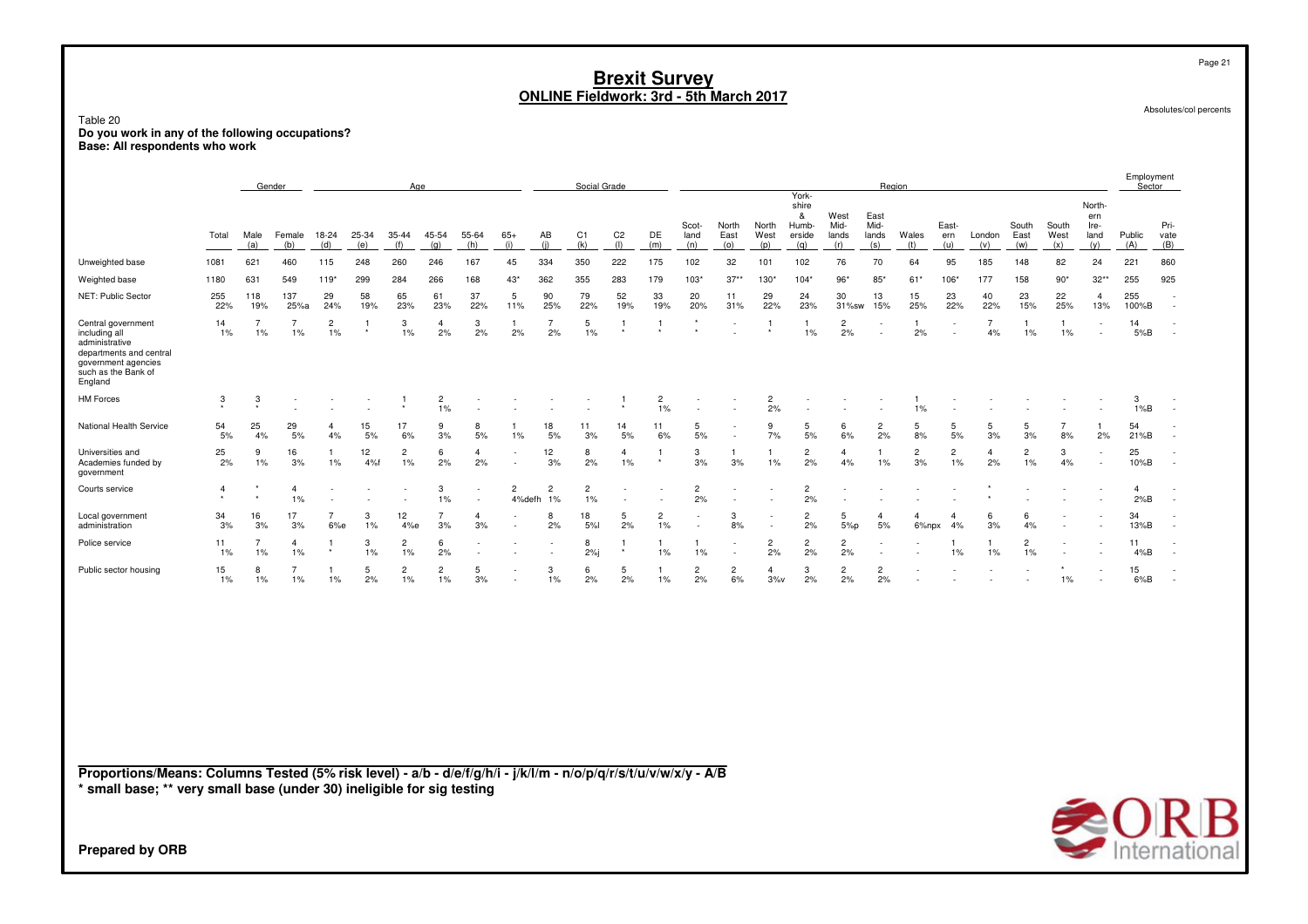Table 20**Do you work in any of the following occupations? Base: All respondents who work**

|                                                                                                                     |                          |             | Gender                    |              |              | Age                  |              |              |              |             | Social Grade          |                         |            |                      |                      |                      |                                               |                              | Region                       |              |                     |               |                      |                      |                                      | Employment<br>Sector |                     |
|---------------------------------------------------------------------------------------------------------------------|--------------------------|-------------|---------------------------|--------------|--------------|----------------------|--------------|--------------|--------------|-------------|-----------------------|-------------------------|------------|----------------------|----------------------|----------------------|-----------------------------------------------|------------------------------|------------------------------|--------------|---------------------|---------------|----------------------|----------------------|--------------------------------------|----------------------|---------------------|
|                                                                                                                     | Total                    | Male<br>(a) | Female<br>(b)             | 18-24<br>(d) | 25-34<br>(e) | $35 - 44$<br>(f)     | 45-54<br>(a) | 55-64<br>(h) | $65+$<br>(i) | AB<br>(i)   | C <sub>1</sub><br>(k) | C <sub>2</sub><br>(1)   | DE<br>(m)  | Scot-<br>land<br>(n) | North<br>East<br>(o) | North<br>West<br>(p) | York-<br>shire<br>&<br>Humb-<br>erside<br>(a) | West<br>Mid-<br>lands<br>(r) | East<br>Mid-<br>lands<br>(s) | Wales<br>(t) | East-<br>ern<br>(u) | London<br>(v) | South<br>East<br>(w) | South<br>West<br>(x) | North-<br>ern<br>Ire-<br>land<br>(y) | Public<br>(A)        | Pri-<br>vate<br>(B) |
| Weighted base                                                                                                       | 1180                     | 631         | 549                       | $119*$       | 299          | 284                  | 266          | 168          | $43*$        | 362         | 355                   | 283                     | 179        | 103"                 | $37**$               | $130*$               | $104*$                                        | $96*$                        | $85*$                        | $61*$        | 106*                | 177           | 158                  | $90*$                | $32**$                               | 255                  | 925                 |
| Teaching employed by<br>local education<br>authority including<br>voluntary aided schools<br>and foundation schools | 37<br>3%                 | 9<br>$1\%$  | 28<br>5%a                 | 8<br>7%      | 2%           | 8<br>3%              | 10<br>4%     | 5<br>3%      | 2%           | 25<br>7%klm | 9<br>2%               | $\overline{c}$<br>1%    | 1%         | 1%                   |                      | 3%                   | 5<br>5%                                       | $\overline{4}$<br>4%         | 1%                           | 1%           | 4%                  | 9<br>5%       | 3<br>2%              | $\overline{c}$<br>2% | 3<br>9%                              | 37<br>15%B           | $\sim$<br>$\sim$    |
| Public corporations<br>such as the Royal Mail<br>or British Nuclear<br>fuels or Driving<br>Standards agency         | $\frac{10}{1\%}$         | 9<br>1%     | $\overline{c}$<br>$\star$ | 1%           | $\star$      | $\overline{c}$<br>1% | 5<br>2%      | 1%           | $\sim$       | 2<br>1%     | $\star$               | $\overline{c}$<br>$1\%$ | 5<br>3%k   | $\sim$               | 3<br>9%              | $\sim$               | 1%                                            | 1%                           |                              | 1%           | 3<br>3%             | $\bullet$     | $\sim$               | 2%                   | $\sim$                               | 10<br>4%B            | $\sim$              |
| Bradford and Bingley or<br>Northern Rock Building<br>societies                                                      | $\overline{\phantom{a}}$ |             |                           |              |              |                      |              |              |              |             |                       |                         |            |                      |                      |                      |                                               |                              |                              |              |                     |               |                      |                      |                                      |                      |                     |
| Other public sector<br>occupation (please<br>specify as much detail<br>as possible)                                 | 47<br>4%                 | 23<br>4%    | 24<br>4%                  | 5<br>4%      | 11<br>4%     | 16<br>5%             | 8<br>3%      | 4%           | 1%           | 13<br>3%    | 10<br>3%              | 16<br>6%                | 8<br>4%    | 6<br>6%              | $\overline{c}$<br>5% | 5<br>4%              | 1%                                            | 6<br>6%                      | 4<br>4%                      | 1%           | 4%                  | 4%            | 3%                   | 6<br>7%              | -1<br>2%                             | 47<br>19%B           | $\sim$<br>$\sim$    |
| None of the above<br>(Private Sector)                                                                               | 925<br>78%               | 513<br>81%b | 412<br>75%                | 90<br>76%    | 241<br>81%   | 219<br>77%           | 205<br>77%   | 132<br>78%   | 38<br>89%    | 271<br>75%  | 277<br>78%            | 230<br>81%              | 146<br>81% | 83<br>80%            | 26<br>69%            | 101<br>78%           | 81<br>77%                                     | 66<br>69%                    | 73<br>85%r                   | 46<br>75%    | 83<br>78%           | 137<br>78%    | 135<br>85%r          | 68<br>75%            | 28<br>87%                            | ۰.                   | 925<br>100%A        |
|                                                                                                                     |                          |             |                           |              |              |                      |              |              |              |             |                       |                         |            |                      |                      |                      |                                               |                              |                              |              |                     |               |                      |                      |                                      |                      |                     |

**Proportions/Means: Columns Tested (5% risk level) - a/b - d/e/f/g/h/i - j/k/l/m - n/o/p/q/r/s/t/u/v/w/x/y - A/B \* small base; \*\* very small base (under 30) ineligible for sig testing**



Absolutes/col percents

Page 22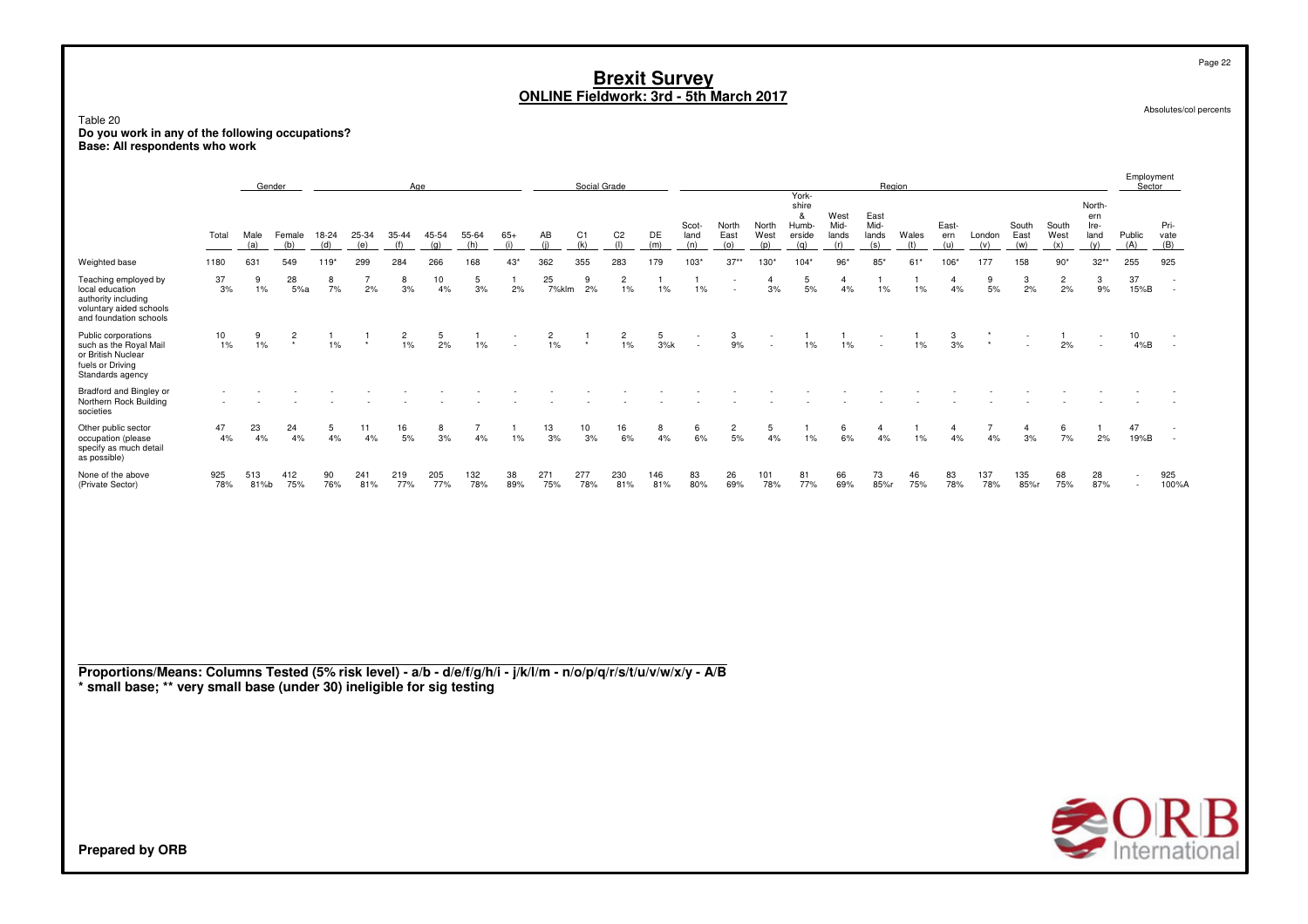Table 21 no you have any children aged 18 or under? If so, how old are they?<br>Base: All respondents

|                                                                                                                                 |             | Gender      |               |                |                    | Age                               |                           |                                  |                                |              | Social Grade          |                       |             |                      |                      |                      |                                               |                              |                              | Region          |                     |                      |                      |                      |                                      | Employment       | Sector              |
|---------------------------------------------------------------------------------------------------------------------------------|-------------|-------------|---------------|----------------|--------------------|-----------------------------------|---------------------------|----------------------------------|--------------------------------|--------------|-----------------------|-----------------------|-------------|----------------------|----------------------|----------------------|-----------------------------------------------|------------------------------|------------------------------|-----------------|---------------------|----------------------|----------------------|----------------------|--------------------------------------|------------------|---------------------|
|                                                                                                                                 | Total       | Male<br>(a) | Female<br>(b) | 18-24<br>(d)   | 25-34<br>(e)       | $35 - 44$<br>(f)                  | 45-54<br>(q)              | 55-64<br>(h)                     | $65+$<br>(i)                   | AB<br>(i)    | C <sub>1</sub><br>(k) | C <sub>2</sub><br>(1) | DE<br>(m)   | Scot-<br>land<br>(n) | North<br>East<br>(0) | North<br>West<br>(p) | York-<br>shire<br>&<br>Humb-<br>erside<br>(q) | West<br>Mid-<br>lands<br>(r) | East<br>Mid-<br>lands<br>(s) | Wales<br>(t)    | East-<br>ern<br>(u) | London<br>(v)        | South<br>East<br>(w) | South<br>West<br>(x) | North-<br>ern<br>Ire-<br>land<br>(y) | Public<br>(A)    | Pri-<br>vate<br>(B) |
| Unweighted base                                                                                                                 | 2084        | 1117        | 967           | 260            | 309                | 327                               | 352                       | 314                              | 522                            | 550          | 614                   | 379                   | 541         | 187                  | 81                   | 197                  | 185                                           | 167                          | 140                          | 118             | 192                 | 294                  | 297                  | 175                  | 51                                   | 221              | 860                 |
| Weighted base                                                                                                                   | 2084        | 1015        | 1069          | 242            | 361                | 342                               | 371                       | 300                              | 467                            | 561          | 561                   | 454                   | 508         | 176                  | $85*$                | 232                  | 172                                           | 182                          | 150                          | 103'            | 196                 | 267                  | 283                  | 178                  | 61*                                  | 255              | 925                 |
| No children aged 18 or<br>under                                                                                                 | 1542<br>74% | 748<br>74%  | 794<br>74%    | 215            | 206<br>89%efg 57%f | 162<br>47%                        | 231<br>62%f               | 267                              | 460<br>89%efg 99%def 72%<br>gh | 401          | 440<br>79%jl          | 308<br>68%            | 392<br>77%l | 127<br>72%           | 58<br>68%            | 170<br>73%           | 122<br>71%                                    | 129<br>71%                   | 106<br>71%                   | 74<br>72%       | 143<br>73%          | 203<br>76%           | 223<br>79%           | 143<br>81%0          | 42<br>69%                            | 154<br>60%       | 601<br>65%          |
| NET: Yes                                                                                                                        | 540<br>26%  | 266<br>26%  | 274<br>26%    | 26<br>11%i     | 155<br>43%dhi      | 180<br>hi                         | 140<br>53%deg 38%dhi 11%i | 32                               | 6<br>$1\%$                     | 159<br>28%km | 120<br>21%            | 147<br>32%km          | 113<br>22%  | 49<br>28%            | 27<br>32%x           | 62<br>27%            | 49<br>28%                                     | 51<br>28%                    | 44<br>29%                    | 29<br>28%       | 53<br>27%           | 63<br>24%            | 60<br>21%            | 35<br>19%            | 19<br>31%                            | 100<br>39%       | 324<br>35%          |
| NET: Any 11-18                                                                                                                  | 308<br>15%  | 154<br>15%  | 154<br>14%    | -1             | 44<br>12%di        | 103                               | 126                       | 29<br>30%deh 34%deh 10%di        | 5<br>1%                        | 83<br>15%    | 74<br>13%             | 83<br>18%             | 68<br>13%   | 29<br>17%            | 18                   | 42<br>21% vwx 18% v  | 29<br>17%                                     | 30<br>16%                    | 21<br>14%                    | 17<br>16%       | 27<br>14%           | 28<br>10%            | 33<br>12%            | 18<br>10%            | 16                                   | 54<br>27%vwx 21% | 182<br>20%          |
| Yes - children aged<br>under 5 years old                                                                                        | 173<br>8%   | 79<br>8%    | 94<br>9%      | 22<br>9%ghi    | 92<br>hi           | 53<br>25%dfg 15%dghi 1%           | 3                         | $\overline{c}$<br>$1\%$          |                                | 66<br>12%km  | 35<br>6%              | 44<br>10%m            | 29<br>6%    | 12<br>7%             | $\overline{4}$<br>5% | 16<br>7%             | 17<br>10%                                     | 20<br>11%w                   | 24<br>wxy                    | 8<br>16%nopu 8% | 16<br>8%            | 25<br>9%             | 15<br>5%             | 14<br>8%             | $\mathbf{1}$<br>2%                   | 27<br>11%        | 114<br>12%          |
| Yes - children aged 5<br>to 10 years old                                                                                        | 264<br>13%  | 139<br>14%  | 125<br>12%    | 9<br>4%i       | 90                 | 113<br>25%dgh 33%deg 12%dhi<br>hi | 44                        | 6<br>2%i                         |                                | 87<br>16%km  | 56<br>10%             | 68<br>15%k            | 53<br>10%   | 24<br>14%            | 15<br>18%s           | 32<br>14%            | 27<br>15%s                                    | 28<br>16%s                   | 11<br>7%                     | 15<br>15%       | 25<br>13%           | 32<br>12%            | 30<br>10%            | 20<br>11%            | 5<br>8%                              | 54<br>21%        | 157<br>17%          |
| Yes - children aged 11<br>to 15 years old                                                                                       | 220<br>11%  | 108<br>11%  | 113<br>11%    | $\overline{1}$ | 40                 | 79                                | 80                        | 18<br>11%dhi 23%deh 22%dehi 6%di | $\overline{2}$                 | 69<br>12%    | 52<br>9%              | 55<br>12%             | 45<br>9%    | 20<br>11%            | 12<br>14%            | 31<br>13%w           | 20<br>12%                                     | 25<br>14%wx                  | 15<br>10%                    | 14<br>13%       | 16<br>8%            | 24<br>9%             | 20<br>7%             | 12<br>7%             | 11<br>18%wx                          | 47<br>18%        | 124<br>13%          |
| Yes - children aged 16<br>to 18 years old                                                                                       | 148<br>7%   | 73<br>7%    | 76<br>7%      |                | 6<br>2%            | 47                                | 71                        | 19<br>14%deh 19%dehi 6%dei       | $\overline{a}$<br>1%           | 29<br>5%     | 38<br>7%              | 41<br>9%              | 40<br>8%    | 12<br>7%v            | 9<br>11%v            | 20<br>9%v            | 14<br>8%v                                     | 12<br>7%                     | $\overline{7}$<br>5%         | 11<br>11%v      | 15<br>7%v           | $\overline{7}$<br>3% | 20<br>7%v            | 8<br>4%              | 13<br><b>SUVWX</b>                   | 18<br>21%npgr 7% | 87<br>9%            |
| Refused                                                                                                                         | 3           | -1          | 1             | $\mathbf{1}$   |                    |                                   |                           |                                  |                                |              |                       |                       | 3<br>$1\%$  |                      |                      |                      |                                               | $\overline{c}$<br>1%         |                              |                 |                     |                      |                      |                      |                                      |                  | 1                   |
|                                                                                                                                 |             |             |               |                |                    |                                   |                           |                                  |                                |              |                       |                       |             |                      |                      |                      |                                               |                              |                              |                 |                     |                      |                      |                      |                                      |                  |                     |
| Proportions/Means: Columns Tested (5% risk level) - a/b - d/e/f/g/h/i - j/k/l/m - n/o/p/q/r/s/t/u/v/w/x/y - A/B<br>* small base |             |             |               |                |                    |                                   |                           |                                  |                                |              |                       |                       |             |                      |                      |                      |                                               |                              |                              |                 |                     |                      |                      |                      |                                      |                  |                     |
|                                                                                                                                 |             |             |               |                |                    |                                   |                           |                                  |                                |              |                       |                       |             |                      |                      |                      |                                               |                              |                              |                 |                     |                      |                      |                      | $\bigotimes_{\text{Interna}} R$      |                  | $\bigcirc$ R        |
| <b>Prepared by ORB</b>                                                                                                          |             |             |               |                |                    |                                   |                           |                                  |                                |              |                       |                       |             |                      |                      |                      |                                               |                              |                              |                 |                     |                      |                      |                      |                                      |                  |                     |

Absolutes/col percents



Page 23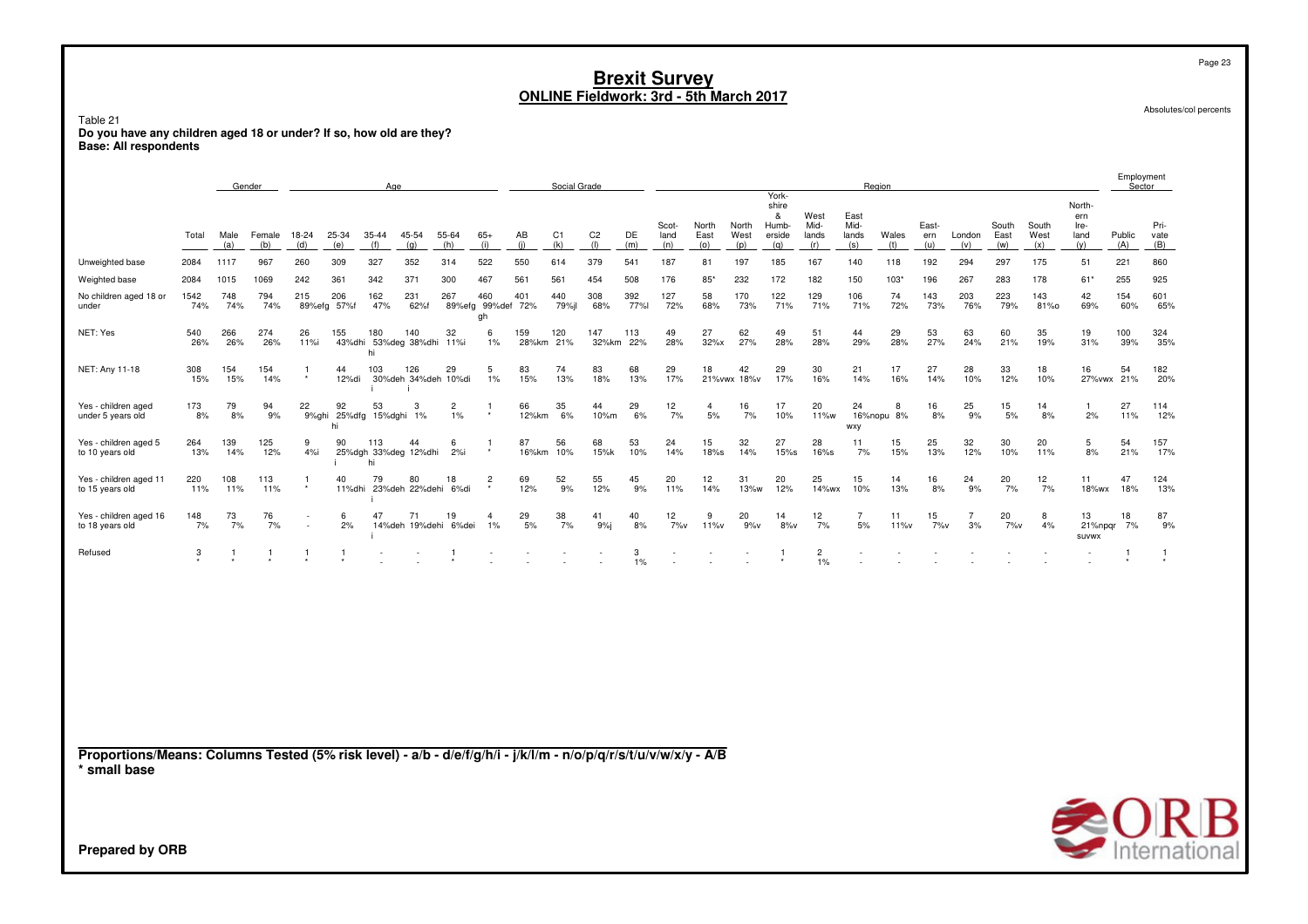Table 22**Which of the following ITV regions do you live in? Base: All respondents**

|                  |            | Gender      |             |            |                                      | Age        |              |                       |              |           | Social Grade              |                       |           |                           |                           |                             |                                               |                               | Region                       |                                       |                            |                                           |                               |                           |                                      | <b>Ellibio</b> Allielii<br>Sector |                         |
|------------------|------------|-------------|-------------|------------|--------------------------------------|------------|--------------|-----------------------|--------------|-----------|---------------------------|-----------------------|-----------|---------------------------|---------------------------|-----------------------------|-----------------------------------------------|-------------------------------|------------------------------|---------------------------------------|----------------------------|-------------------------------------------|-------------------------------|---------------------------|--------------------------------------|-----------------------------------|-------------------------|
|                  | Total      | (a)         | (b)         | (d)        | Male Female 18-24 25-34 35-44<br>(e) | (f)        | 45-54<br>(q) | 55-64<br>(h)          | $65+$<br>(i) | AB<br>(i) | C <sub>1</sub><br>(k)     | C <sub>2</sub><br>(1) | DE<br>(m) | Scot-<br>land<br>(n)      | North<br>East<br>(o)      | North<br>West<br>(p)        | York-<br>shire<br>&<br>Humb-<br>erside<br>(q) | West<br>Mid-<br>lands<br>(r)  | East<br>Mid-<br>lands<br>(s) | Wales<br>(t)                          | East-<br>ern<br>(u)        | London<br>(v)                             | South<br>East<br>(w)          | South<br>West<br>(x)      | North-<br>ern<br>Ire-<br>land<br>(y) | Public<br>(A)                     | Pri-<br>vate<br>(B)     |
| Unweighted base  | 2084       | 1117        | 967         | 260        | 309                                  | 327        | 352          | 314                   | 522          | 550       | 614                       | 379                   | 541       | 187                       | 81                        | 197                         | 185                                           | 167                           | 140                          | 118                                   | 192                        | 294                                       | 297                           | 175                       | 51                                   | 221                               | 860                     |
| Weighted base    | 2084       | 1015        | 1069        | 242        | 361                                  | 342        | 371          | 300                   | 467          | 561       | 561                       | 454                   | 508       | 176                       | $85*$                     | 232                         | 172                                           | 182                           | 150                          | $103*$                                | 196                        | 267                                       | 283                           | 178                       | $61*$                                | 255                               | 925                     |
| Anglia           | 213<br>10% | 94<br>9%    | 119<br>11%  | 27<br>11%  | 23<br>6%                             | 45<br>13%e | 43<br>12%e   | 25<br>8%              | 51<br>11%e   | 49<br>9%  | 49<br>9%                  | 60<br>13%k            | 54<br>11% | $\overline{c}$<br>1%      | $\sim$<br>$\sim$          | -1<br>1%                    | $\overline{\phantom{a}}$<br>$\sim$            | $\sim$<br>$\sim$              | 19<br>rtvxy                  | $\sim$<br>$13\%$ nopg -               | 171<br>87%nopg<br>rstvwxy  | $\sim$<br>$\sim$                          | 20<br>7%nopq<br>rtvx          | $\sim$<br>$\sim$          | $\sim$<br>$\sim$                     | 23<br>9%                          | 96<br>10%               |
| Border           | 24<br>1%   | 12<br>$1\%$ | 12<br>$1\%$ | 3<br>$1\%$ | 3<br>1%                              | $\sim$     | 6<br>2%f     | $\overline{4}$<br>1%f | 8<br>2%f     | 10<br>2%k | $\overline{c}$<br>$\star$ | 6<br>1%               | 5<br>1%   | 11<br>6%oqrs<br>tuvwx     | $\sim$<br>$\sim$          | 13<br>6%grst<br>uvwx        | $\sim$<br>$\overline{\phantom{a}}$            | ٠<br>×                        | $\sim$<br>$\sim$             |                                       |                            | $\sim$<br>×.                              |                               |                           | $\sim$<br>$\sim$                     | 3<br>$1\%$                        | $\overline{7}$<br>$1\%$ |
| Central          | 270<br>13% | 133<br>13%  | 137<br>13%  | 39<br>16%f | 57<br>16%                            | 34<br>10%  | 41<br>11%    | 36<br>12%             | 62<br>13%    | 72<br>13% | 65<br>12%                 | 68<br>15%             | 65<br>13% | $\overline{c}$<br>1%      |                           | $\overline{2}$<br>1%        | $\sim$                                        | 167<br>92%nop<br>qstuvw<br>xy | 95<br>tuvwxy                 | $\overline{\phantom{a}}$<br>64%nopg - | ×.                         | $\sim$                                    | $\overline{c}$<br>$1\%$       | $\overline{1}$<br>$\star$ | -1<br>1%                             | 31<br>12%                         | 111<br>12%              |
| Granada          | 214<br>10% | 121<br>12%b | 93<br>9%    | 18<br>8%   | 30<br>8%                             | 41<br>12%  | 41<br>11%    | 37<br>12%             | 47<br>10%    | 62<br>11% | 55<br>10%                 | 44<br>10%             | 52<br>10% | $\sim$<br>$\sim$          |                           | 211<br>91%nogr -<br>stuvwxy | $\overline{\phantom{a}}$                      |                               | ٠                            | 1%                                    | ٠                          |                                           |                               |                           |                                      | 27<br>11%                         | 92<br>10%               |
| London           | 400<br>19% | 190<br>19%  | 210<br>20%  | 44<br>18%  | 84<br>23%g                           | 71<br>21%  | 56<br>15%    | 51<br>17%             | 94<br>20%    | 147       | 105<br>26%klm 19%         | 73<br>16%             | 75<br>15% |                           |                           | $\sim$                      |                                               | $\overline{1}$<br>1%          | ٠<br>$\sim$                  | ×.                                    | 21<br>11%no<br>pqrst<br>xy | 266<br>100%nop<br>grstuwx<br>$\mathsf{v}$ | 110<br>39%nopq<br>rstuxy      | $\overline{c}$<br>1%      | $\sim$<br>$\sim$                     | 55<br>22%                         | 192<br>21%              |
| Meridian         | 172<br>8%  | 78<br>8%    | 94<br>9%    | 24<br>10%  | 31<br>9%                             | 27<br>8%   | 26<br>7%     | 20<br>7%              | 43<br>9%     | 48<br>8%  | 53<br>9%                  | 29<br>6%              | 42<br>8%  |                           |                           |                             |                                               | ×                             | 3<br>$2\%v$                  | $\overline{\phantom{a}}$<br>$\sim$    | $\overline{a}$             | $\sim$                                    | 150<br>53%nop<br>grstuv<br>xy | 18<br>10%nopq<br>rstuvy   | $\sim$<br>$\sim$                     | 13<br>5%                          | 90<br>10%A              |
| STV              | 163<br>8%  | 85<br>8%    | 78<br>7%    | 11<br>5%   | 30<br>8%                             | 28<br>8%   | 36<br>10%d   | 23<br>8%              | 35<br>7%     | 34<br>6%  | 47<br>8%                  | 39<br>9%              | 43<br>8%  | 162<br>92%opqr<br>stuvwxy |                           |                             |                                               |                               |                              |                                       |                            |                                           |                               | $\overline{1}$<br>1%      | $\sim$<br>×                          | 18<br>7%                          | 79<br>9%                |
| <b>Tyne Tees</b> | 85<br>4%   | 45<br>4%    | 40<br>4%    | 12<br>5%   | 9<br>2%                              | 15<br>4%   | 16<br>4%     | 14<br>5%              | 18<br>4%     | 16<br>3%  | 25<br>4%                  | 14<br>3%              | 31<br>6%  | $\sim$<br>$\sim$          | 85<br>100%npgr<br>stuvwxy | ٠<br>÷                      |                                               |                               |                              |                                       |                            |                                           |                               |                           | $\sim$                               | 11<br>4%                          | 26<br>3%                |
|                  |            |             |             |            |                                      |            |              |                       |              |           |                           |                       |           |                           |                           |                             |                                               |                               |                              |                                       |                            |                                           |                               |                           |                                      |                                   |                         |
|                  |            |             |             |            |                                      |            |              |                       |              |           |                           |                       |           |                           |                           |                             |                                               |                               |                              |                                       |                            |                                           |                               |                           |                                      |                                   |                         |

**Proportions/Means: Columns Tested (5% risk level) - a/b - d/e/f/g/h/i - j/k/l/m - n/o/p/q/r/s/t/u/v/w/x/y - A/B\* small base**



Absolutes/col percents

Page 24

Employment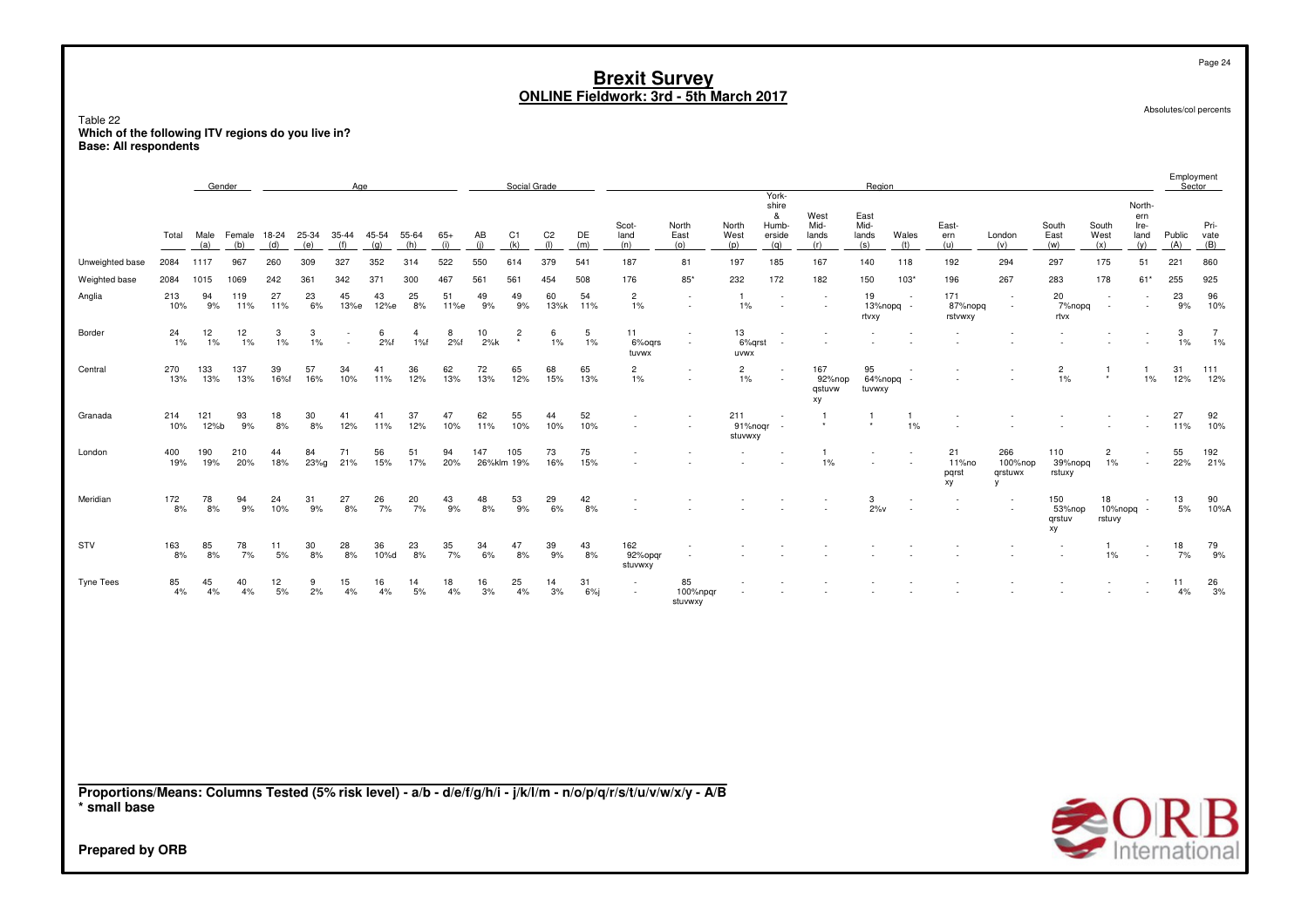Table 22 **Which of the following ITV regions do you live in?Base: All respondents**

|               |                  |                  | Gender        |                                                      |              | Age              |                  |              |             |                  | Social Grade          |                       |           |                      |                      |                      |                                               |                              | Region                       |                           |                                    |               |                                    |                           |                                      | Employment<br>Sector |                     |
|---------------|------------------|------------------|---------------|------------------------------------------------------|--------------|------------------|------------------|--------------|-------------|------------------|-----------------------|-----------------------|-----------|----------------------|----------------------|----------------------|-----------------------------------------------|------------------------------|------------------------------|---------------------------|------------------------------------|---------------|------------------------------------|---------------------------|--------------------------------------|----------------------|---------------------|
|               | Total            | Male<br>(a)      | Female<br>(b) | 18-24<br>(d)                                         | 25-34<br>(e) | $35 - 44$<br>(f) | 45-54<br>(q)     | 55-64<br>(h) | $65+$       | AB               | C <sub>1</sub><br>(k) | C <sub>2</sub><br>(1) | DE<br>(m) | Scot-<br>land<br>(n) | North<br>East<br>(o) | North<br>West<br>(D) | York-<br>shire<br>&<br>Humb-<br>erside<br>(a) | West<br>Mid-<br>lands<br>(r) | East<br>Mid-<br>lands<br>(s) | Wales<br>(t)              | East-<br>ern<br>(u)                | London<br>(v) | South<br>East<br>(w)               | South<br>West<br>(x)      | North-<br>ern<br>Ire-<br>land<br>(v) | Public<br>(A)        | Pri-<br>vate<br>(B) |
| Weighted base | 2084             | 1015             | 1069          | 242                                                  | 361          | 342              | 371              | 300          | 467         | 561              | 561                   | 454                   | 508       | 176                  | 85'                  | 232                  | 172                                           | 182                          | 150                          | $103*$                    | 196                                | 267           | 283                                | 178                       | $61*$                                | 255                  | 925                 |
| Wales         | 102<br>5%        | $50$ $5\%$       | 53<br>$5%$    | 6<br>3%                                              | 24<br>7%     | 21<br>6%         | 15<br>4%         | 15<br>5%     | 20<br>$4\%$ | 17<br>3%         | $^{28}_{\ 5\%}$       | 35<br>8%jm            | 22<br>4%  | ٠<br>٠               |                      |                      |                                               |                              |                              | 102<br>99%nopq<br>rsuvwxy |                                    |               |                                    |                           | ٠<br>$\sim$                          | 15<br>6%             | 45<br>5%            |
| West          | $\frac{67}{3\%}$ | 41<br>4%         | 26<br>2%      | 10<br>4%                                             | 15<br>$4\%$  | 8<br>2%          | 12<br>$3%$       | 8<br>3%      | 13<br>3%    | 24<br>4%         | 20<br>4%              | 2%                    | 16<br>3%  | ٠<br>٠               |                      | 3<br>$1\%$           | $\star$                                       | 12<br>7%nopq<br>stuvw        | <b>1999</b><br>$\sim$        |                           | $\sim$                             | $\sim$        | $\overline{\phantom{a}}$<br>$\sim$ | 51<br>29%nopq<br>rstuvwy  | ٠<br>$\sim$                          | 12<br>$5\%$          | $\frac{25}{3\%}$    |
| Westcountry   | 107<br>5%        | $\frac{49}{5\%}$ | 58<br>$5%$    | 16<br>7%                                             | 17<br>5%     | $\frac{13}{4\%}$ | $\frac{19}{5\%}$ | 16<br>5%     | 27<br>6%    | 23<br>4%         | 24<br>4%              | 24<br>$5\%$           | 36<br>7%  | ٠<br>$\sim$          |                      |                      |                                               | 1%                           | $\sim$                       |                           | $\sim$<br>$\overline{\phantom{a}}$ |               |                                    | 105<br>59%nopq<br>rstuvwy | $\sim$<br>$\sim$                     | 17<br>7%             | 35<br>4%            |
| Yorkshire     | 208<br>10%       | 102<br>10%       | 106<br>10%    | 31<br>13%i                                           | 31<br>9%     | $\frac{32}{9\%}$ | 36<br>10%        | 41<br>14%i   | 36<br>8%    | 49<br>9%         | 69<br>12%             | 45<br>10%             | 46<br>9%  | ٠<br>٠               |                      |                      | 171<br>100%nopr<br>stuvwxy                    | $\sim$<br>$\sim$             | 32<br>21%nopr<br>tuvwxy      | $\sim$<br>$\sim$          | $2\%$ vw                           |               | $\sim$<br>$\sim$                   | $\sim$                    | $\sim$<br>$\sim$                     | 26<br>10%            | 100<br>11%          |
| UTV           | 60<br>3%         | 17<br>2%         | 43<br>4%a     | $\overline{\phantom{a}}$<br>$\overline{\phantom{a}}$ | 8<br>2%d     | 2%               | 23<br>6%defi     | 9<br>3%d     | 13<br>3%d   | $\frac{10}{2\%}$ | $\frac{18}{3%}$       | $\frac{10}{2\%}$      | 22<br>4%j | ٠<br>$\sim$          |                      |                      |                                               |                              |                              |                           |                                    |               |                                    | $\sim$<br>$\sim$          | 60<br>99%nopq 2%<br>rstuvwx          |                      | $\frac{28}{3\%}$    |
|               |                  |                  |               |                                                      |              |                  |                  |              |             |                  |                       |                       |           |                      |                      |                      |                                               |                              |                              |                           |                                    |               |                                    |                           |                                      |                      |                     |
|               |                  |                  |               |                                                      |              |                  |                  |              |             |                  |                       |                       |           |                      |                      |                      |                                               |                              |                              |                           |                                    |               |                                    |                           |                                      |                      |                     |

**Proportions/Means: Columns Tested (5% risk level) - a/b - d/e/f/g/h/i - j/k/l/m - n/o/p/q/r/s/t/u/v/w/x/y - A/B \* small base**



Absolutes/col percents

Page 25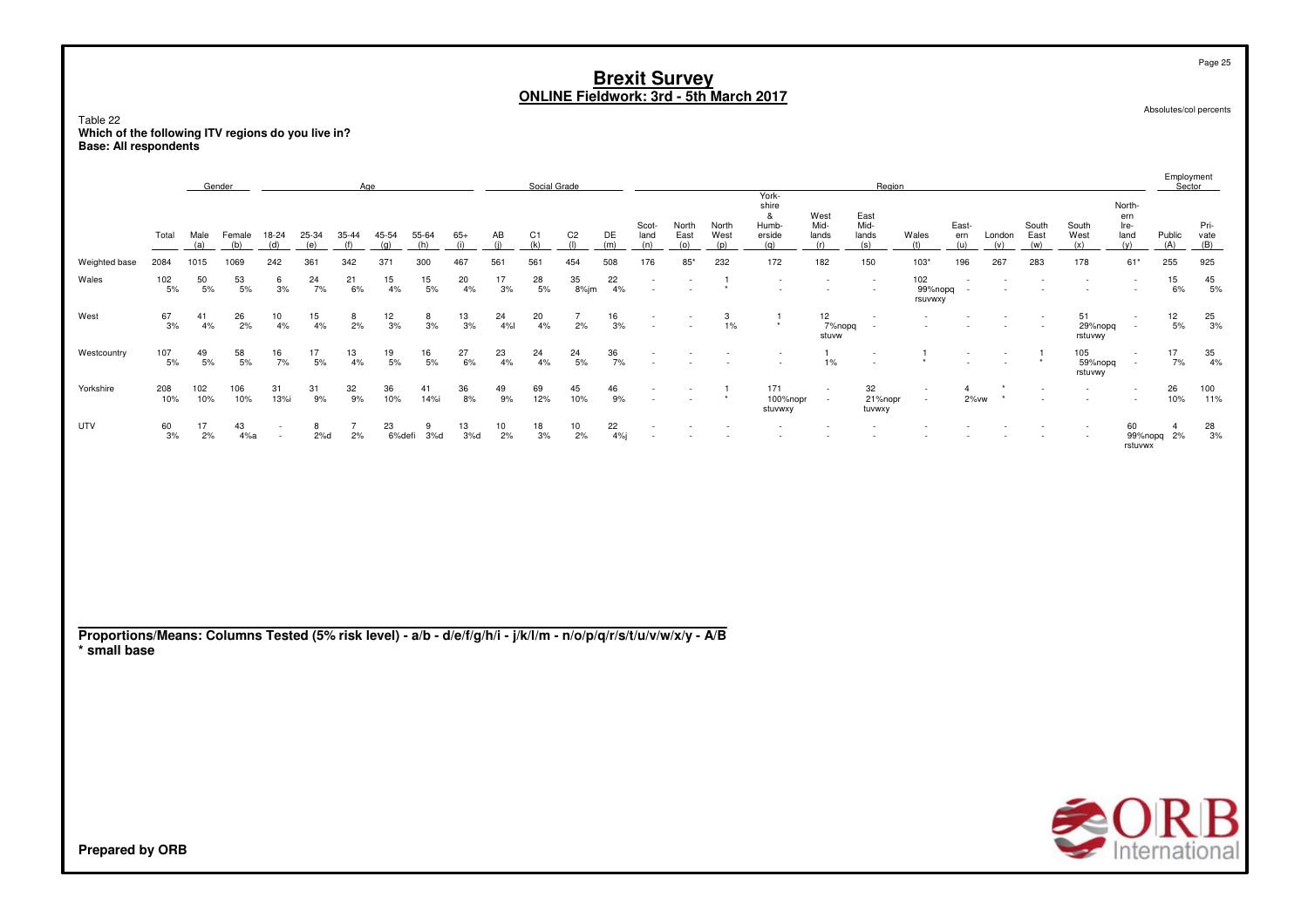#### Table 23 **Marital Status Base: All respondents**

|                                                   |             | Gender      |                |                     |                      | Age                      |              |                   |                                   |              | Social Grade         |                       |                |                      |                      |                      | York-                                |                              | Region                       |                      |                     |               |                      |                      |                                      | Employment<br>Sector |                     |
|---------------------------------------------------|-------------|-------------|----------------|---------------------|----------------------|--------------------------|--------------|-------------------|-----------------------------------|--------------|----------------------|-----------------------|----------------|----------------------|----------------------|----------------------|--------------------------------------|------------------------------|------------------------------|----------------------|---------------------|---------------|----------------------|----------------------|--------------------------------------|----------------------|---------------------|
|                                                   | Total       | Male<br>(a) | Female<br>(b)  | 18-24<br>(d)        | 25-34<br>(e)         | $35 - 44$<br>(f)         | 45-54<br>(a) | 55-64<br>(h)      | $65+$<br>(i)                      | AB<br>(i)    | C1<br>(k)            | C <sub>2</sub><br>(1) | DE<br>(m)      | Scot-<br>land<br>(n) | North<br>East<br>(o) | North<br>West<br>(p) | shire<br>&<br>Humb-<br>erside<br>(a) | West<br>Mid-<br>lands<br>(r) | East<br>Mid-<br>lands<br>(s) | Wales<br>(t)         | East-<br>ern<br>(u) | London<br>(v) | South<br>East<br>(w) | South<br>West<br>(x) | North-<br>ern<br>Ire-<br>land<br>(y) | Public<br>(A)        | Pri-<br>vate<br>(B) |
| Unweighted base                                   | 2084        | 1117        | 967            | 260                 | 309                  | 327                      | 352          | 314               | 522                               | 550          | 614                  | 379                   | 541            | 187                  | 81                   | 197                  | 185                                  | 167                          | 140                          | 118                  | 192                 | 294           | 297                  | 175                  | 51                                   | 221                  | 860                 |
| Weighted base                                     | 2084        | 1015        | 1069           | 242                 | 361                  | 342                      | 371          | 300               | 467                               | 561          | 561                  | 454                   | 508            | 176                  | $85*$                | 232                  | 172                                  | 182                          | 150                          | $103*$               | 196                 | 267           | 283                  | 178                  | $61*$                                | 255                  | 925                 |
| Single                                            | 636<br>31%  | 346<br>34%b | 290<br>27%     | 205<br>85%efg<br>hi | 157                  | 117<br>44%fgh 34%ghi     | 85<br>23%hi  | 47<br>16%i        | 24<br>5%                          | 146<br>26%   | 208<br>37%jlm        | 125<br>28%            | 157<br>31%     | 49<br>28%            | 28<br>33%            | 62<br>27%            | 52<br>30%                            | 58<br>32%                    | 44<br>29%                    | 36<br>35%            | 52<br>26%           | 106<br>W      | 77<br>40%npu 27%     | 57<br>32%            | 17<br>28%                            | 81<br>32%            | 325<br>35%          |
| NET: Married/ Civil<br>partnership/co<br>habiting | 1189<br>57% | 582<br>57%  | 607<br>57%     | 35<br>14%           | 197<br>55%d          | 207<br>61%d              | 244<br>66%de | 192<br>64%de      | 314<br>67%de                      | 367<br>66%km | 285<br>51%           | 288<br>63%km          | 248<br>49%     | 105<br>60%v          | 42<br>49%            | 151<br>65%ov         | 98<br>57%                            | 100<br>55%                   | 91<br>61%v                   | 56<br>54%            | 122<br>62%v         | 129<br>48%    | 164<br>58%v          | 102<br>57%           | 30<br>50%                            | 159<br>62%           | 510<br>55%          |
| Married                                           | 897<br>43%  | 450<br>44%  | 447<br>42%     | 13<br>5%            | 117<br>32%d          | 125<br>37%d              | 194          | 159               | 289<br>52%def 53%def 62%def<br>gh | 293<br>52%km | 203<br>36%           | 216<br>48%km          | 184<br>36%     | 75<br>43%            | 26<br>31%            | 109<br>47%ov         | 80<br>47%ov                          | 79<br>43%                    | 68<br>45%v                   | 41<br>40%            | 100<br>51%ov        | 91<br>34%     | 124<br>44%v          | 78<br>44%            | 25<br>41%                            | 107<br>42%           | 354<br>38%          |
| Civil Partnership                                 | 10          | 5           | 5<br>$\bullet$ |                     | $\overline{4}$<br>1% | 3<br>1%                  |              |                   | $\overline{2}$                    |              | $\overline{7}$<br>1% |                       | $\overline{c}$ |                      |                      |                      | 3<br>2%                              | $\ddot{\phantom{1}}$         | 1%                           |                      |                     |               | 4<br>1%              |                      |                                      |                      | 6<br>1%             |
| Co Habiting                                       | 282<br>14%  | 127<br>13%  | 155<br>15%     | 22<br>9%i           | 76                   | 79<br>21%dgh 23%dgh 14%i | 50           | 33<br>11%i        | 22<br>5%                          | 73<br>13%    | 75<br>13%            | 72<br>16%             | 62<br>12%      | 30<br>17%g           | 15<br>18%q           | 42<br>18%g           | 15<br>9%                             | 20<br>11%                    | 22<br>15%                    | 15<br>14%            | 22<br>11%           | 37<br>14%     | 36<br>13%            | 24<br>13%            | 5<br>9%                              | 52<br>20%            | 151<br>16%          |
| NET: Widowed/<br>separated/divorced               | 244<br>12%  | 79<br>8%    | 165<br>15%a    |                     | $\bullet$            | 15<br>4%de               | 39<br>11%def | 61<br>g           | 127<br>20%def 27%defg 8%          | 45           | 63<br>11%            | 38<br>8%              | 98<br>19%jkl   | 20<br>12%            | 15<br>18%p           | 19<br>8%             | 20<br>12%                            | 22<br>12%                    | 15<br>10%                    | 11<br>11%            | 20<br>10%           | 30<br>11%     | 39<br>14%            | 19<br>11%            | 13<br>22%p                           | 13<br>5%             | 79<br>9%            |
| Widowed                                           | 78<br>4%    | 19<br>2%    | 59<br>6%a      |                     |                      |                          | 1%           | 6%def<br>g        | 56<br>12% defg 3%                 | 17           | 22<br>4%             | 10<br>2%              | 30<br>6%       | 8<br>4%              | 5<br>6%u             | 9<br>4%              | 9<br>5%u                             | 5<br>3%                      | 6<br>4%                      | 4%                   | 2<br>1%             | 10<br>4%      | 13<br>5%             | 5<br>3%              | $\overline{2}$<br>4%                 | 6<br>2%              | 12<br>1%            |
| Separated                                         | 23<br>1%    | 9<br>1%     | 14<br>1%       |                     |                      | 1%                       | 6<br>2%      | 1%                | 2%                                | 4<br>1%      | 6<br>1%              | 1%                    | 9<br>2%        | $\overline{2}$<br>1% | $1\%$                | 2<br>1%              |                                      | $\overline{c}$<br>1%         | 2<br>2%                      | $\overline{c}$<br>2% | $1\%$               | 3<br>1%       | 4<br>1%              |                      | 2<br>$4\%$ gx                        | $\overline{4}$<br>1% | 6<br>1%             |
| Divorced                                          | 143<br>7%   | 50<br>5%    | 92<br>9%a      |                     |                      | 10<br>3%de               | 29<br>8%def  | 40<br>13%def<br>g | 63<br>14% defg 4%                 | 24           | 35<br>6%             | 25<br>5%              | 59<br>12%jkl   | 11<br>6%             | 10<br>11%p           | 8<br>4%              | 11<br>6%                             | 14<br>8%                     | 6<br>4%                      | 6<br>6%              | 16<br>8%            | 16<br>6%      | 23<br>8%             | 13<br>8%             | 9<br>$14\%$ ps                       | 3<br>1%              | 61<br>7%A           |

Proportions/Means: Columns Tested (5% risk level) - a/b - d/e/f/g/h/i - j/k/l/m - n/o/p/q/r/s/t/u/v/w/x/y - A/B<br>\* small base



Page 26

Absolutes/col percents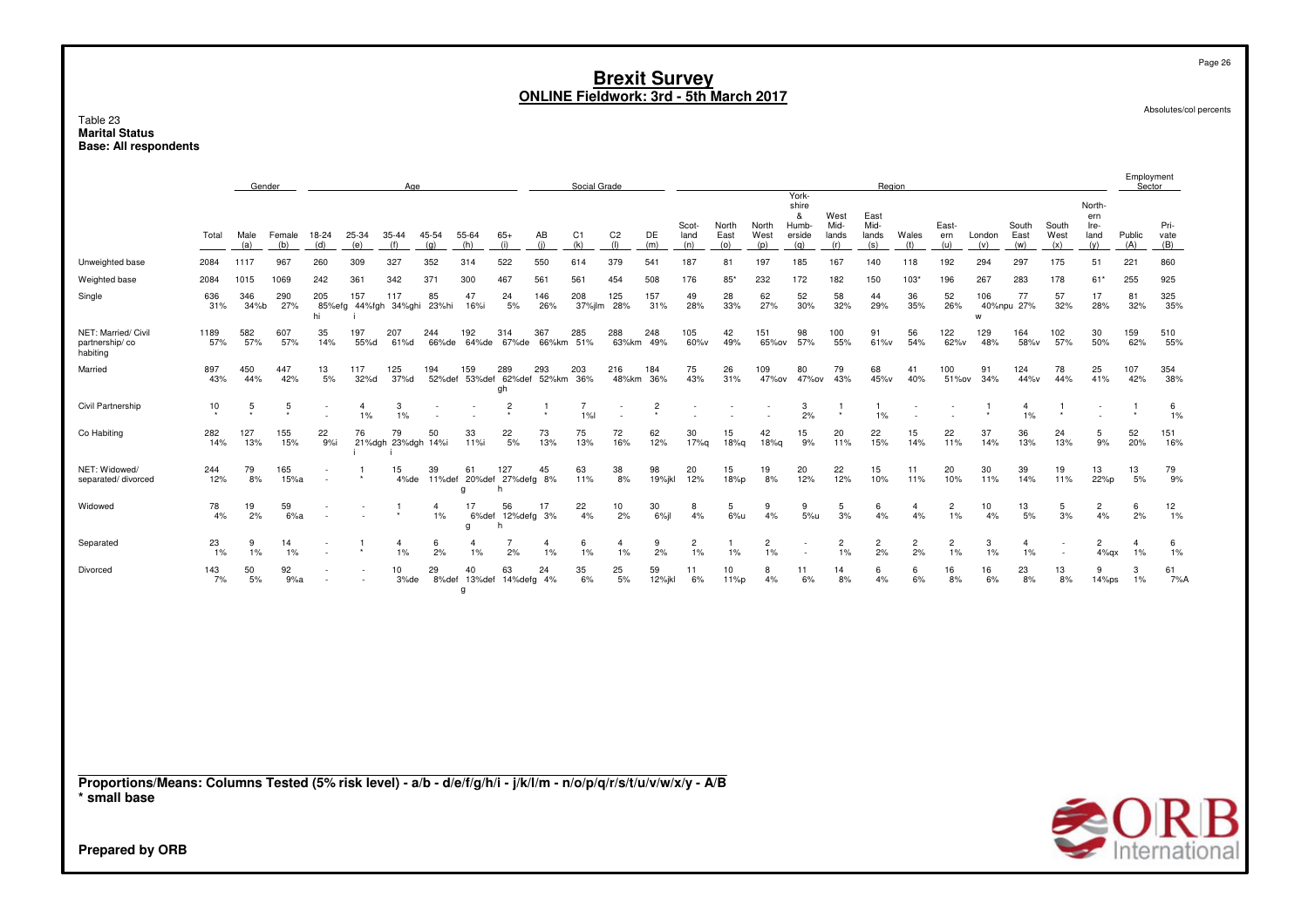#### Table 23 **Marital StatusBase: All respondents**

|                                                                                                                                 |                     |                    | Gender                          |                              |                                |                                | Age                          |                                           |                       |                                   |                                | Social Grade                 |                   |                                |                           |                      |                                               |                              |                                                             | Region           |                             |                             |                            |                         |                                         | Employment<br>Sector           |                     |
|---------------------------------------------------------------------------------------------------------------------------------|---------------------|--------------------|---------------------------------|------------------------------|--------------------------------|--------------------------------|------------------------------|-------------------------------------------|-----------------------|-----------------------------------|--------------------------------|------------------------------|-------------------|--------------------------------|---------------------------|----------------------|-----------------------------------------------|------------------------------|-------------------------------------------------------------|------------------|-----------------------------|-----------------------------|----------------------------|-------------------------|-----------------------------------------|--------------------------------|---------------------|
|                                                                                                                                 | Total               | Male<br>(a)        | Female<br>(b)                   | 18-24<br>(d)                 | 25-34<br>(e)                   | 35-44<br>(f)                   | 45-54<br>(q)                 | 55-64<br>(h)                              | $65+$<br>(i)          | AB<br>(i)                         | C1<br>(k)                      | C <sub>2</sub><br>(1)        | DE<br>(m)         | Scot-<br>land<br>(n)           | North<br>East<br>(0)      | North<br>West<br>(p) | York-<br>shire<br>&<br>Humb-<br>erside<br>(q) | West<br>Mid-<br>lands<br>(r) | East<br>Mid-<br>lands<br>(s)                                | Wales<br>(t)     | East-<br>ern<br>(u)         | London<br>(v)               | South<br>East<br>(w)       | South<br>West<br>(x)    | North-<br>ern<br>Ire-<br>land<br>(y)    | Public<br>(A)                  | Pri-<br>vate<br>(B) |
| Weighted base<br>Prefer not to answer                                                                                           | 2084<br>15<br>$1\%$ | 1015<br>8<br>$1\%$ | 1069<br>$\overline{7}$<br>$1\%$ | 242<br>$\mathbf{3}$<br>$1\%$ | 361<br>$\overline{5}$<br>$1\%$ | 342<br>$\overline{c}$<br>$1\%$ | 371<br>$\mathbf{3}$<br>$1\%$ | 300<br>$\overline{\phantom{a}}$<br>$\sim$ | 467<br>$\overline{c}$ | 561<br>$\overline{c}$<br>$^\star$ | 561<br>$\overline{4}$<br>$1\%$ | 454<br>$\mathbf{3}$<br>$1\%$ | 508<br>6<br>$1\%$ | 176<br>$\overline{c}$<br>$1\%$ | $85*$<br>$\sim$<br>$\sim$ | 232<br>-1            | 172<br>$\overline{c}$<br>$1\%$                | 182<br>$\mathbf{3}$<br>2%    | 150<br>$\overline{\phantom{a}}$<br>$\overline{\phantom{a}}$ | $103*$<br>$\sim$ | 196<br>$\overline{c}$<br>1% | 267<br>$\overline{c}$<br>1% | 283<br>$_{\rm 3}$<br>$1\%$ | 178<br>$\sim$<br>$\sim$ | $61*$<br>$\overline{\phantom{a}}$<br>÷, | 255<br>$\overline{c}$<br>$1\%$ | 925<br>10<br>$1\%$  |
| Proportions/Means: Columns Tested (5% risk level) - a/b - d/e/f/g/h/i - j/k/l/m - n/o/p/q/r/s/t/u/v/w/x/y - A/B<br>* small base |                     |                    |                                 |                              |                                |                                |                              |                                           |                       |                                   |                                |                              |                   |                                |                           |                      |                                               |                              |                                                             |                  |                             |                             |                            |                         |                                         |                                |                     |
|                                                                                                                                 |                     |                    |                                 |                              |                                |                                |                              |                                           |                       |                                   |                                |                              |                   |                                |                           |                      |                                               |                              |                                                             |                  |                             |                             |                            |                         |                                         |                                |                     |
|                                                                                                                                 |                     |                    |                                 |                              |                                |                                |                              |                                           |                       |                                   |                                |                              |                   |                                |                           |                      |                                               |                              |                                                             |                  |                             |                             |                            |                         |                                         |                                |                     |
| <b>Prepared by ORB</b>                                                                                                          |                     |                    |                                 |                              |                                |                                |                              |                                           |                       |                                   |                                |                              |                   |                                |                           |                      |                                               |                              |                                                             |                  |                             |                             |                            |                         |                                         |                                | <b>SORB</b>         |

Page 27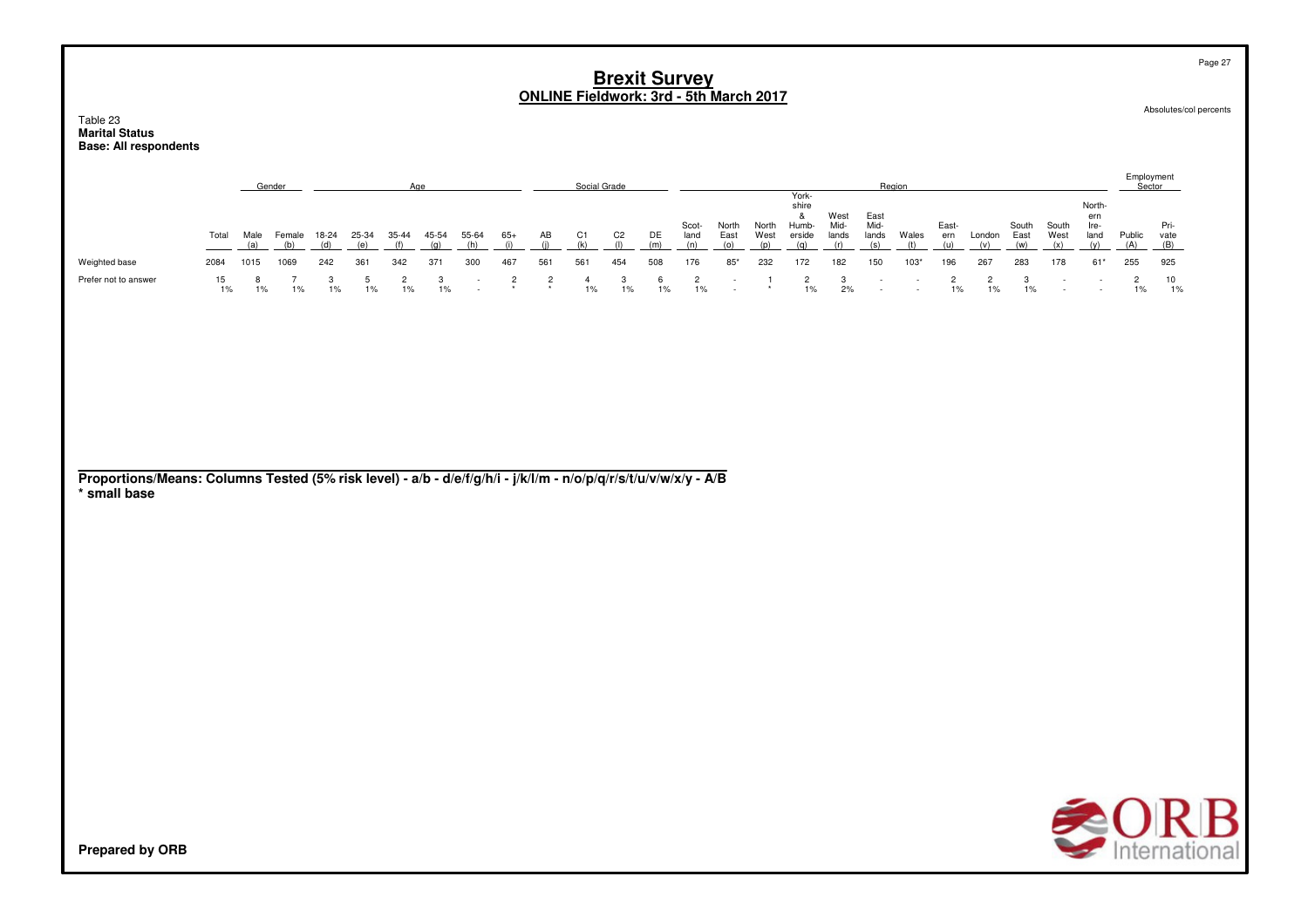Table 24**Which of the following cities do you live in, or nearest to? Base: All respondents**

|                                                                                                                                 |           |             | Gender        |                      |              | Age                |              |              |                      |           | Social Grade |                         |              |                          |                                    |                             |                                        |                       | Region                       |                         |                     |               |                      |                      |                                      | Employment<br>Sector |                     |
|---------------------------------------------------------------------------------------------------------------------------------|-----------|-------------|---------------|----------------------|--------------|--------------------|--------------|--------------|----------------------|-----------|--------------|-------------------------|--------------|--------------------------|------------------------------------|-----------------------------|----------------------------------------|-----------------------|------------------------------|-------------------------|---------------------|---------------|----------------------|----------------------|--------------------------------------|----------------------|---------------------|
|                                                                                                                                 | Total     | Male<br>(a) | Female<br>(b) | 18-24<br>(d)         | 25-34<br>(e) | 35-44<br>(f)       | 45-54<br>(q) | 55-64<br>(h) | $65+$<br>(i)         | AB<br>(i) | C1<br>(k)    | C <sub>2</sub><br>(1)   | DE<br>(m)    | Scot-<br>land<br>(n)     | North<br>East<br>(0)               | North<br>West<br>(p)        | York-<br>shire<br>&<br>Humb-<br>erside | West<br>Mid-<br>lands | East<br>Mid-<br>lands<br>(s) | Wales<br>(t)            | East-<br>ern<br>(u) | London<br>(v) | South<br>East<br>(w) | South<br>West<br>(x) | North-<br>ern<br>Ire-<br>land<br>(y) | Public               | Pri-<br>vate<br>(B) |
| Unweighted base                                                                                                                 | 2084      | 1117        | 967           | 260                  | 309          | 327                | 352          | 314          | 522                  | 550       | 614          | 379                     | 541          | 187                      | 81                                 | 197                         | (q)<br>185                             | (r)<br>167            | 140                          | 118                     | 192                 | 294           | 297                  | 175                  | 51                                   | (A)<br>221           | 860                 |
| Weighted base                                                                                                                   | 2084      | 1015        | 1069          | 242                  | 361          | 342                | 371          | 300          | 467                  | 561       | 561          | 454                     | 508          | 176                      | $85*$                              | 232                         | 172                                    | 182                   | 150                          | $103*$                  | 196                 | 267           | 283                  | 178                  | 61*                                  | 255                  | 925                 |
| Glasgow                                                                                                                         | 81<br>4%  | 46<br>5%    | 35<br>3%      | 5<br>2%              | 14<br>4%     | 18<br>5%           | 12<br>3%     | 12<br>4%     | 19<br>4%             | 14<br>3%  | 25<br>4%     | 21<br>5%                | 21<br>4%     | 81<br>46%opgr<br>stuvwxy | $\overline{\phantom{a}}$<br>$\sim$ | $\star$<br>$\star$          |                                        |                       |                              |                         |                     |               |                      |                      |                                      | 8<br>3%              | 41<br>4%            |
| Edinburgh                                                                                                                       | 76<br>4%  | 40<br>4%    | 36<br>3%      | $\overline{7}$<br>3% | 15<br>4%     | 9<br>3%            | 17<br>5%     | 12<br>4%     | 16<br>3%             | 22<br>4%  | 20<br>4%     | 18<br>4%                | 16<br>3%     | 76<br>43%opqr<br>stuvwxy |                                    |                             |                                        |                       |                              |                         |                     |               |                      |                      |                                      | 12<br>$5\%$          | 34<br>4%            |
| Newcastle                                                                                                                       | 93<br>4%  | 49<br>5%    | 45<br>4%      | 11<br>5%             | 12<br>3%     | 14<br>4%           | 19<br>5%     | 15<br>5%     | 22<br>5%             | 18<br>3%  | 25<br>5%     | 18<br>4%                | 32<br>$6%$ j |                          | 84<br>98%npqr<br>stuvwxy           | 10<br>4%nqrs<br><b>UVWX</b> |                                        |                       |                              |                         |                     |               |                      |                      |                                      | 11<br>4%             | 30<br>3%            |
| Leeds                                                                                                                           | 77<br>4%  | 34<br>3%    | 43<br>4%      | 13<br>6%             | 10<br>3%     | 12<br>3%           | 13<br>4%     | 15<br>$5%$   | 14<br>3%             | 23<br>4%  | 28<br>5%     | 12<br>3%                | 14<br>3%     |                          | $\overline{1}$<br>$1\%$            | $\mathbf{1}$                | 76<br>44%nopr<br>stuvwxy               |                       |                              |                         |                     |               |                      |                      |                                      | 13<br>5%             | 34<br>4%            |
| Hull                                                                                                                            | 32<br>2%  | 14<br>1%    | 18<br>2%      | 3<br>1%              | 3<br>1%      | $\mathbf{3}$<br>1% | 5<br>1%      | 10<br>3%f    | $\overline{7}$<br>1% | 11<br>2%  | 9<br>2%      | $\overline{c}$<br>$1\%$ | 11<br>2%     |                          |                                    |                             | 30<br>17%nopr<br>stuvwxy               |                       | $\overline{c}$<br>2%         |                         |                     |               |                      |                      |                                      |                      | 14<br>2%            |
| Sheffield                                                                                                                       | 66<br>3%  | 37<br>4%    | 30<br>3%      | 8<br>3%              | 11<br>3%     | 13<br>4%           | 10<br>3%     | 12<br>4%     | 12<br>3%             | 10<br>2%  | 26<br>5%     | 15<br>3%                | 15<br>3%     |                          |                                    |                             | 53<br>31%nopr<br>stuvwxy               | ÷.                    | 14<br>9%nopr<br>tuvwx        |                         |                     |               |                      |                      |                                      | 9<br>4%              | 31<br>3%            |
| Manchester                                                                                                                      | 152<br>7% | 85<br>8%    | 67<br>6%      | 9<br>4%              | 34<br>9%d    | 31<br>9%d          | 25<br>7%     | 23<br>8%     | 29<br>6%             | 43<br>8%  | 44<br>8%     | 31<br>7%                | 34<br>7%     |                          |                                    | 137<br>59%noqr<br>stuvwxy   | 3<br>2%w                               | 10<br>5%nsuv<br>WX    |                              | 2<br>1%                 |                     |               |                      |                      |                                      | 20<br>8%             | 69<br>7%            |
| Liverpool                                                                                                                       | 84<br>4%  | 49<br>5%    | 35<br>3%      | 13<br>5%             | 9<br>3%      | 10<br>3%           | 19<br>5%     | 13<br>4%     | 21<br>4%             | 25<br>4%  | 23<br>4%     | 19<br>4%                | 17<br>3%     |                          |                                    | 73<br>32%noqr<br>stuvwxy    | $\sim$                                 |                       |                              | 10<br>10%nogr<br>suvwxy |                     |               |                      |                      |                                      | 12<br>5%             | 40<br>4%            |
| Proportions/Means: Columns Tested (5% risk level) - a/b - d/e/f/g/h/i - j/k/l/m - n/o/p/q/r/s/t/u/v/w/x/y - A/B<br>* small base |           |             |               |                      |              |                    |              |              |                      |           |              |                         |              |                          |                                    |                             |                                        |                       |                              |                         |                     |               |                      |                      |                                      |                      |                     |
| <b>Prepared by ORB</b>                                                                                                          |           |             |               |                      |              |                    |              |              |                      |           |              |                         |              |                          |                                    |                             |                                        |                       |                              |                         |                     |               |                      |                      |                                      |                      | <b>SORB</b>         |

Absolutes/col percents

Page 28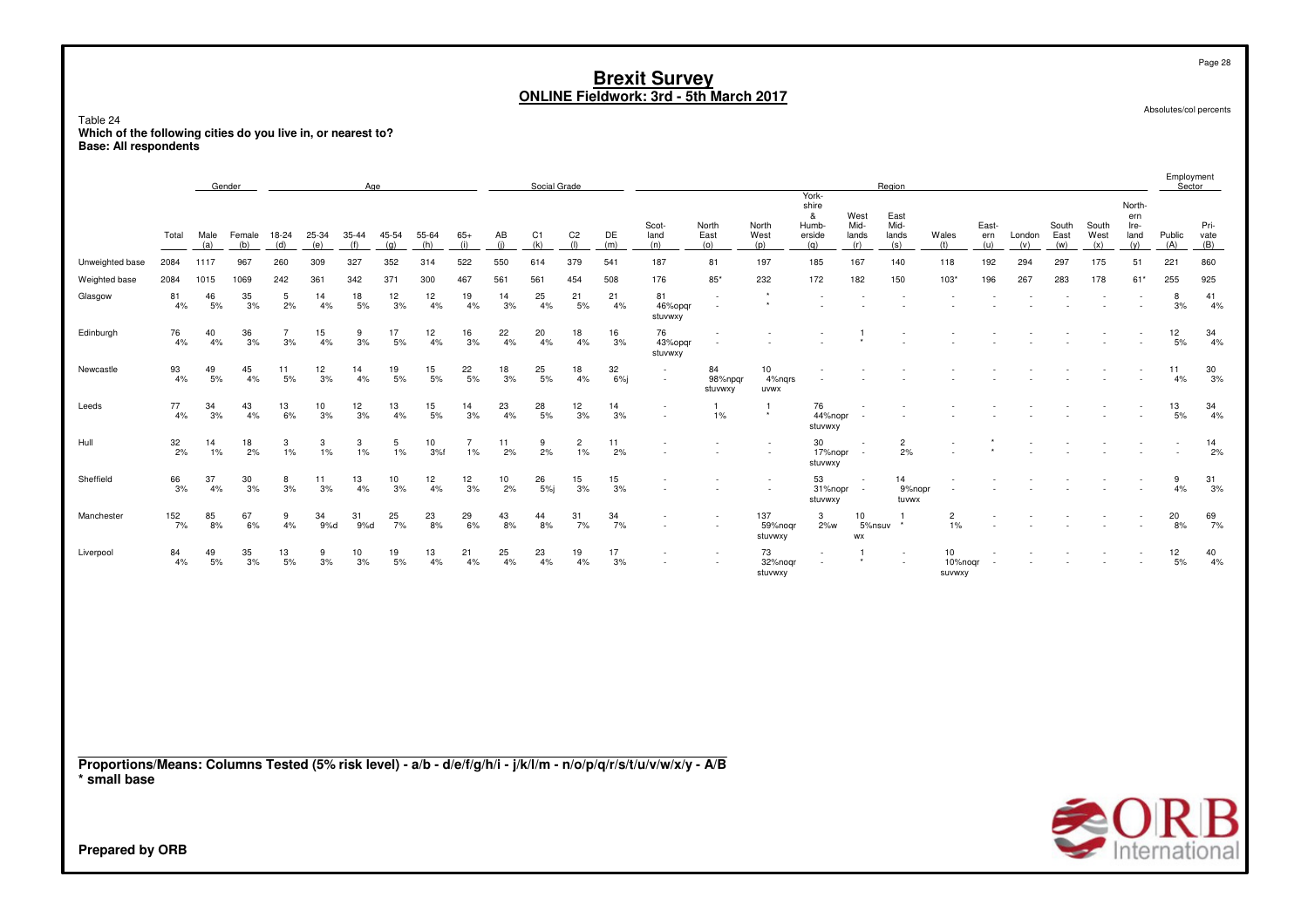Table 24**Which of the following cities do you live in, or nearest to? Base: All respondents**

|                                                                                                                                 |                  |             | Gender        |                      |                         | Age                       |                         |                         |              |                      | Social Grade          |                       |            |                      |                      |                      | York-                                |                               |                              | Region           |                            |                                |                              |                           |                                      | Employment<br>Sector    |                     |
|---------------------------------------------------------------------------------------------------------------------------------|------------------|-------------|---------------|----------------------|-------------------------|---------------------------|-------------------------|-------------------------|--------------|----------------------|-----------------------|-----------------------|------------|----------------------|----------------------|----------------------|--------------------------------------|-------------------------------|------------------------------|------------------|----------------------------|--------------------------------|------------------------------|---------------------------|--------------------------------------|-------------------------|---------------------|
|                                                                                                                                 | Total            | Male<br>(a) | Female<br>(b) | 18-24<br>(d)         | 25-34<br>(e)            | 35-44<br>(f)              | $45 - 54$<br>(q)        | 55-64<br>(h)            | $65+$<br>(i) | AB<br>(i)            | C <sub>1</sub><br>(k) | C <sub>2</sub><br>(1) | DE<br>(m)  | Scot-<br>land<br>(n) | North<br>East<br>(o) | North<br>West<br>(p) | shire<br>&<br>Humb-<br>erside<br>(q) | West<br>Mid-<br>lands<br>(r)  | East<br>Mid-<br>lands<br>(s) | Wales<br>(t)     | East-<br>ern<br>(u)        | London<br>(v)                  | South<br>East<br>(w)         | South<br>West<br>(x)      | North-<br>ern<br>Ire-<br>land<br>(y) | Public<br>(A)           | Pri-<br>vate<br>(B) |
| Weighted base                                                                                                                   | 2084             | 1015        | 1069          | 242                  | 361                     | 342                       | 371                     | 300                     | 467          | 561                  | 561                   | 454                   | 508        | 176                  | $85*$                | 232                  | 172                                  | 182                           | 150                          | $103*$           | 196                        | 267                            | 283                          | 178                       | $61*$                                | 255                     | 925                 |
| Nottingham                                                                                                                      | 81<br>4%         | 37<br>4%    | 44<br>4%      | 12<br>$5%$           | 23<br>$6\%g$            | 14<br>4%                  | 8<br>2%                 | 10<br>3%                | 15<br>3%     | 20<br>4%             | 14<br>3%              | 28<br>6%k             | 19<br>4%   |                      |                      |                      | $\overline{c}$<br>$1\%$              | $\mathbf{1}$<br>$\star$       | 78<br>52%nopq<br>rtuvwxy     | $\sim$<br>$\sim$ | -1                         |                                |                              |                           |                                      | 10<br>4%                | 38<br>4%            |
| Birmingham                                                                                                                      | 171<br>8%        | 84<br>8%    | 87<br>8%      | 31<br>13%h           | 29<br>8%                | 27<br>8%                  | 28<br>7%                | 19<br>6%                | 39<br>8%     | 52<br>9%             | 39<br>7%              | 41<br>9%              | 39<br>8%   |                      |                      |                      |                                      | 152<br>83%nop<br>qstuvw<br>хy | 17<br>12%nopq<br>tuvwxy      | $\sim$           | $\overline{1}$<br>1%       |                                |                              | 1                         |                                      | 30<br>12%B              | 66<br>7%            |
| Norwich                                                                                                                         | 88<br>4%         | 39<br>4%    | 49<br>5%      | 10<br>4%             | 6<br>2%                 | 20<br>6%e                 | 15<br>4%                | 14<br>5%e               | 22<br>5%e    | 13<br>2%             | 15<br>3%              | 29<br>6%jk            | 31<br>6%jk |                      |                      |                      | $\overline{1}$                       |                               | -1                           |                  | 84<br>43%nopq<br>rstvwxy   | ×                              | 3<br>1%                      |                           |                                      | 12<br>$5\%$             | 33<br>4%            |
| Milton Keynes                                                                                                                   | 56<br>3%         | 26<br>3%    | 29<br>3%      | $\overline{7}$<br>3% | $\overline{7}$<br>2%    | 13<br>4%                  | 8<br>2%                 | 6<br>2%                 | 14<br>3%     | 14<br>3%             | 10<br>2%              | 20<br>4%k             | 11<br>2%   |                      |                      |                      |                                      | 1<br>1%                       | 17<br>11%nopq<br>rtvwxy      | $\sim$           | 28<br>14%nopq<br>rtvwxy    | ٠                              | 10<br>4%npgv<br>$\mathbf{x}$ |                           |                                      | $\overline{4}$<br>1%    | $^{29}_{\ 3\%}$     |
| Brighton                                                                                                                        | $\frac{35}{2\%}$ | 14<br>1%    | 21<br>2%      | $\overline{c}$<br>1% | $\overline{c}$<br>$1\%$ | 6<br>2%                   | 9<br>2%                 | $\overline{4}$<br>$1\%$ | 12<br>3%     | 13<br>2%             | 12<br>2%              | ٠                     | 9<br>2%    |                      |                      |                      |                                      |                               |                              |                  |                            |                                | 35<br>13%nopq<br>rstuvxy     |                           |                                      | $\overline{4}$<br>$1\%$ | 16<br>2%            |
| Oxford                                                                                                                          | 26<br>$1\%$      | 13<br>1%    | 13<br>1%      | $\overline{4}$<br>2% | $\overline{7}$<br>2%    | $\overline{c}$<br>$\star$ | $\overline{c}$<br>$1\%$ | 3<br>1%                 | 8<br>2%      | $\overline{7}$<br>1% | 5<br>$1\%$            | 6<br>1%               | 8<br>2%    |                      |                      |                      |                                      | -1<br>1%                      | $\overline{c}$<br>2%         |                  |                            |                                | 19<br>7%nopq<br>rstuv        | $\overline{4}$<br>$2\%$ v |                                      | $\overline{4}$<br>1%    | 9<br>1%             |
| London                                                                                                                          | 483<br>23%       | 231<br>23%  | 251<br>23%    | 58<br>24%            | 95<br>26%               | 84<br>25%                 | 71<br>19%               | 59<br>20%               | 114<br>24%   | 169                  | 131<br>30%klm 23%m    | 91<br>20%             | 91<br>18%  |                      |                      |                      |                                      |                               | $\overline{2}$<br>$1\%$      |                  | 59<br>30%no<br>pqrst<br>xy | 267<br>100%nop<br>qrstuwx<br>۷ | 153<br>54%nopq<br>rstuxy     | $\overline{c}$<br>1%      |                                      | 58<br>23%               | 239<br>26%          |
| Southampton                                                                                                                     | $\frac{58}{3\%}$ | 27<br>3%    | 31<br>3%      | 10<br>4%             | 12<br>3%                | 11<br>3%                  | 6<br>2%                 | 6<br>2%                 | 13<br>3%     | 15<br>3%             | 20<br>4%              | 9<br>2%               | 14<br>3%   |                      |                      |                      |                                      |                               |                              |                  |                            |                                | 41<br>14%nop<br>qrstuv<br>у  | 17<br>10%nopq<br>rstuvy   |                                      | $\overline{4}$<br>2%    | $\frac{32}{3\%}$    |
|                                                                                                                                 |                  |             |               |                      |                         |                           |                         |                         |              |                      |                       |                       |            |                      |                      |                      |                                      |                               |                              |                  |                            |                                |                              |                           |                                      |                         |                     |
|                                                                                                                                 |                  |             |               |                      |                         |                           |                         |                         |              |                      |                       |                       |            |                      |                      |                      |                                      |                               |                              |                  |                            |                                |                              |                           |                                      |                         |                     |
|                                                                                                                                 |                  |             |               |                      |                         |                           |                         |                         |              |                      |                       |                       |            |                      |                      |                      |                                      |                               |                              |                  |                            |                                |                              |                           |                                      |                         |                     |
|                                                                                                                                 |                  |             |               |                      |                         |                           |                         |                         |              |                      |                       |                       |            |                      |                      |                      |                                      |                               |                              |                  |                            |                                |                              |                           |                                      |                         |                     |
| Proportions/Means: Columns Tested (5% risk level) - a/b - d/e/f/g/h/i - j/k/l/m - n/o/p/q/r/s/t/u/v/w/x/y - A/B<br>* small base |                  |             |               |                      |                         |                           |                         |                         |              |                      |                       |                       |            |                      |                      |                      |                                      |                               |                              |                  |                            |                                |                              |                           |                                      |                         |                     |



**Prepared by ORB**

Page 29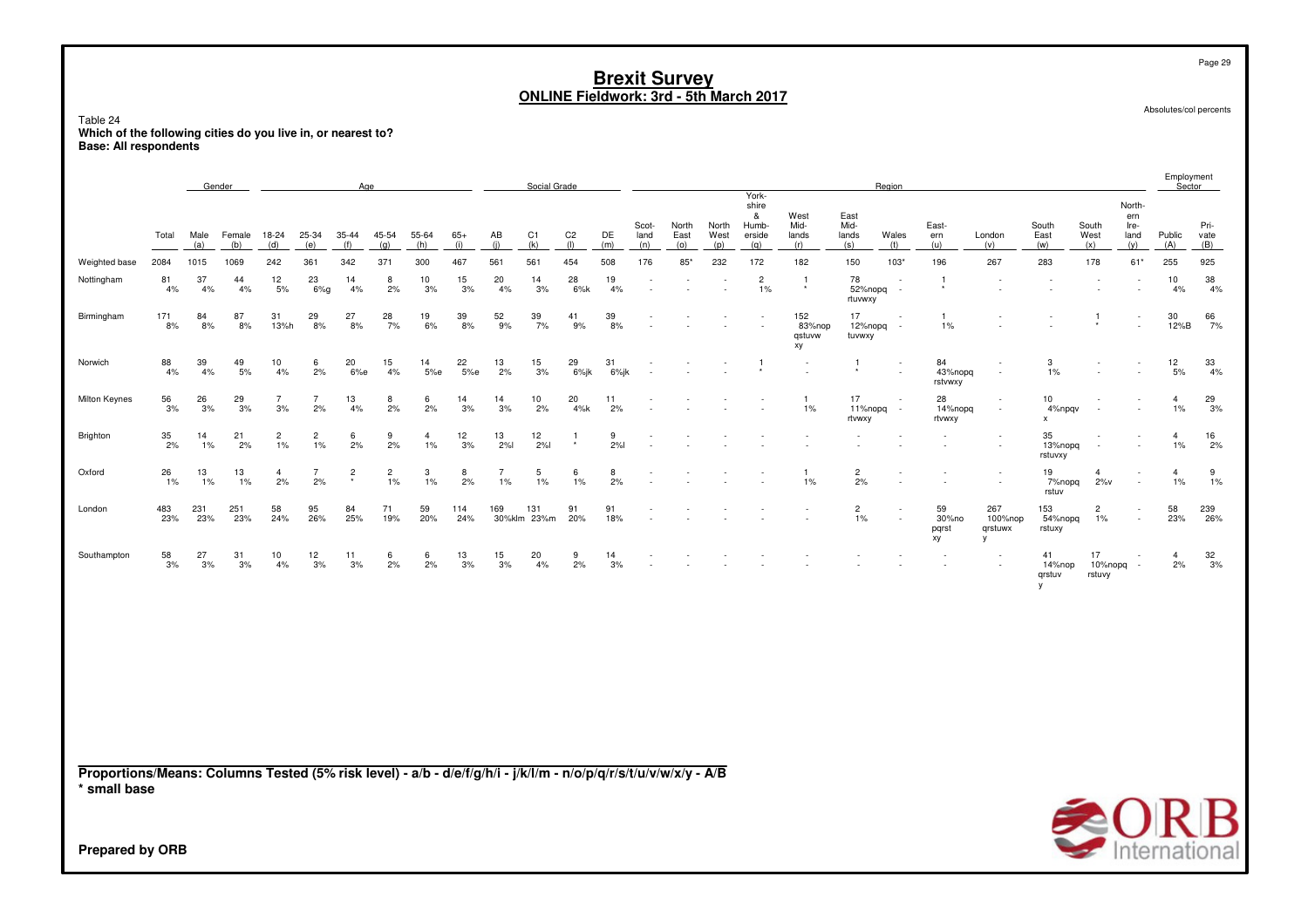Table 24 **Which of the following cities do you live in, or nearest to?Base: All respondents**

**Prepared by ORB**

|                |           |             | Gender          |              |               | Age              |              |              |              |                 | Social Grade          |                          |           |                      |                      |                      |                                               |                       |                                    | Region                   |                         |               |                      |                          |                                      | Employment<br>Sector |                     |
|----------------|-----------|-------------|-----------------|--------------|---------------|------------------|--------------|--------------|--------------|-----------------|-----------------------|--------------------------|-----------|----------------------|----------------------|----------------------|-----------------------------------------------|-----------------------|------------------------------------|--------------------------|-------------------------|---------------|----------------------|--------------------------|--------------------------------------|----------------------|---------------------|
|                | Total     | Male<br>(a) | Female<br>(b)   | 18-24<br>(d) | 25-34<br>(e)  | 35-44<br>(f)     | 45-54<br>(a) | 55-64<br>(h) | $65+$<br>(i) | AB<br>(i)       | C <sub>1</sub><br>(k) | C <sub>2</sub><br>$($  ) | DE<br>(m) | Scot-<br>land<br>(n) | North<br>East<br>(0) | North<br>West<br>(p) | York-<br>shire<br>&<br>Humb-<br>erside<br>(a) | West<br>Mid-<br>lands | East<br>Mid-<br>lands<br>(s)       | Wales<br>(t)             | East-<br>ern<br>(u)     | London<br>(v) | South<br>East<br>(w) | South<br>West<br>(x)     | North-<br>ern<br>Ire-<br>land<br>(v) | Public<br>(A)        | Pri-<br>vate<br>(B) |
| Weighted base  | 2084      | 1015        | 1069            | 242          | 361           | 342              | 371          | 300          | 467          | 561             | 561                   | 454                      | 508       | 176                  | 85*                  | 232                  | 172                                           | 182                   | 150                                | $103*$                   | 196                     | 267           | 283                  | 178                      | $61*$                                | 255                  | 925                 |
| <b>Bristol</b> | 90<br>4%  | 47<br>5%    | 43<br>4%        | 20<br>8%fghi | 17<br>5%      | 12<br>4%         | 13<br>4%     | 11<br>4%     | 16<br>4%     | $^{28}_{\ 5\%}$ | 27<br>5%              | 15<br>3%                 | 20<br>4%  | $\sim$               |                      |                      |                                               | 1%                    | $\sim$<br>$\overline{\phantom{a}}$ | 1%                       | $\overline{2}$<br>$1\%$ | $\sim$<br>٠   | $\sim$<br>$\sim$     | 87<br>49%nopq<br>rstuvwy | $\sim$                               | 11<br>4%             | 39<br>4%            |
| Plymouth       | 57<br>3%  | 28<br>3%    | $\frac{29}{3%}$ | $\star$      | 6<br>2%       | 5<br>$1\%$       | 16<br>4%df   | 10<br>3%d    | 20<br>4%df   | 12<br>2%        | 11<br>2%              | 12<br>3%                 | 22<br>4%k |                      |                      |                      |                                               |                       |                                    |                          |                         |               |                      | 57<br>32%nopq<br>rstuvwy | $\sim$<br>$\sim$                     | 10<br>4%B            | 12<br>1%            |
| Cardiff        | 83<br>4%  | 42<br>4%    | 41<br>4%        | 6<br>3%      | 21<br>6%      | 18<br>5%         | 11<br>3%     | 13<br>4%     | 13<br>3%     | 13<br>2%        | 25<br>4%              | 27<br>6%                 | 17<br>3%  |                      |                      |                      |                                               | 3<br>$1\%$            | $\sim$<br>$\sim$                   | 80<br>78%nopq<br>rsuvwxy |                         |               |                      |                          |                                      | 10<br>4%             | 37<br>4%            |
| Belfast        | 61<br>3%  | 17<br>2%    | 44<br>4%a       | $\star$      | 8<br>2%       | 2%               | 23<br>6%defi | 3%d          | 13<br>3%d    | 10<br>2%        | 19<br>3%              | 10<br>2%                 | 22<br>4%  |                      |                      |                      |                                               |                       |                                    | $\sim$                   |                         |               | $\sim$               |                          | 61<br>100%nopq<br>rstuvwx            | 2%                   | 28<br>3%            |
| None of these  | 133<br>6% | 54<br>5%    | 79<br>7%        | 8<br>3%      | $^{20}_{6\%}$ | $\frac{13}{4\%}$ | 38<br>10%df  | 23<br>8%d    | 29<br>6%     | 27<br>5%        | $\frac{32}{6\%}$      | $^{28}_{6\%}$            | 45<br>9%j | 19                   | 11%opqv 1%           | 11<br>$5\%$          | 8<br>$5\%$                                    | 12<br>7%v             | 16<br>11%ovy                       | 11<br>11%ovy 11%opvy -   | 21                      |               | 22<br>8%ov           | 12<br>$6\%$ v            | $\sim$<br>$\sim$                     | 9<br>3%              | $^{53}_{\ 6\%}$     |
|                |           |             |                 |              |               |                  |              |              |              |                 |                       |                          |           |                      |                      |                      |                                               |                       |                                    |                          |                         |               |                      |                          |                                      |                      |                     |

**Proportions/Means: Columns Tested (5% risk level) - a/b - d/e/f/g/h/i - j/k/l/m - n/o/p/q/r/s/t/u/v/w/x/y - A/B \* small base**

 $\bigcirc$  O R B

Page 30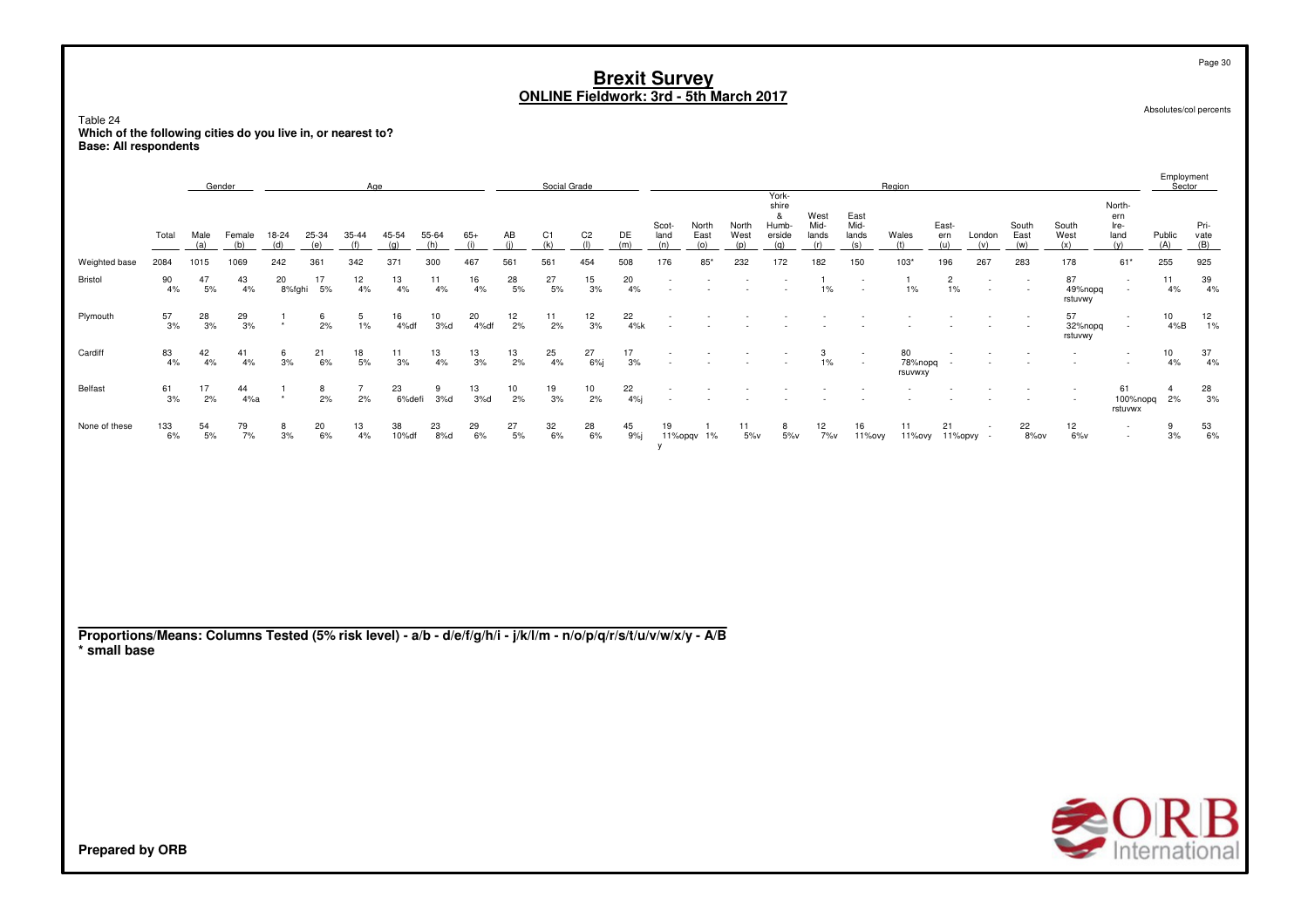Table 25**What is the combined annual income of your household, prior to tax being deducted? Base: All respondents**

|                                                                                                                                                    |        |            | Gender      |               |                      |              | Age                  |                      |              |                |                         | Social Grade          |                          |                      |                      |                      |                      |                                               |                              | Region                       |                      |                      |               |                      |                      |                                      | Employment<br>Sector |                     |
|----------------------------------------------------------------------------------------------------------------------------------------------------|--------|------------|-------------|---------------|----------------------|--------------|----------------------|----------------------|--------------|----------------|-------------------------|-----------------------|--------------------------|----------------------|----------------------|----------------------|----------------------|-----------------------------------------------|------------------------------|------------------------------|----------------------|----------------------|---------------|----------------------|----------------------|--------------------------------------|----------------------|---------------------|
|                                                                                                                                                    |        | Total      | Male<br>(a) | Female<br>(b) | 18-24<br>(d)         | 25-34<br>(e) | 35-44<br>(f)         | 45-54<br>(q)         | 55-64<br>(h) | $65+$<br>(i)   | AB<br>(i)               | C <sub>1</sub><br>(k) | C <sub>2</sub><br>$($  ) | DE<br>(m)            | Scot-<br>land<br>(n) | North<br>East<br>(o) | North<br>West<br>(p) | York-<br>shire<br>&<br>Humb-<br>erside<br>(g) | West<br>Mid-<br>lands<br>(r) | East<br>Mid-<br>lands<br>(s) | Wales<br>(t)         | East-<br>ern<br>(u)  | London<br>(v) | South<br>East<br>(w) | South<br>West<br>(x) | North-<br>ern<br>Ire-<br>land<br>(y) | Public<br>(A)        | Pri-<br>vate<br>(B) |
| Unweighted base                                                                                                                                    |        | 2084       | 1117        | 967           | 260                  | 309          | 327                  | 352                  | 314          | 522            | 550                     | 614                   | 379                      | 541                  | 187                  | 81                   | 197                  | 185                                           | 167                          | 140                          | 118                  | 192                  | 294           | 297                  | 175                  | 51                                   | 221                  | 860                 |
| Weighted base                                                                                                                                      |        | 2084       | 1015        | 1069          | 242                  | 361          | 342                  | 371                  | 300          | 467            | 561                     | 561                   | 454                      | 508                  | 176                  | $85*$                | 232                  | 172<br>$\overline{7}$                         | 182                          | 150                          | $103*$               | 196                  | 267           | 283                  | 178                  | $61*$                                | 255                  | 925                 |
| Up to £7,000                                                                                                                                       | (3.5)  | 93<br>4%   | 43<br>4%    | 50<br>5%      | 20<br>8%fgi          | 14<br>4%     | 13<br>4%             | 14<br>4%             | 23<br>8%fgi  | 9<br>2%        | $\overline{4}$<br>$1\%$ | 27<br>$5%$ jl         | $\overline{2}$           | 60<br>12%jkl         | 10<br>6%             | 7<br>8%pr            | -5<br>2%             | 4%                                            | 3<br>2%                      | 5<br>4%                      | 9<br>8%pr            | 8<br>4%              | 13<br>5%      | 11<br>4%             | $\overline{7}$<br>4% | 8<br>12%prw                          | $\overline{2}$<br>1% | 22<br>2%            |
| £7,001 to<br>£14,000                                                                                                                               | (10.5) | 284<br>14% | 130<br>13%  | 155<br>14%    | 16<br>7%             | 29<br>8%     | 43<br>12%d           | 50<br>$13%$ de       | 51<br>17%de  | 96<br>21%defg  | 19<br>3%                | 64<br>11%j            | 47<br>10%i               | 154<br>30%jkl        | 31<br>18%v           | 10<br>12%            | 33<br>14%            | 20<br>12%                                     | 30<br>16%v                   | 26<br>17%v                   | 15<br>15%            | 28<br>14%            | 22<br>8%      | 32<br>11%            | 27<br>15%v           | 9<br>15%                             | 15<br>6%             | 72<br>8%            |
| £14,001 to<br>£21,000                                                                                                                              | (17.5) | 358<br>17% | 167<br>16%  | 190<br>18%    | 26<br>11%            | 42<br>12%    | 44<br>13%            | 70<br>19%de          | 69<br>23%def | 107<br>23%def  | 41<br>7%                | 122<br>22%j           | 80<br>18%j               | 114<br>22%           | 32<br>18%            | 21<br>24%tv          | 47<br>20%v           | 36<br>21%v                                    | 35<br>19%                    | 25<br>17%                    | 13<br>12%            | 33<br>17%            | 32<br>12%     | 43<br>15%            | 34<br>19%            | 8<br>13%                             | 35<br>14%            | 149<br>16%          |
| £21,001 to<br>£28,000                                                                                                                              | (24.5) | 321<br>15% | 173<br>17%  | 148<br>14%    | 21<br>9%             | 45<br>13%    | 57<br>17%d           | 70<br>19%de          | 42<br>14%    | 85<br>18%d     | 78<br>14%               | 86<br>15%m            | 101<br>22%jkm            | 56<br>11%            | 27<br>16%            | 15<br>17%            | 29<br>12%            | 23<br>13%                                     | 24<br>13%                    | 24<br>16%                    | 24<br>23%pv          | 28<br>14%            | 33<br>12%     | 48<br>17%            | 33<br>18%            | 13<br>22%                            | 31<br>12%            | 152<br>16%          |
| £28,001 to<br>£34,000                                                                                                                              | (31)   | 236<br>11% | 125<br>12%  | 111<br>10%    | 15<br>6%             | 44<br>12%d   | 48<br>14%d           | 52<br>14%d           | 29<br>10%    | 47<br>10%      | 47<br>8%                | 74<br>13%jm           | 76<br>17%jm              | 37<br>7%             | 16<br>9%             | 12<br>15%            | 21<br>9%             | 25<br>15%                                     | 19<br>11%                    | 19<br>13%                    | 14<br>14%            | 30<br>15%            | 26<br>10%     | 28<br>10%            | 18<br>10%            | 6<br>10%                             | 45<br>17%            | 114<br>12%          |
| £34,001 to<br>£41,000                                                                                                                              | (37.5) | 180<br>9%  | 101<br>10%  | 79<br>7%      | 11<br>5%             | 47<br>13%dhi | 39<br>12%di          | 34<br>9%             | 21<br>7%     | 27<br>6%       | 86<br>15%klm            | 39<br>7%m             | 38<br>8%m                | 17<br>3%             | 14<br>8%             | 6<br>7%              | 15<br>6%             | 12<br>7%                                      | 17<br>9%                     | 11<br>7%                     | 6<br>6%              | 16<br>8%             | 23<br>9%      | 29<br>10%            | 20<br>11%            | 11<br>$18%$ pq                       | 28<br>11%            | 112<br>12%          |
| £41,001 to<br>£48,000                                                                                                                              | (44.5) | 78<br>4%   | 42<br>4%    | 36<br>3%      | 14<br>6%hi           | 20<br>5%hi   | 19<br>5%hi           | 15<br>4%             | 5<br>2%      | 5<br>1%        | 39<br>7%km              | 16<br>3%m             | 18<br>4%m                | $\overline{a}$<br>1% | 9<br>5%              | $\mathbf{1}$<br>1%   | 17<br>7%tuw          | $\overline{7}$<br>4%                          | 5<br>3%                      | 8<br>5%                      | 1%                   | $\overline{a}$<br>2% | 10<br>4%      | 6<br>2%              | 9<br>5%              | 1<br>1%                              | 17<br>7%             | 46<br>5%            |
| £48,001 to<br>£55,000                                                                                                                              | (51.5) | 70<br>3%   | 34<br>3%    | 36<br>3%      | 15<br>6%hi           | 14<br>4%i    | 20<br>6%hi           | 10<br>3%             | 4<br>1%      | 6<br>1%        | 40<br>7%klm             | 17<br>3%m             | 10<br>2%m                | $\overline{c}$       | $\overline{7}$<br>4% | 4<br>5%              | 10<br>4%             | $\overline{7}$<br>4%                          | $\overline{4}$<br>2%         | 6<br>4%                      | $\overline{4}$<br>4% | 6<br>3%              | 6<br>2%       | 12<br>4%             | $\overline{c}$<br>1% |                                      | 21<br>8%B            | 35<br>4%            |
| £55,001 to<br>£62,000                                                                                                                              | (58.5) | 52<br>3%   | 26<br>3%    | 26<br>2%      | 15<br>6%fghi         | 20<br>5%fghi | $\overline{4}$<br>1% | 7<br>2%              | 5<br>2%      | 2              | 29<br>5%klm             | 12<br>2%              | 5<br>1%                  | 6<br>$1\%$           | $\overline{2}$<br>1% |                      | 5<br>2%              | 6<br>3%                                       | 9<br>5%                      | 1<br>1%                      | 3<br>3%              | $\overline{2}$<br>1% | 14            | 9<br>5%nsux 3%       | $\overline{c}$<br>1% |                                      | 15<br>6%B            | 25<br>3%            |
| £62,001 to<br>£69,000                                                                                                                              | (65.5) | 33<br>2%   | 23<br>2%b   | 11<br>1%      | $\overline{7}$<br>3% | 9<br>3%      | 5<br>1%              | $\overline{4}$<br>1% | 6<br>2%i     | $\overline{2}$ | 17<br>3%km              | 6<br>1%               | 8<br>2%                  | $\overline{c}$       | 6<br>$4\%$ gx        |                      | 6<br>3%              | 1                                             | $\overline{2}$<br>1%         | 1                            | 4<br>$4\%x$          | 4<br>2%              | 4<br>1%       | 4<br>2%              | $\sim$               | 1<br>2%                              | $\overline{7}$<br>3% | 20<br>2%            |
| £69,001 to<br>£76,000                                                                                                                              | (72.5) | 32<br>2%   | 7<br>$1\%$  | 25<br>2%a     | 6<br>3%hi            | 11<br>3%hi   | 3<br>$1\%$           | 10<br>3%hi           |              |                | 20<br>4%lm              | 10<br>2%m             |                          |                      | $\overline{c}$<br>1% |                      | $\overline{4}$<br>2% |                                               | 3<br>$1\%$                   |                              |                      | 6<br>3%q             | 13<br>5%qstw  | 2<br>1%              | $\overline{2}$<br>1% | 1<br>1%                              | 6<br>3%              | 17<br>2%            |
|                                                                                                                                                    |        |            |             |               |                      |              |                      |                      |              |                |                         |                       |                          |                      |                      |                      |                      |                                               |                              |                              |                      |                      |               |                      |                      |                                      |                      |                     |
| Proportions/Means: Columns Tested (5% risk level) - a/b - d/e/f/g/h/i - j/k/l/m - n/o/p/q/r/s/t/u/v/w/x/y - A/B<br>* small base<br>Droporod by ODD |        |            |             |               |                      |              |                      |                      |              |                |                         |                       |                          |                      |                      |                      |                      |                                               |                              |                              |                      |                      |               |                      |                      |                                      |                      | $\triangle$ OR      |

Page 31

Absolutes/col percents

International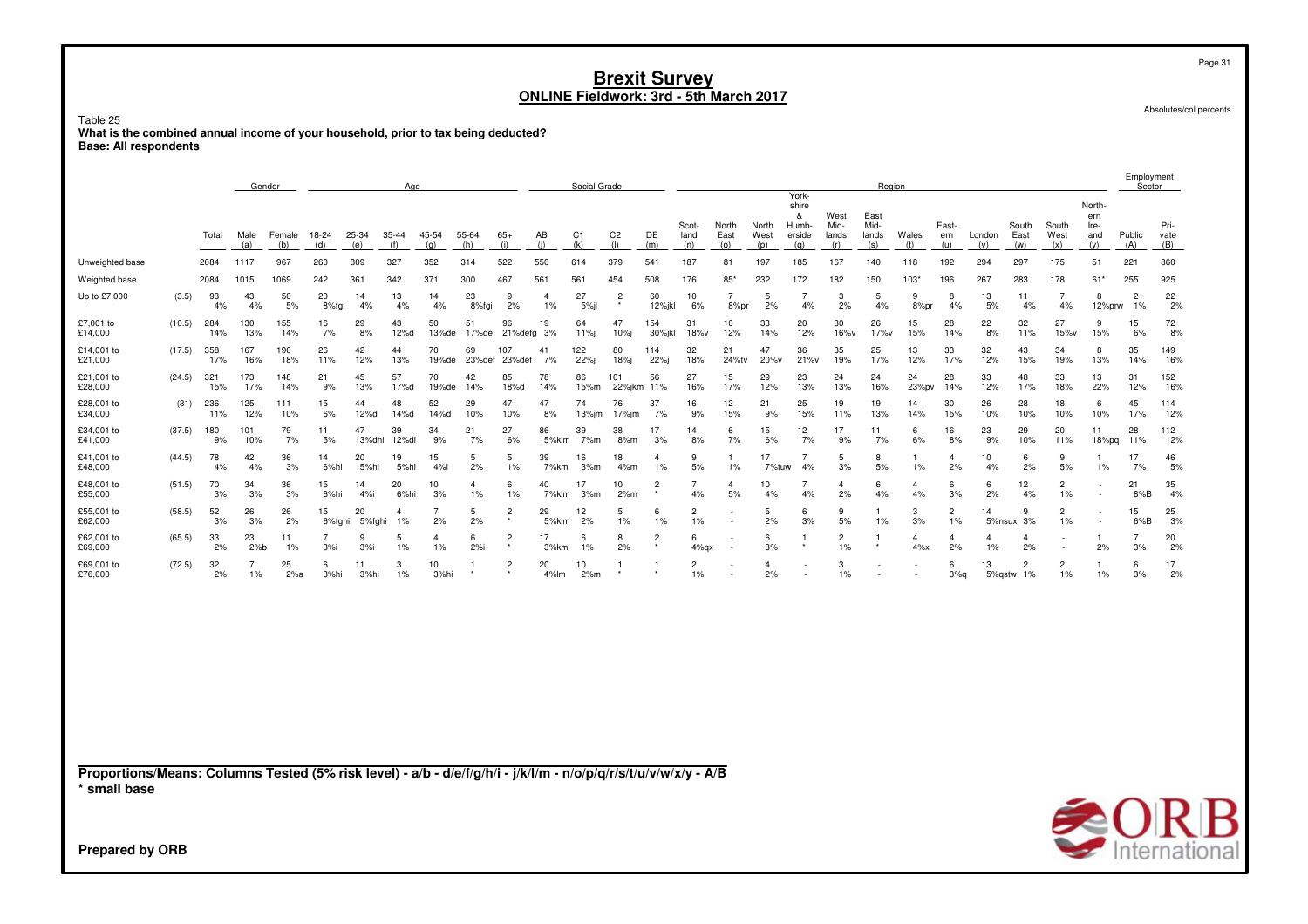Table 25 What is the combined annual income of your household, prior to tax being deducted? **Base: All respondents** 

|                         |        |             | Gender      |             |                         |               | Age          |                      |           |              |              | Social Grade |                    |           |               |               |               |                                   |                       |                              | Region      |              |                          |                      |                      |                               | Employment<br>Sector |                     |
|-------------------------|--------|-------------|-------------|-------------|-------------------------|---------------|--------------|----------------------|-----------|--------------|--------------|--------------|--------------------|-----------|---------------|---------------|---------------|-----------------------------------|-----------------------|------------------------------|-------------|--------------|--------------------------|----------------------|----------------------|-------------------------------|----------------------|---------------------|
|                         |        | Total       | Male<br>(a) | Female      | 18-24                   | 25-34         | $35 - 44$    | 45-54<br>$\alpha$    | 55-64     | 65+          | AB           | C1           | C <sub>2</sub>     | DE<br>(m) | Scot-<br>land | North<br>East | North<br>West | York-<br>shire<br>Humb-<br>erside | West<br>Mid-<br>lands | East<br>Mid-<br>lands<br>(s) | Wales       | East-<br>ern | London<br>(v)            | South<br>East<br>(w) | South<br>West<br>(x) | North-<br>ern<br>Ire-<br>land | Public<br>(A)        | Pri-<br>vate<br>(B) |
| Weighted base           |        | 2084        | 1015        | 1069        | 242                     | 361           | 342          | 371                  | 300       | 467          | 561          | 561          | 454                | 508       | 176           | $85*$         | 232           | 172                               | 182                   | 150                          | $103*$      | 196          | 267                      | 283                  | 178                  | $61*$                         | 255                  | 925                 |
| £76,001 to<br>£83,000   | (79.5) | 18<br>$1\%$ | 12<br>1%    | 6<br>$1\%$  | $\overline{2}$<br>$1\%$ | 2%            | 2%           | $\overline{2}$<br>1% |           | $\sim$       | 13<br>2%klm  | 3<br>$1\%$   | . .                |           |               |               |               | 1%                                | 2%w                   |                              |             | 2%w          | 6<br>$2\%$ w             |                      | 3<br>2%              | . .                           | $1\%$                | 13<br>1%            |
| £83,001 or more         | (86)   | 62<br>3%    | 37<br>4%    | 25<br>2%    | 16<br>7%ghi             | 24<br>7%ghi   | 11<br>3%gi   | 3<br>$1\%$           | 6<br>2%   | $\star$      | 52<br>9%klm  | $1\%$        | 5<br>1%m           |           | 1%            | $1\%$         | 5<br>2%       | 3<br>2%                           | 2%                    | 4%                           | 5%n         | 1%           | 23<br>9%nopq<br>ruwx     | n<br>2%              | b<br>3%              | . .                           | 8<br>3%              | 40<br>4%            |
| Prefer not to answer    |        | 268<br>13%  | 96<br>9%    | 173<br>16%a | 57<br>24%efg<br>hi      | 36<br>10%     | 32<br>9%     | 30<br>8%             | 37<br>12% | 77<br>16%efg | 74<br>13%    | 78<br>14%    | 63<br>14%          | 53<br>10% | 18<br>10%     | 8%            | 35<br>15%t    | 24<br>14%                         | 24<br>13%             | 17<br>12%                    | 6<br>6%     | 25<br>13%    | 42<br>16%tx              | 52                   | 15<br>18%notx 8%     | 6%                            | 22<br>9%             | 109<br>12%          |
| Average income (£000's) |        | 29.08       | 30.00       | 28.14       | 37.08f<br>ghi           | 37.08f<br>ahi | 30.91g<br>hi | 27.62h               | 23.99     | 21.90        | 43.41k<br>Im | 26.72m       | 27.64m 17.53 26.32 |           |               | 23.60         | 29.65o        | 27.32                             | 29.50o                | 27.10                        | 28.29 28.49 |              | 37.92n<br>opqrst<br>uwxy | 28.71o 27.92         |                      | 23.47                         | 36.73B 33.31         |                     |

Proportions/Means: Columns Tested (5% risk level) - a/b - d/e/f/g/h/i - j/k/l/m - n/o/p/q/r/s/t/u/v/w/x/y - A/B \* small base



Page 32

Absolutes/col percents